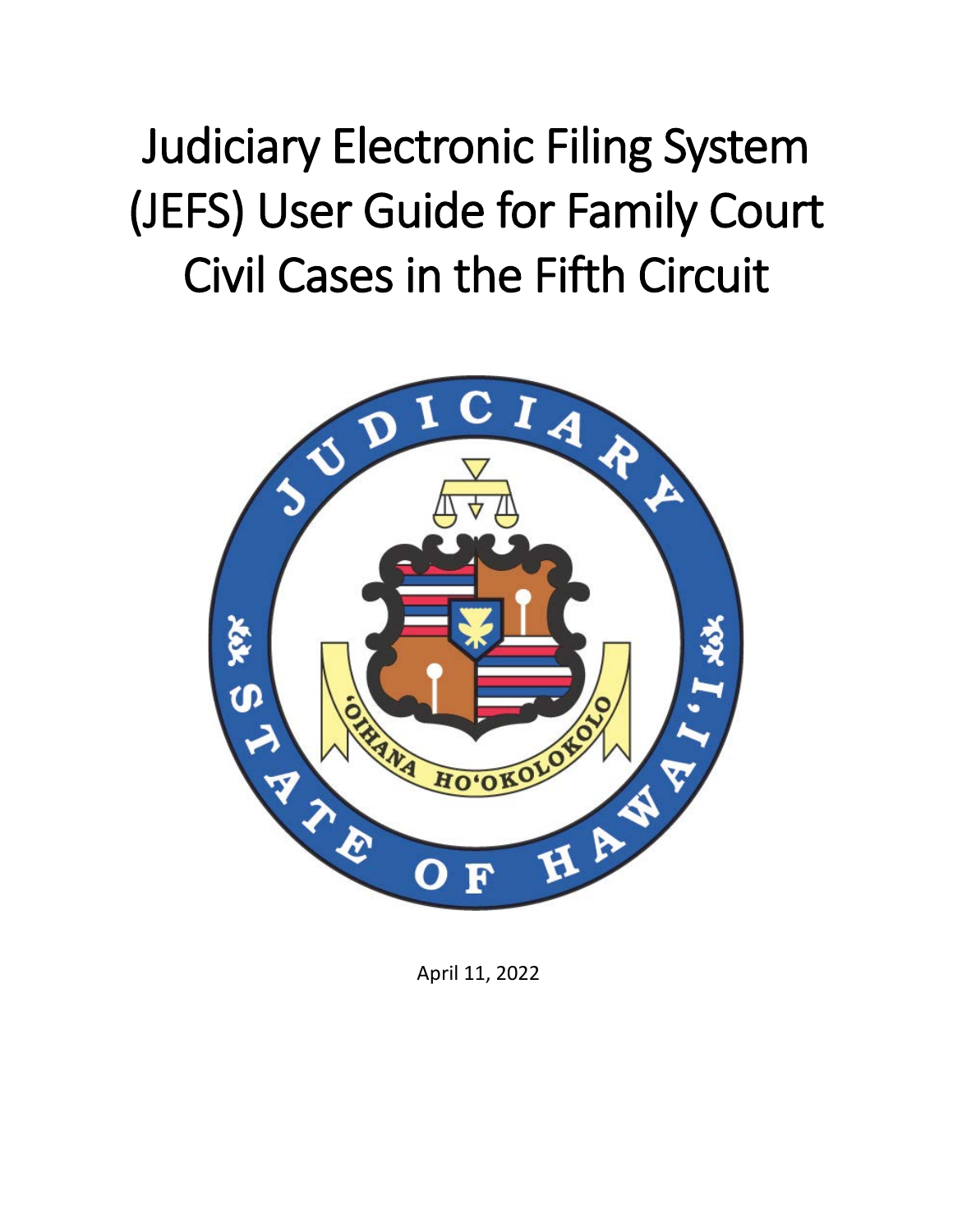## Table of Contents

| Introduction                                               | 3  |
|------------------------------------------------------------|----|
| Terminology of JIMS                                        | 3  |
| <b>Getting Started and Registration</b>                    | 4  |
| <b>Mandatory Attorney E-filing Requirement</b>             | 4  |
| Revised Hawai'i Family Court Rules, HEFSR, and HCRR        | 4  |
| <b>Technical Requirements</b>                              | 4  |
| Ho'ohiki Data Freeze                                       | 5  |
| JEFS Availability                                          | 5  |
| Case Types                                                 | 6  |
| Looking Up Cases in JEFS/eCourt Kokua                      | 7  |
| Case Parties - Access and Service                          | 7  |
| Removing JEFS User from Old/Terminated Cases               | 7  |
| Form of Documents and Cover Sheets                         | 8  |
| Sealed vs. In-Camera Documents                             | 8  |
| <b>HCRR Rule 9</b>                                         | 8  |
| Case Confidentiality During Case Creation                  | 9  |
| Documents Sealed Upon Filing                               | 10 |
| <b>Filing Fees</b>                                         | 10 |
| Non-payment of Filing Fees                                 | 11 |
| PDF - Formatting, Bookmarks, and the 10 MB limit           | 11 |
| Documents Filed in Error                                   | 11 |
| Importance of Docket Descriptions/Codes When E-filing      | 12 |
| Notice of Electronic Filing (NEF) and Conventional Service | 12 |
| Document Service by Process Server                         | 12 |
| Signatures                                                 | 13 |
| <b>Obtaining Hearing Dates</b>                             | 13 |
| Ex Parte Motions for Hearing Dates                         | 13 |
| <b>Non-Hearing Motions</b>                                 | 13 |
| Submission of Proposed Orders, Decrees, and Judgments      | 13 |
| Pre-Signed Subpoenas and Summons                           | 14 |
| <b>Certified Copies of Court Documents</b>                 | 14 |
| <b>Courtesy Copies</b>                                     | 15 |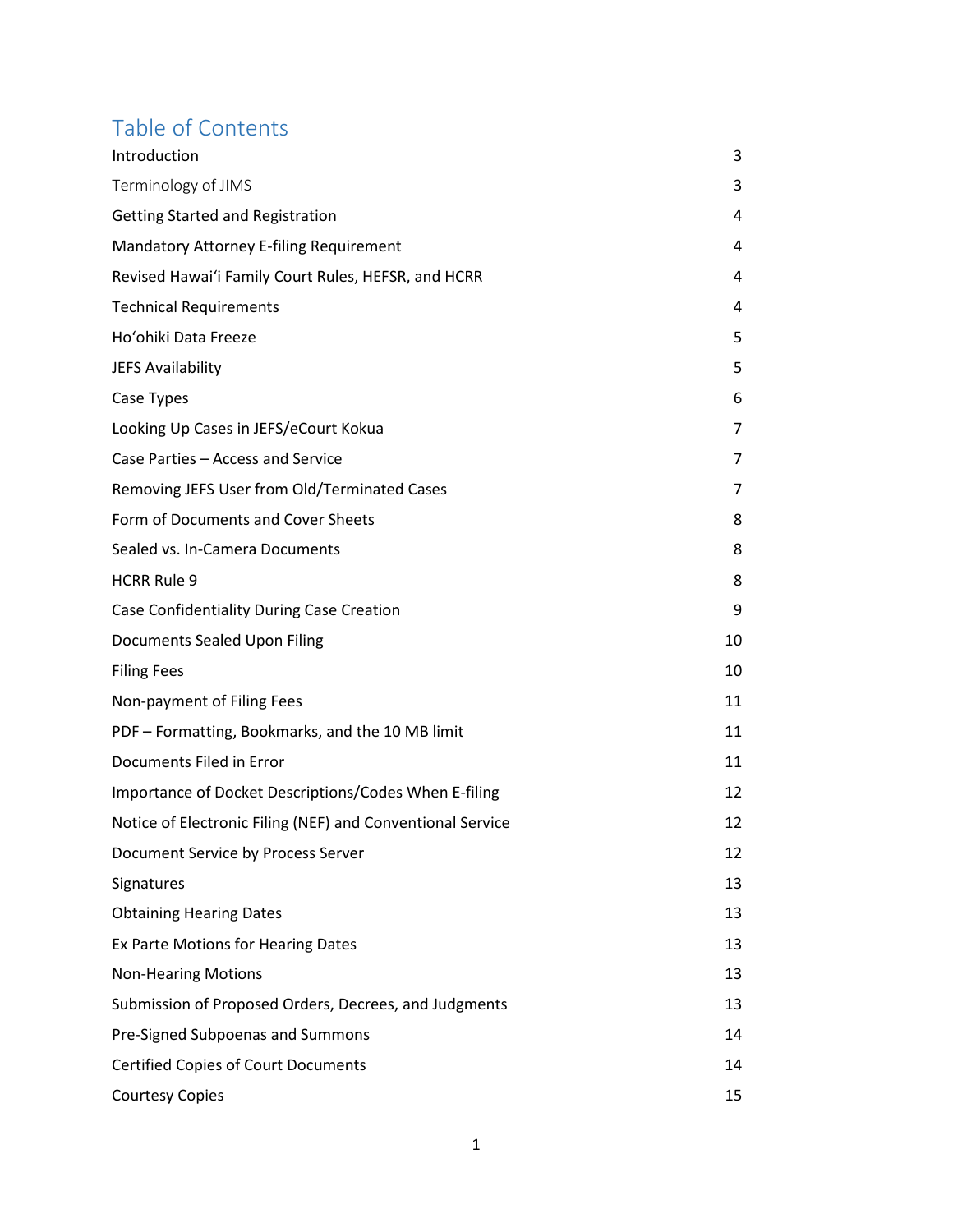| Court Forms                                                       | 15 |
|-------------------------------------------------------------------|----|
| Kids First Registration and Excusal                               | 15 |
| Enhancements                                                      | 15 |
| Contact Information/Support                                       | 15 |
| APPENDIX A: JEFS Document Categories/Types for Family Civil Cases | 16 |
| APPENDIX B: JEFS Docket Codes for Family Civil Cases              | 24 |
| APPENDIX C: JEFS Docket Codes for Family Civil Cases              | 35 |
| APPENDIX D: Glossary of Terms and Abbreviations                   | 43 |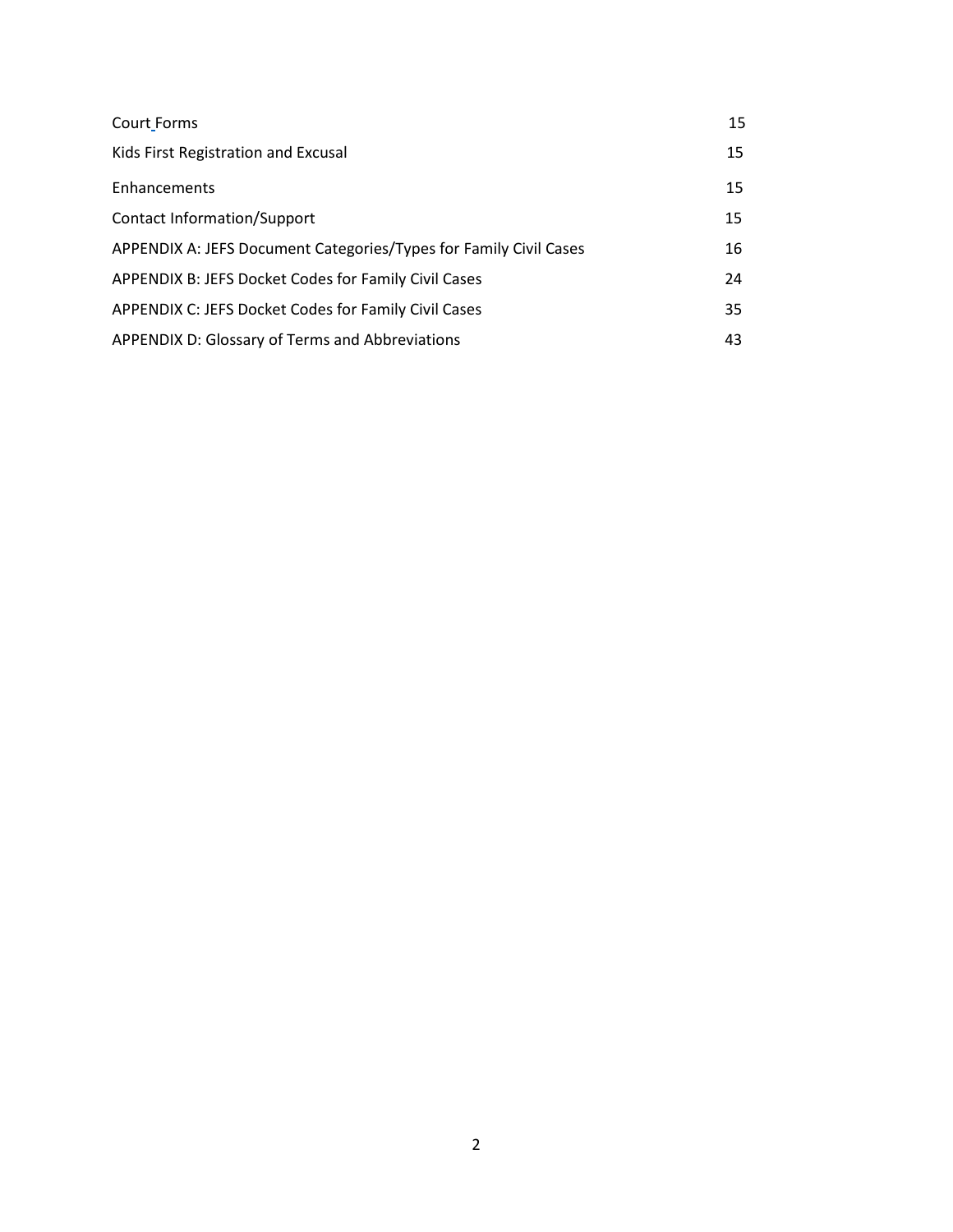#### <span id="page-3-0"></span>Introduction

This guide contains policies, procedures, and technical information regarding electronic filing ("e-filing") through the Judiciary's Electronic Filing System (JEFS) for Family Court civil cases filed in the Fifth Circuit. For e-filing in other Circuits, JEFS users should refer to the specific JEFS guide [for that circuit.](https://www.courts.state.hi.us/civiljefsinfo)

This guide was developed to provide Fifth Circuit JEFS users with a handy reference to ease their transition to JEFS. It is provided for the convenience of JEFS users and should not be relied upon as a source of legal authority. Court filings are subject to court rules, and this guide is not a substitute for the court rules applicable in any Family Court civil case.

If you are a self-represented JEFS user, this guide may help you navigate JEFS. The guide is not legal advice. You should, whenever possible, conduct your own research or seek the advice of an attorney if you are involved in any court case.

The Judiciary has more detailed information and materials available on its website to assist JEFS users, including FAQs, a JEFS User Manual, and training videos. These materials are available on the Judiciary's Civil JEFS Info Page at

[https://www.courts.state.hi.us/civiljefsinfo.](https://www.courts.state.hi.us/civiljefsinfo) We urge you to review these materials to ease the transition to electronic filing for Family Court civil cases.

The guide will be updated periodically. JEFS users are encouraged to check the Judiciary's website for the current version.

### <span id="page-3-1"></span>Terminology of JIMS

The Judiciary Information Management System (JIMS) was developed by the Hawaiʻi State Judiciary to provide an integrated statewide case management system for all courts and case types. JIMS initially launched in 2005 with traffic cases and has since expanded to include all case types except for juvenile cases.

In 2010, the Judiciary Electronic Filing System (JEFS) was added to JIMS. JEFS allows attorneys to electronically file (e-file) documents to their cases without coming to a courthouse. JEFS automatically generates and e-mails a Notice of Electronic Filing (NEF) to other JEFS users associated with the case, which significantly reduces the need for conventional service.

Between 2012-2017, JIMS/JEFS was expanded to include criminal cases. JIMS/JEFS was expanded again in 2019 to include Circuit Court and District Court civil cases.

Individuals who use JEFS to e-file documents are referred to as "JEFS users." All attorneys are "JEFS users," and a few self-represented litigants (SRLs) opt to become JEFS users as well. The vast majority of SRLs are "non-JEFS users" who conventionally file their documents at a courthouse.

eCourt Kokua provides the general public, non-JEFS users, and JEFS users with online access to case information, and online document purchase of non-confidential documents in all case types except traffic.

A glossary of JIMS-related terms is available in Appendix D.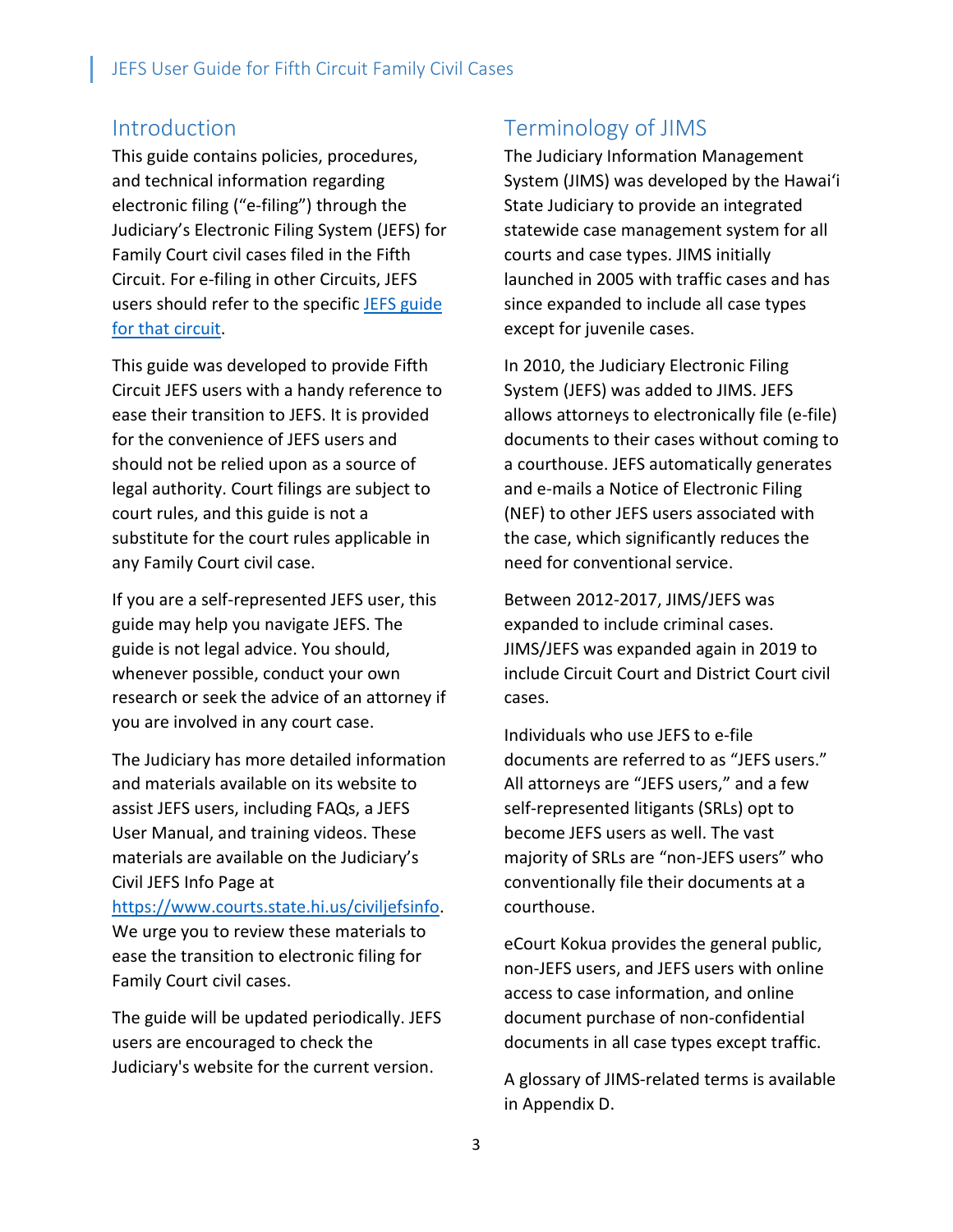#### <span id="page-4-0"></span>Getting Started and Registration

The Judiciary will launch electronic filing statewide for Family Court civil cases on **April 25, 2022**.

Beginning on that date, all attorneys will be required by court rule to electronically file all documents in to Family Court civil cases through JEFS.

To electronically file documents, attorneys must register online through the Judiciary's Internet website. If you already have a JEFS User login and password for appellate, criminal or non-family civil cases, you may use your existing JEFS login/password to efile documents in Family Court civil cases. You do not need to re-register.

If you are not already a JEFS user, register online as follows:

- 1. Click "Efiling" from the Judiciary home page (https://www.courts.state.hi.us).
- 2. Click ["Judiciary Electronic Filing and](https://www.courts.state.hi.us/legal_references/efiling)  [Service System \(JEFS\) Login Page.](https://www.courts.state.hi.us/legal_references/efiling)"
- 3. You will be directed to the JEFS login page, where you must click "Register for Access."
- 4. You then must submit the requested information to obtain your login and password.

There is no registration fee to use JEFS.

Law firms may designate a JEFS Organization Administrator who will be able to: (1) approve and manage the attorney JEFS users associated with the firm; (2) access all the documents for cases in which a member of the firm is a party; and (3) efile documents on behalf of an attorney. To

arrange for a JEFS Organization role, the firm should send their request to: helpdesk.requests@courts.hawaii.gov.

### <span id="page-4-1"></span>Mandatory Attorney E-filing Requirement

Per Hawaii Electronic Filing and Service Rules (HEFSR) 2.2, attorneys will be required to e-file all documents through JEFS effective April 25, 2022. Attorneys are strongly encouraged to register for JEFS and become familiar with the system well before April 25, 2022.

### <span id="page-4-2"></span>Revised Hawai'i Family Court Rules, HEFSR, and HCRR

JEFS users should be aware that in association with the JIMS Family Civil Project launch on April 25, 2022, significant revisions to the Family Court Rules (HFCR) were approved on March 30, 2022 by the Hawai'i Supreme Court.

Please refer to the [court rules section](https://www.courts.state.hi.us/legal_references/rules/rulesOfCourt) of the Judiciary website for the current version of the HFCR.

In addition, Family Court practitioners should familiarize themselves with both the Hawai'i Electronic Filing and Service Rules (HEFSR) and the Hawai'i Court Records Rules (HCRR). These rulesets govern e-filing and the handling of court documents in the digital environment of the Judiciary Information Management System (JIMS). NOTE: JEFS is one part of JIMS.

#### <span id="page-4-3"></span>Technical Requirements

The Fifth Circuit makes the following technology equipment recommendations to use JEFS. If you or your information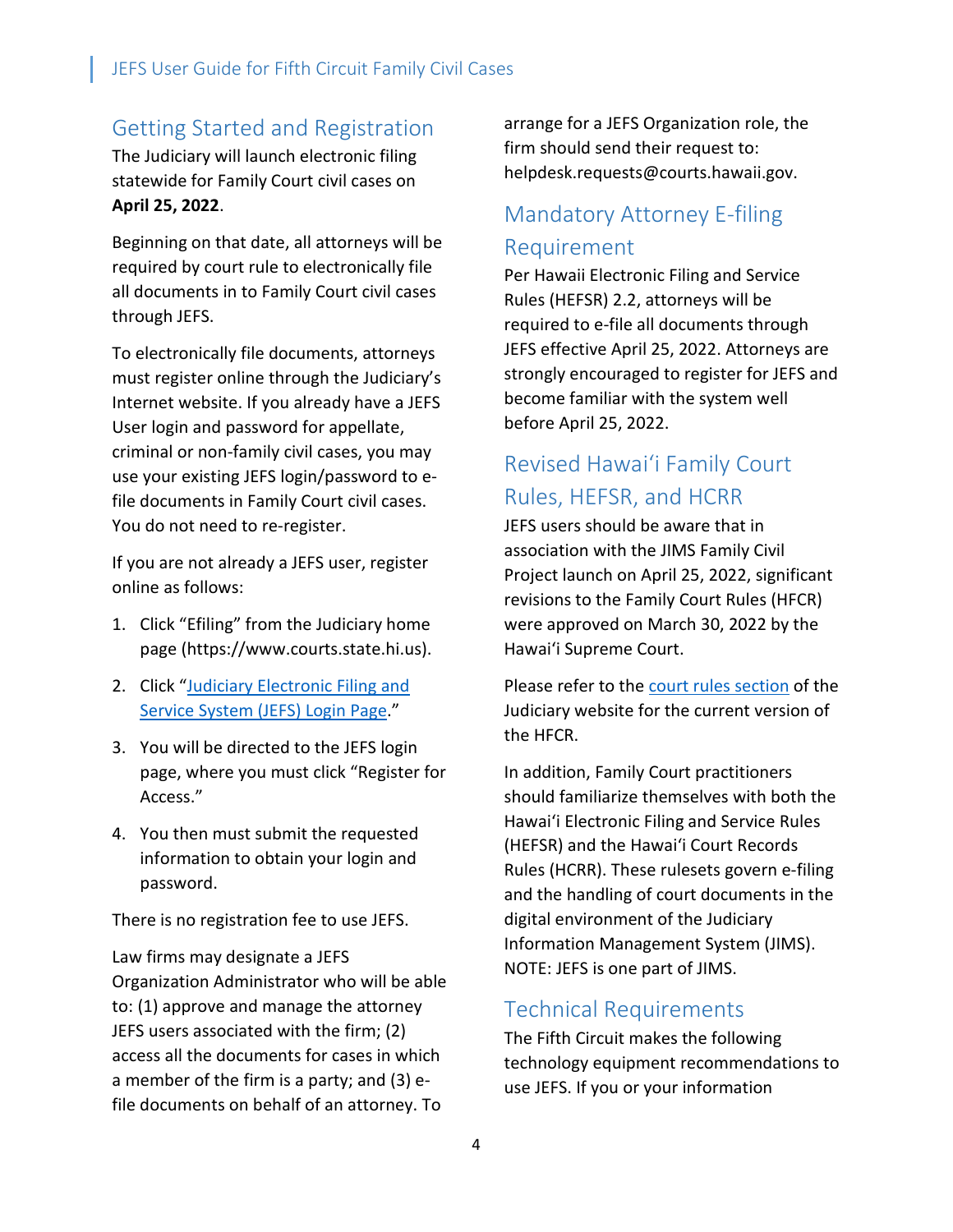technology staff need assistance, please email:

#### **helpdesk.requests@courts.hawaii.gov**

A personal computer that can support the following software and peripherals (Required).

- Operating System: Windows 7 or higher or Mac OS X or higher (Required).
- An Internet connection and Web Browser (Required): Chrome 44, Firefox 43, IE11, or Safari 9 (Recommended).
- One An Email address per JEFS user (Required).
- Monitor (Required) or two monitors (Recommended). A word processor (Required)/Microsoft Word (Recommended).
- Adobe Acrobat Reader (Required) for reviewing court documents and Adobe Acrobat Standard or Pro DC for editing/converting documents (Recommended).
- Scanner or Multi-Purpose Scanner/Copier/Printer (Recommended) may be necessary to convert paper documents to electronic PDF format.

### <span id="page-5-0"></span>Ho'ohiki Data Freeze

At the close of business on Wednesday, April 20, 2022, data entry into the Judiciary's existing case management system (HAJIS/Ho'ohiki) will be suspended, and there will be a blackout period to prepare for the transition and migration of data to JIMS before on April 25, 2022. Consequently, the data that will be viewable online in Hoʻohiki on April 20 will

represent the last snapshot of Family Court civil case information available in that system. Ho'ohiki will not be updated after April 20, 2022.

During the blackout period, court documents may still be conventionally filed at the courthouse, and hearing dates for motions can still be obtained in the usual manner. Please note that during the blackout period, documents that are filed court dates that are scheduled, minutes from hearings that occur, etc., will never be viewable in Hoʻohiki.

The entire JIMS system (including all case types) will be offline from 5 p.m. on Friday, April 22, 2022, to the launch of JIMS Family Civil on Monday, April 25, 2022.

- After April 25, 2022: Court documents that have been conventionally filed at the courthouse during the blackout period will be entered by court staff into JIMS.
- Information relating to court events, such as minutes from court hearings during the blackout period, will be manually inputted into JIMS by the court staff.
- It may take court staff some time to complete inputs from the blackout period. Therefore, your patience is greatly appreciated.

Once JIMS launches, information about Family Court civil cases will no longer be viewable online in Hoʻohiki.

#### <span id="page-5-1"></span>JEFS Availability

JEFS is available every day, including holidays and weekends except Monday through Saturday between midnight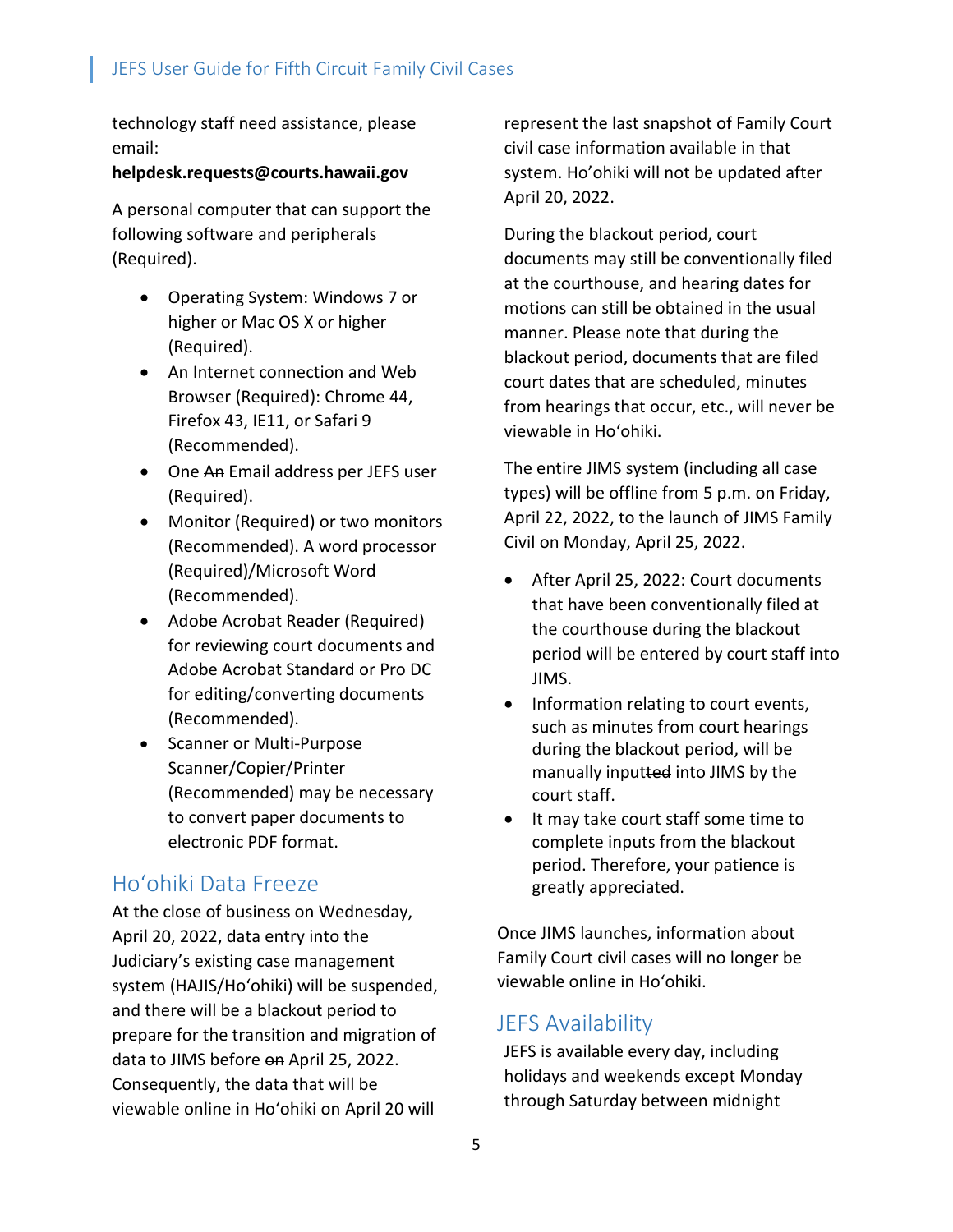through 4 a.m. (HST) for system maintenance. Maintenance on Sundays goes from midnight through noon.

E-filing may slow down before system maintenance at midnight. This may relate to e-filing volume, network, and other technical variables outside of JEFS and could cause an e-filing submission at this time to fail**. JEFS users should not e-file at the last minute before their filing deadline to avoid this problem.**

If JEFS is unavailable due to technical problems, JEFS users should revert to conventional filing with the Legal Documents Branch (LDB)- If JEFS is unavailable due to natural or unforeseen circumstances that cause closure of the courts, filing deadlines may be extended by order of the Supreme Court. JEFS users should check the Judiciary website for special orders extending deadlines in the event of unanticipated court closures.

JEFS users will be automatically logged out of the system after 60 minutes of inactivity.

#### <span id="page-6-0"></span>Case Types

When creating cases in JEFS, it is important for the JEFS user to select the correct Family Court civil case type. Failure to do so may result in processing delays, including the setting of hearings or the case being directed to the incorrect division

The following Family Court civil case types are included in JEFS/JIMS for cases initiated after April 25, 2022:

Case Type (Case Abbreviation)

- Adult Abuse (FAB)
- Adoption (FAN)
- Family Court Appeal (FAL)
- Civil Union (FCU)
- Domestic Abuse (FDA)
- Divorce (FDV)
- Guardianship (FGD)
- Gun violence (FGV)
- Family Court Miscellaneous (FFM)
- Paternity (FPA)
- Termination of Parental Rights (FTM)
- Uniform Child Custody Jurisdiction & Enforcement Act (FUJ)
- Uniform Interstate Family Support Act (FUF)

The Family Court Miscellaneous (FFM) case type includes the following sub-case types:

- Administrative Findings and Order Support
- Assisted Community Treatment
- Child Custody
- Complaint for Support
- Emergency Examination Adult
- Emergency Examination Minor
- Foreign Custody
- Garnishment
- Habeas Corpus
- Involuntary Hospitalization Adult
- Involuntary Hospitalization Minor
- Involuntary Outpatient Treatment Adult Substance Abuse
- Involuntary Outpatient Treatment Minor
- Involuntary Outpatient Treatment Adult Mental Health
- Juvenile Expungement
- Name change
- Other
- Register Foreign Document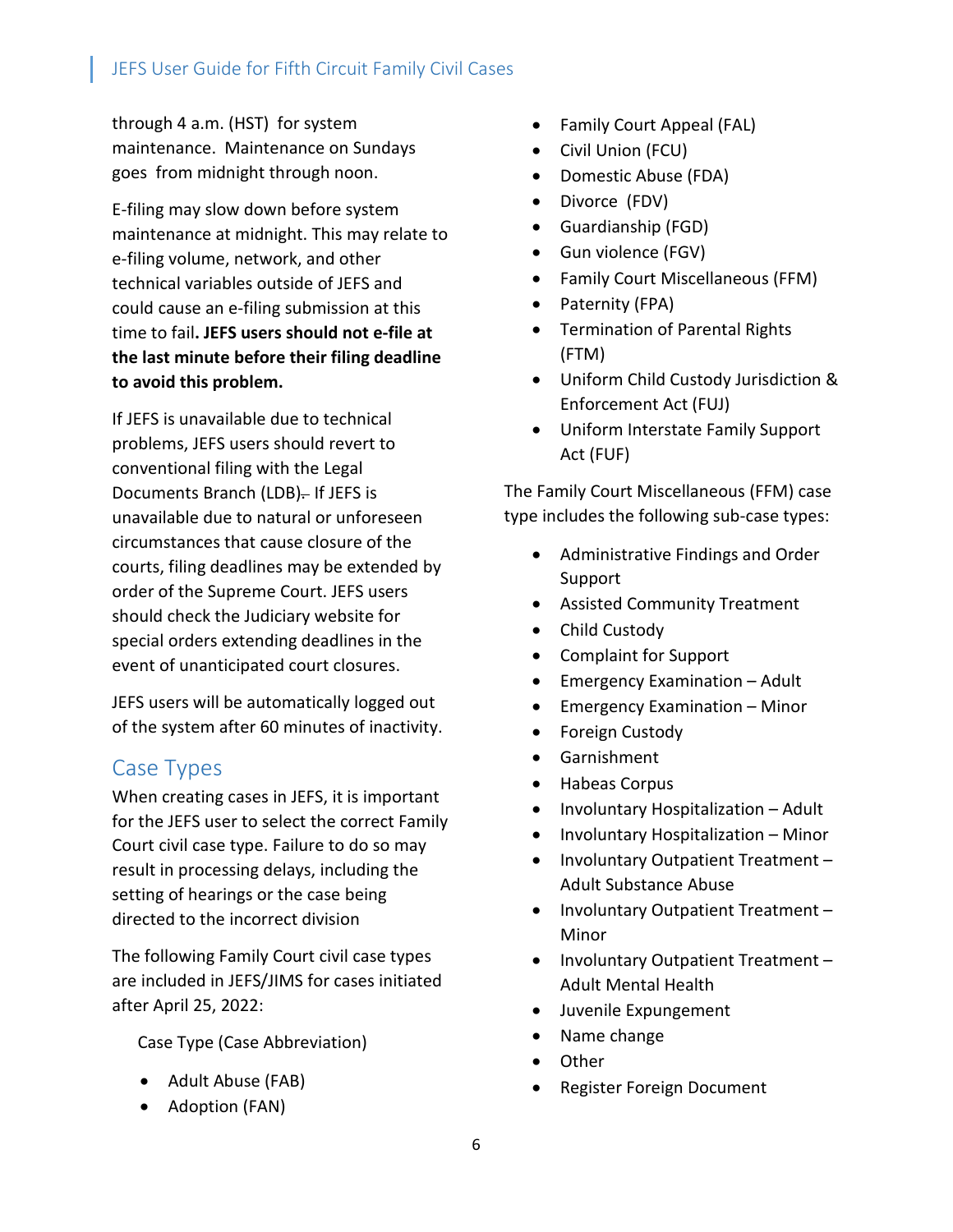- Register of Foreign Documents
- Request for Decree

### <span id="page-7-0"></span>Looking Up Cases in JEFS/eCourt Kokua

The format to use when looking up cases in JEFS/eCourt Kokua for cases initiated after April 25, 2022, through JEFS/eCourt Kokua is: "5FDV-22-100" where "5" stands for Fifth Circuit; "FDV" represents the divorce case type; "22" represents the year 2022 for the year of filing; and "100" refers to the case number.

The case type and case number formats for cases initiated before April 25, 2022, are different (see Appendix D).

#### <span id="page-7-1"></span>Case Parties – Access and Service

JEFS users should familiarize themselves with both the Hawai'i Electronic Filing and Service Rules [\(HEFSR\) and Hawai'i Court](https://www.courts.state.hi.us/legal_references/rules/rulesOfCourt)  [Records Rules](https://www.courts.state.hi.us/legal_references/rules/rulesOfCourt) (HCRR) in addition to the revised Hawaii Family Court Rules (HFCR).

When JIMS Family Civil launches on April 25, 2022, attorneys will find that their active cases are already entered and accessible in JEFS.

Parties represented by JEFS users will be served electronically when they and/or their attorney receive a Notice of Electronic Filing (NEF). However, JEFS users must conventionally serve all documents at case initiation. In addition, JEFS users must conventionally serve documents throughout the case on all self-represented litigants who are not JEFS users, as provided in HEFSR 6.2 and the revised HFCR.

Attorneys have the capability in JEFS to efile in non-confidential cases in which they are not a party or attorney of record. Attorneys also have the ability in JEFS to add themselves as a party in a nonconfidential case. The latter will frequently occur at the beginning of a case after an attorney's client is conventionally served by another party/attorney.

Per HCRR 10.4, unless authorized by a court, an attorney shall not use JEFS to gain access to confidential information under seal in which the attorney is not a party or attorney of record. If a JEFS user adds themselves as a party to the case without filing a document, the JIMS system will automatically issue a Notice of Adding Parties to all parties via Notice of Electronic Filing (NEF).

### <span id="page-7-2"></span>Removing JEFS User from Old/Terminated Cases

Family Court civil attorneys will not be able to access their prior cases in JEFS beginning 30 days after the case terminated in JIMS. However, attorneys may receive a Notice of Electronic Filing (NEF) via email after a case is terminated they no longer represent a client. This is because an attorney may still be listed in JIMS as the attorney of record, , and NEFs are automatically sent to an attorney's current email address. In other words, the termination of a case in JIMS does not automatically remove an attorney as attorney of record for the case.

An attorney accessing case(s) in which they no longer represent a client may violate statutes/rules relating to confidentiality.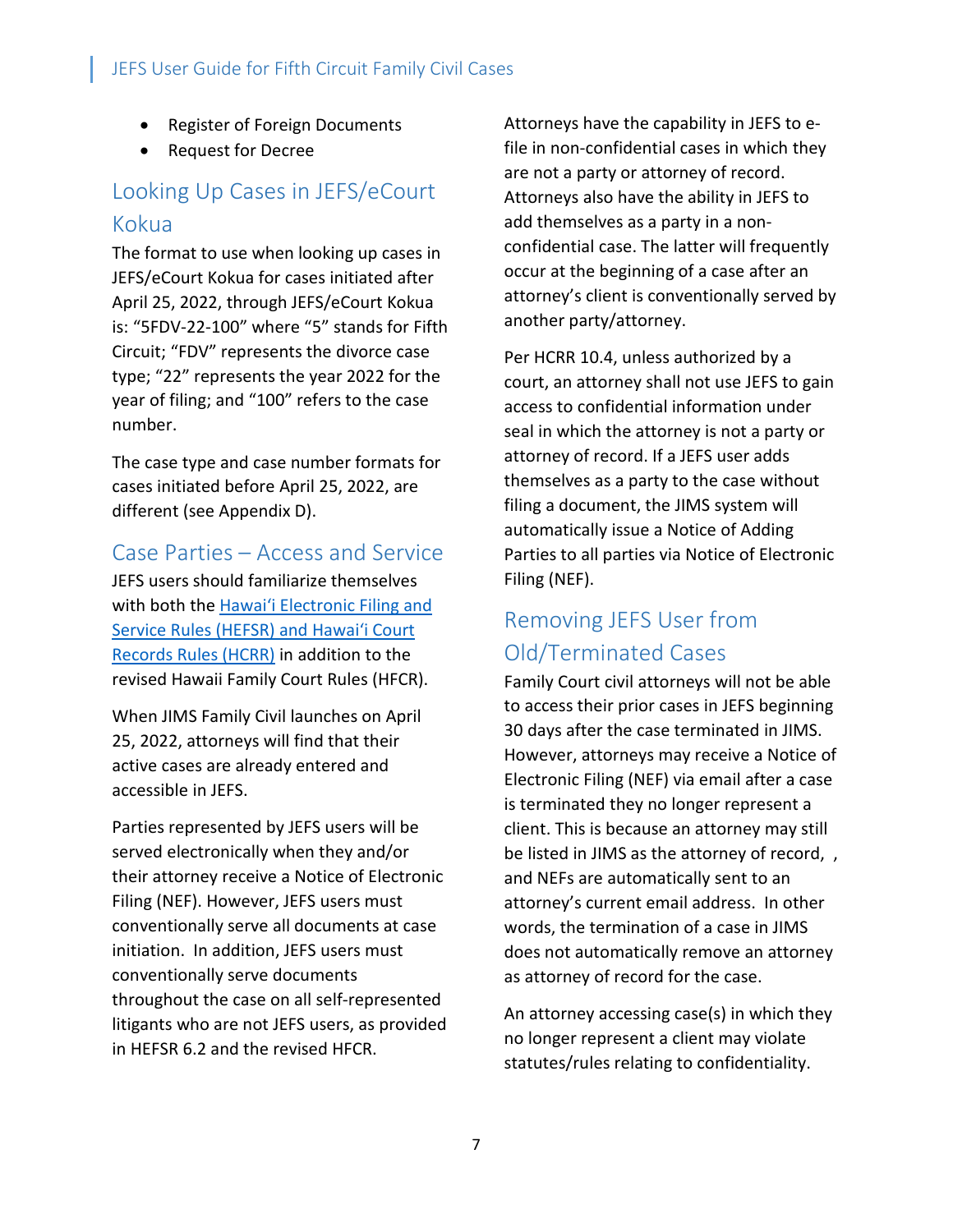Per HFCR Rule 87 (b)(2), an attorney can request that they be removed as attorney of record in a case. The attorney must follow the service requirements specified by the rule. If the case is active/pending, the requesting attorney should e-file a Motion to Withdraw (MTWC) in that case using the "Motion"/"Mtn For Withdrawal/Sub Of Cnsl" document category/type.

Please contact the appropriate chambers staff to obtain a hearing date prior to efiling a Motion to Withdraw (MTWC).

If the case is terminated, per HFCR Rule 87(a), an attorney should e-file a Notice of Withdrawal at the conclusion of the case using "Notice"/"Notice"document category/type. Appropriate staff are authorized to end date an attorney from these cases.

#### <span id="page-8-0"></span>Form of Documents and Cover Sheets

The required format of documents filed in Family Court Civil cases is detailed in the recently revised HFCR 7.1. JEFS users should directly refer to the rule when preparing their documents for e-filing.

HFCR 7.1(c) states that the first page of every pleading, motion or other document shall contain a caption setting forth the name of the court, the title of the action, the case number, and the name of the pleading, motion, or other document as described below. The first page of each document shall have either a 3-inch top margin or a 3-inch-by-3-inch space in the top right corner to accommodate an electronic file stamp. The first page of each document shall also have a 1.5-inch bottom margin to accommodate a court certification.

Proposed findings, conclusions, orders, or judgments that are attached to a coversheet and submitted for signature pursuant to these Rules shall also comply with HFCR 7.1(c).

If you have any questions about the form of e-filed documents, please contact the Legal Documents Branch at (808) 482-2330 before you e-file any document.

#### <span id="page-8-1"></span>Sealed vs. In-Camera Documents

When e-filing a document, an attorney has the option to file a document as "Sealed" or "In-Camera."

If the attorney selects "Seal," then the document will only be accessible to the parties on the case.

If the attorney selects "In-Camera," then only the assigned Judge and their designated employees will be able to view the document. The Court may order that certain parties can view the document in JEFS.

*Both sealed and in-camera documents are not available for viewing or purchase by the public through eCourt Kokua.*

#### <span id="page-8-2"></span>HCRR Rule 9

Before electronically filing any document, the JEFS user should review all documents for personal private information (PPI). If PPI appears in the document, then [HCRR Rule 9](https://www.courts.state.hi.us/docs/court_rules/rules/hcrr.htm#Rule%209) must be followed, which is briefly summarized as follows.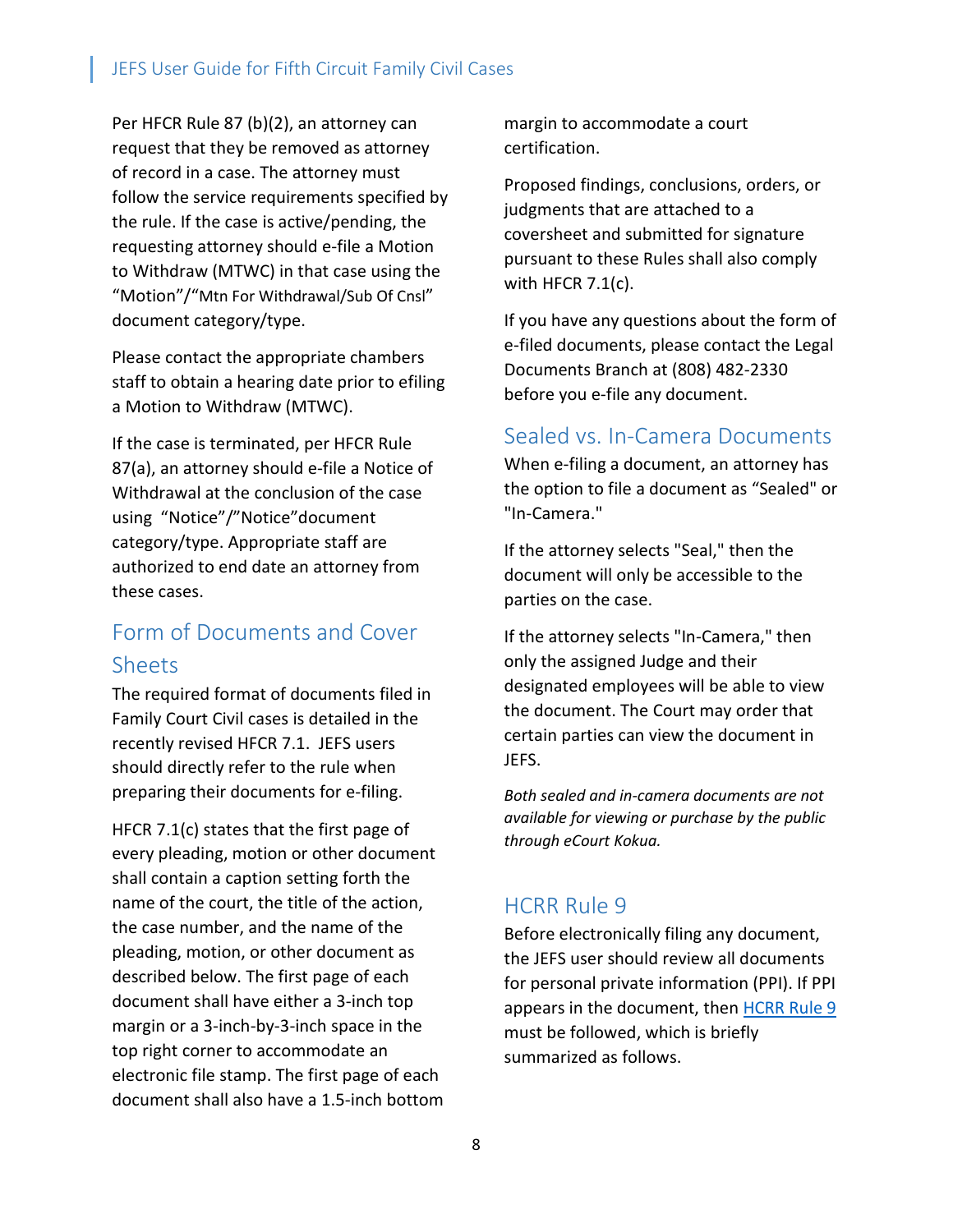- 1. If Rule 9 applies, the filer will complete Rule 9 [Form 1](https://www.courts.state.hi.us/docs/court_rules/rules/hcrr.htm#HCRR%20Form%201) (SCP349): Fly Sheet for Document(s) Containing Confidential Information. This document shall be e-filed in JEFS as a lead document without being sealed or marked in-camera. When e-filing this document, use is the document category/type "Confidential Documents"/"Info Confidential Ntc - Hccr9".
- 2. Complete Rule 9 [Form 2](https://www.courts.state.hi.us/docs/court_rules/rules/hcrr.htm#HCRR%20Form%202) [\(SCP350](https://www.courts.state.hi.us/docs/court_rules/rules/hcrr.htm#HCRR%20Form%202%20SAMPLE)  [Sample\)](https://www.courts.state.hi.us/docs/court_rules/rules/hcrr.htm#HCRR%20Form%202%20SAMPLE) Confidential Information Form. This document shall be e-filed in JEFS as a sealed, supporting document. When e-filing this document, use the document category/type "Confidential Documents"/"Info Confidential Doc - Hccr9". The "sealed" check box in JEFS also must be selected.
- 3. The filing party shall redact all the personal private information specified in HCRR Rule 2.19 from the publicly filed document. This redacted document shall be e-filed in JEFS and shall be available to the public.
- 4. The filing party shall provide the court with an unredacted version of the publicly filed document upon request.
- 5. After the hearing:
	- a. If the redacted version of the document is to be filed by the court, the division staff efiles the document after it is signed by the judge.
	- b. If an unredacted document with PPI is to be filed by the court, the party must provide

the court with an electronic, editable version of the unredacted document. (This is necessary because the redacted version filed in JIMS may not be easily editable).

- c. If, after receiving the editable document from the party, significant changes to the document are made, the court should file a revised, redacted version of the publicly filed document.
- d. The judge signs the unredacted version of the document.
- e. The court staff e-files the unredacted version of the document in JIMS under seal.

### <span id="page-9-0"></span>Case Confidentiality During Case **Creation**

To help prevent the inappropriate disclosure of confidential information while ensuring public access to non-confidential court records, the following guidelines are provided when initiating cases in JEFS. However, please note that complying with confidentiality requirements set forth by statute/court rules is the responsibility of each JEFS user.

The following case types are categorically confidential in JEFS as required by statute/court rule:

- Adult Abuse
- Adoption
- Assisted Community Treatment
- Emergency Examination Adult
- Emergency Examination Minor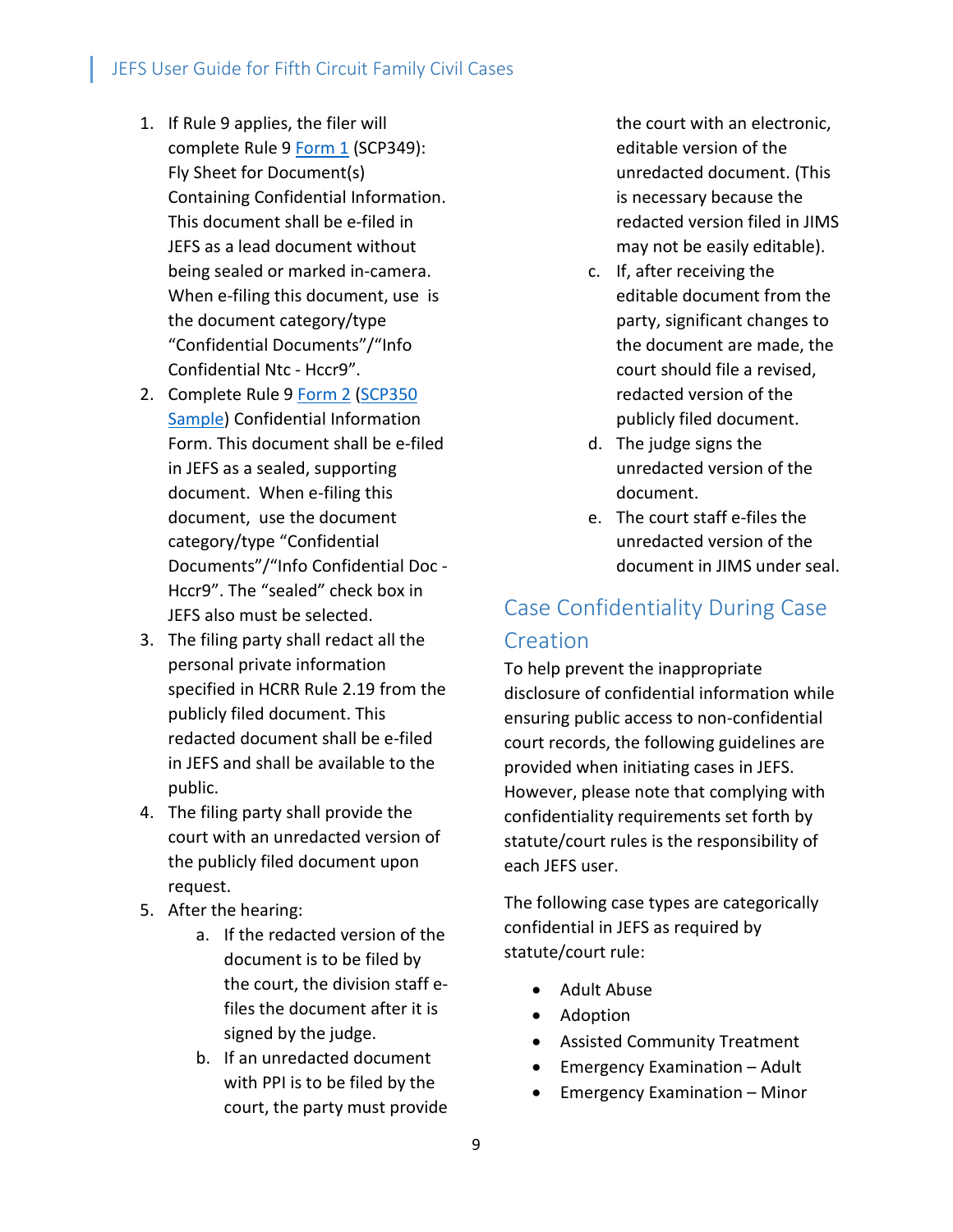- Guardianship (of the Minor)
- Guardianship Registration
- Involuntary Hospitalization Adult
- Involuntary Hospitalization Adult Mental Health
- Involuntary Hospitalization Minor
- Involuntary Outpatient Treatment Minor Mental Health
- Involuntary Outpatient Treatment Adult Substance Abuse
- Juvenile Expungement
- Termination of Parental Rights

When JEFS users create a new case in the case types listed immediately above, the JEFS system will automatically default the case to confidential status.

Therefore, documents e-filed in these categorically confidential case types do not have to be individually sealed in JEFS.

Paternity cases filed after December 31, 2020, are not categorically confidential by law. HRS §584 requires that the Judiciary make the titles of all court filings and the minutes of court proceedings in paternity cases available to the public. However, HRS §584 also requires all documents filed in paternity cases to be sealed. The JEFS system will automatically seal all documents e-filed in paternity cases to comply with this requirement.

#### <span id="page-10-0"></span>Documents Sealed Upon Filing

Pending before the Hawai'i Supreme Court is a new HFCR 7.2 that would categorically seal the following types of documents upon filing, even if the case type involved is open to the public:

- Divorce Action Information/Matrimonial Action Information (MAI)/Civil Union Divorce Action Information (CUDA)
- Notice/Order to Withhold Income (ONW)
- Petition for Paternity (PFP)
- Hawai'i Paternity Action Information
- Confidential Information Sheet/Form A (HPAI)
- Attachment for Information on Additional Children (ATTCH)
- Birth certificate (BC)
- Marriage certificate (DOC)
- Death certificate (CD)
- DNA testing results (MEDRE)
- Court ordered professional evaluation (MEDRE)
- Custody Investigation and/or Evaluation Reports (CER)
- Guardian Ad Litem reports (GALR)
- Kokua Kanawai reports (RKK)

#### <span id="page-10-1"></span>Filing Fees

Attorneys may pay filing fees by credit card at the time of e-filing by using the Hawaiʻi Information Consortium (HIC) secure online credit card system. There is no additional fee for online payment by the Judiciary. However, there is a 2.6% processing fee assessed by HIC.

Attorneys may also opt to "Pay Later" at the courthouse or by mail. Payment must be made in cash (in person only), check, cashier's check, or money order within ten days of e-filing. Checks should be made payable to the "Clerk of the Court."

Under/overpayments will be reviewed by court staff in the Legal Documents Branch .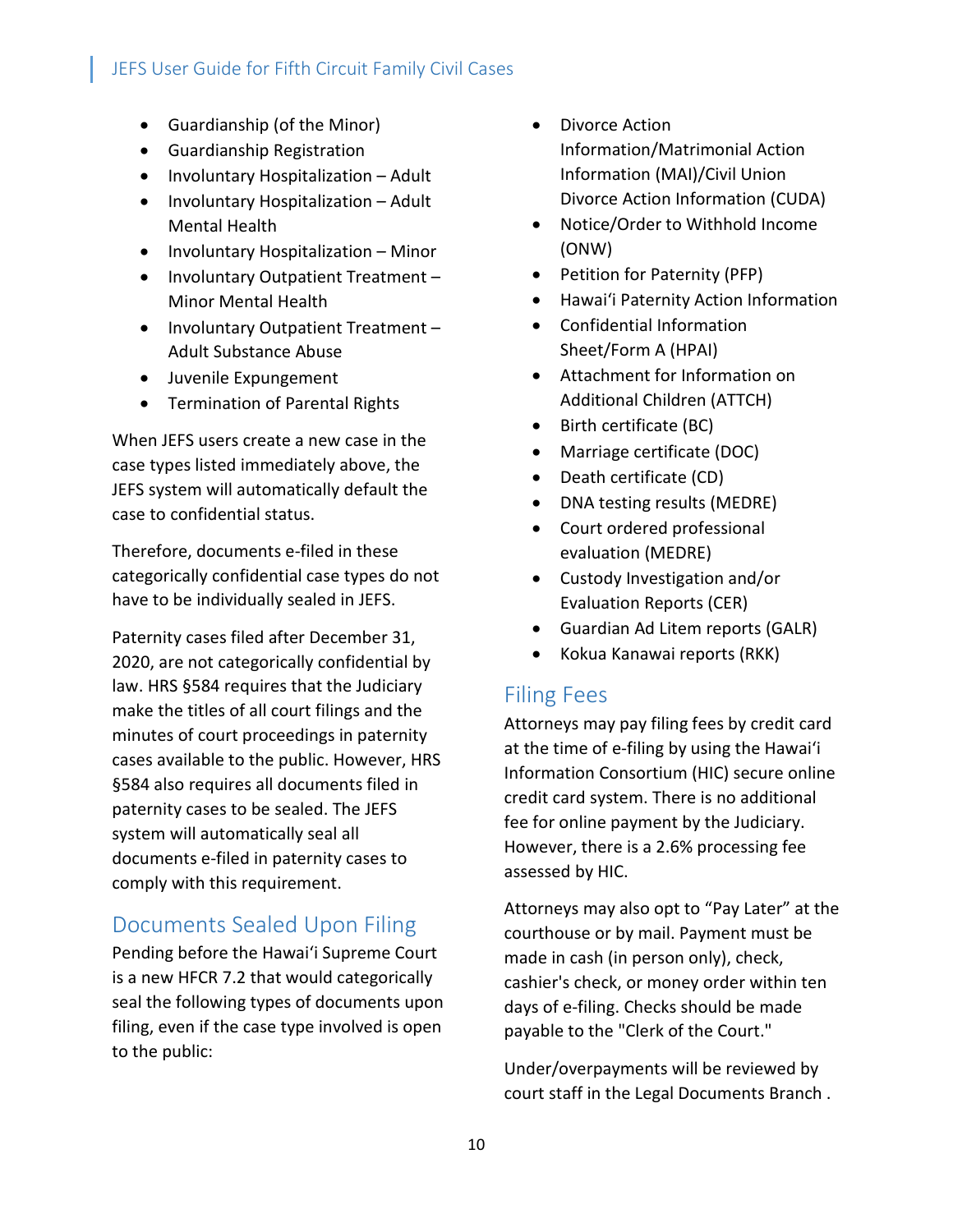If you have any questions about your fee assessment or under/over payments, please contact the Legal Documents Branch directly at (808) 482-2330 .

A JEFS user can e-file a "Filing Fee Waiver Request" (APPRC) in a case. It is located under the "Application" category in JEFS. A judge will review the request, and requestor will be notified when the judge makes a decision by a Notice of Electronic Filing (NEF).

#### <span id="page-11-0"></span>Non-payment of Filing Fees

If a court filing fee is not paid within ten days of e-filing, the initiating document or motion (ex. Paternity motions, respondent motion in TRO cases, etc) may be stricken from JIMS. If the initiating document is stricken, the case may be dismissed.

### <span id="page-11-1"></span>PDF – Formatting, Bookmarks, and the 10 MB limit

JEFS only accepts documents uploaded in Adobe Portable Document Format (PDF) format. PDF documents may be created in several ways:

- In some versions of Microsoft Word, you may "save as" and select "PDF." In other versions of Word, you may choose "Adobe PDF" on the toolbar and then select "Convert to PDF."
- In recent versions of WordPerfect, you may select "publish to PDF" from the File menu.
- Most copy machines now include software that allows you to scan the document to create a PDF document. Please refer to the manufacturer's instructions.

JEFS will not accept PDF documents greater than 10MB. A message will pop up if the document exceeds the page limit, and JEFS will not accept your document for filing. The document's content and formatting may impact the overall file size in PDF format. For example:

- Documents converted from Word or WordPerfect and signed with a "/s/" will be smaller in size than documents that are scanned in with an original or inked signature.
- Documents comprised of only text will be much smaller than a document that contains graphics or color images.
- Resolution of scanned documents should be set no less than 200 dpi (dots per inch) and no greater than 300 dpi. Lower resolution scans will not print with sufficient quality, and higher resolution scans will considerably increase file size.

Before e-filing, JEFS users should view the file size and divide the document into separate PDF documents as needed. If the JEFS user has Adobe Acrobat Professional, PDF files can also be "optimized" to reduce file size.

Documents should be scanned using optical character recognition (OCR) when possible.

In addition to a numbered index, documents e-filed with multiple sections should have assigned PDF bookmarks.

#### <span id="page-11-2"></span>Documents Filed in Error

An attorney who e-files a document in the wrong case, e-files an incorrect version of a document, adds the wrong party to the case, or otherwise e-files a document in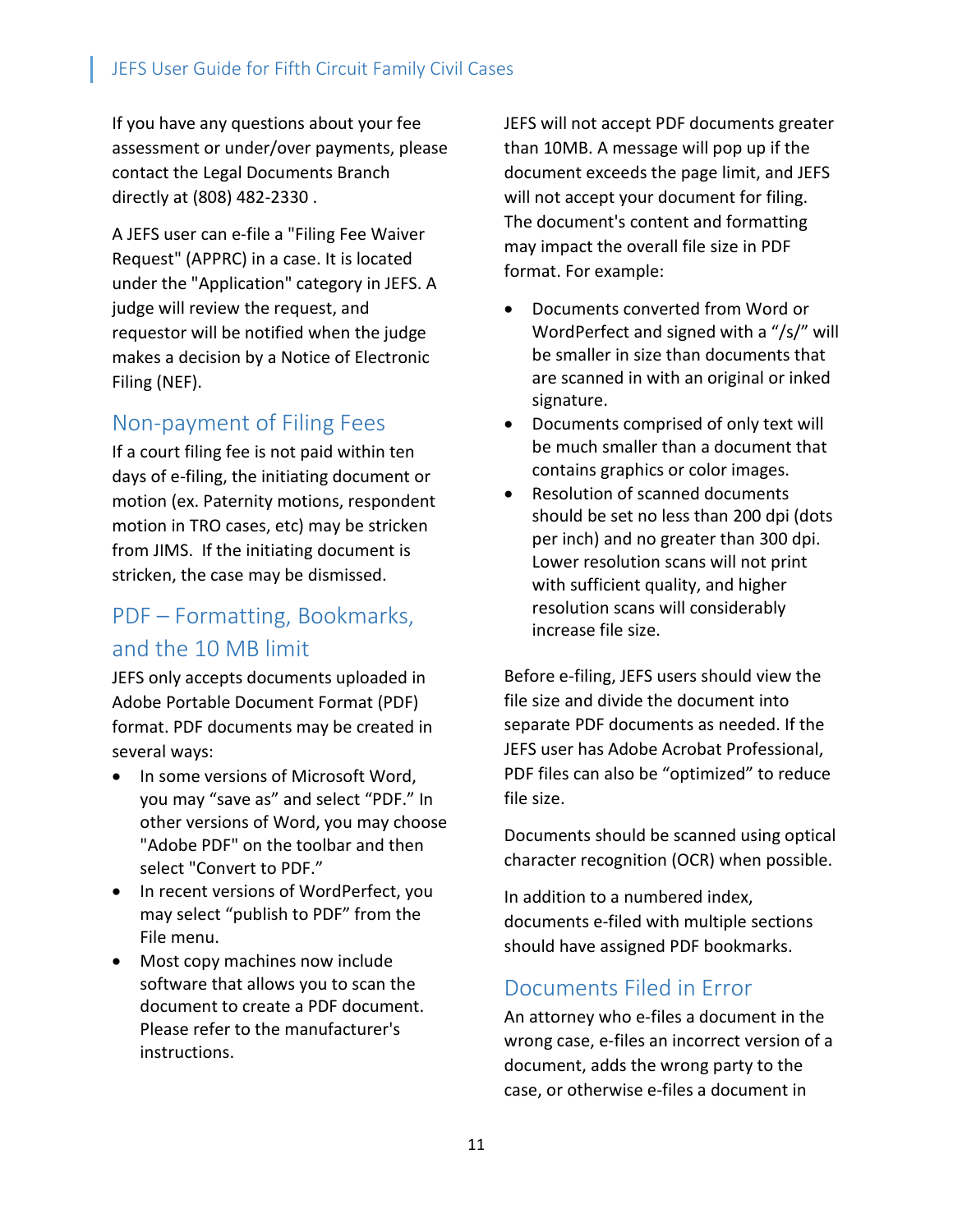error, should immediately call the Legal Documents Branch. Be prepared to provide the case ID, the docket number, a detailed explanation of the error, and the e-filing date and time.

In some instances, the clerk cannot change the entry without a court order. The filing party will need to e-file an ex parte motion ("Motion"/"Ex Parte Motion"--EXPM) and proposed order ("Order"/"Proposed Order"—PROD) to correct the record in such cases. The clerk's corrective action, if allowed, will generate a Notice of Correction (NOC) that will be emailed to JEFS users via a Notice of Electronic Filing (NEF). The party who made the error is responsible for conventionally serving the notice to non-JEFS user parties.

### <span id="page-12-0"></span>Importance of Docket Descriptions/Codes When E-filing

When e-filing a document, the JEFS e-filer must take great care to use the correct document category/type corresponding to the document being filed. Examples of docket categories/types are mentioned throughout this guide. A comprehensive listing of prescribed docket categories/descriptions used in the Fifth Circuit is available in Appendix A.

E-filing a document using the wrong document category/type may result in delayed document processing. A JEFS user may need to directly contact the court if court action is necessary.

### <span id="page-12-1"></span>Notice of Electronic Filing (NEF) and Conventional Service

After a document is e-filed, JIMS automatically sends a Notice of Electronic Filing (NEF) by email to registered JEFS users. The NEF will include the case ID, case title, filing date and time, filing parties, document name, and a listing of the parties electronically served and who needs to be conventionally served. The NEF is sent as follows:

- When attorneys and firm staff initiate a new case in JEFS, the initiator will receive the NEF. Case initiators must remember to add themselves as a party to the case to continue to receive all future NEFs after case initiation.
- When a JEFS user e-files a document in an existing case.
- When court staff e-files a document and/or makes a docket entry in a case.

Parties not provided service via NEF must be served conventionally as mandated by Rule 6.2 of the Hawaii Electronic Filing and Service Rules. Requirements for service in Family Court cases are also governed by HFCR 4.

## <span id="page-12-2"></span>Document Service by Process Server

Process Servers hired by JEFS users must return service documents to the JEFS user for e-filing. Process Servers employed by JEFS users should not drop off their service documents to the Legal Documents Branch.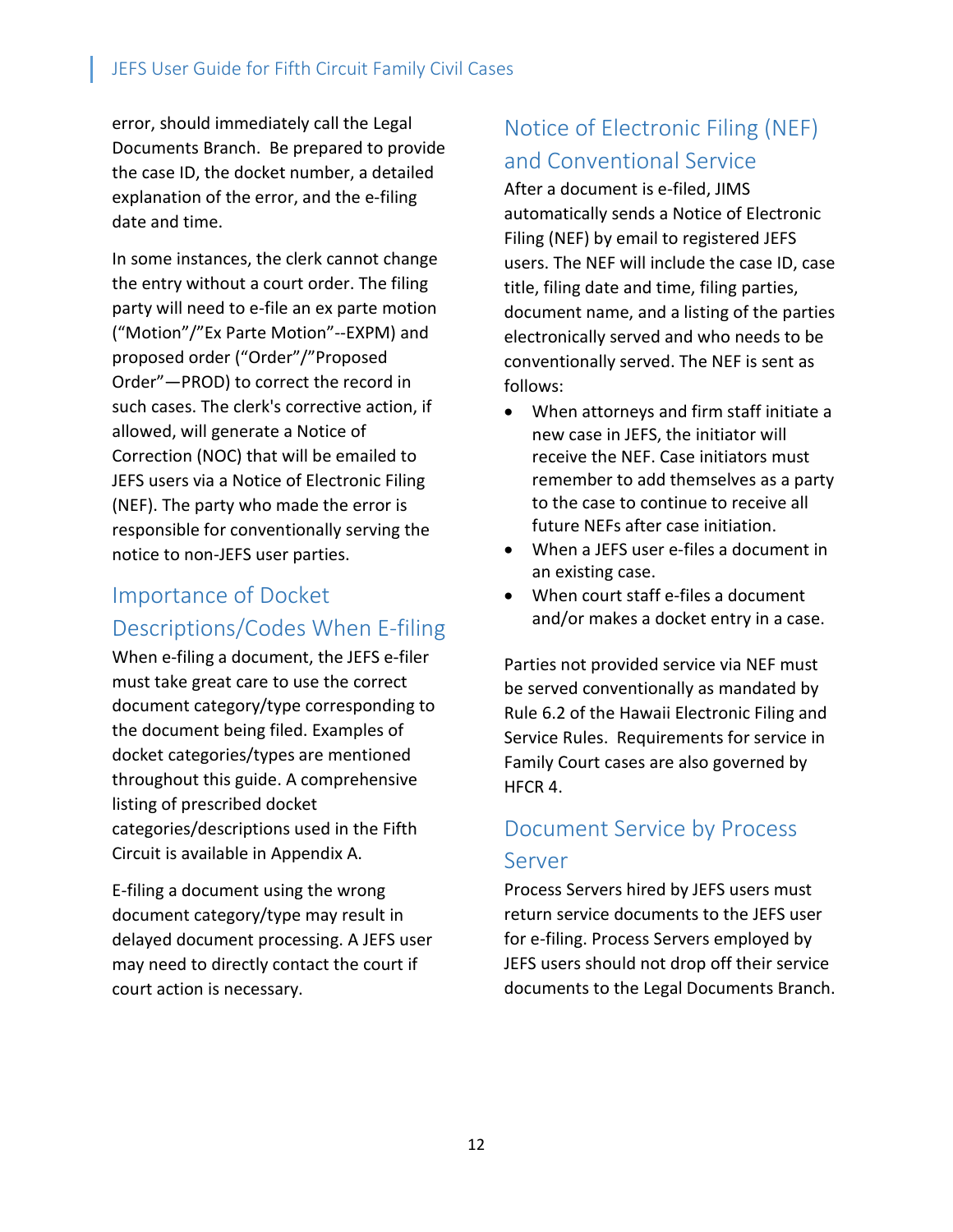#### <span id="page-13-0"></span>**Signatures**

Per the Hawai'i Electronic Filing and Service Rules (HEFSR) 5.1, all JEFS users must sign electronically filed documents by typing their name in the space usually reserved for a handwritten signature preceded by "/s/" (e.g., "/s/ Jane Lawyer"). Only in signing conventionally filed (paper) documents should wet signatures be used.

### <span id="page-13-1"></span>Obtaining Hearing Dates

JEFS users will request hearing dates by phone call/email. The procedure will be as follows:

1. The filing party shall call/email the appropriate court staff for a hearing date: Courtroom # 1 – (808) 482-2611 Courtroom1.5CC@courts.hawaii.gov

Courtroom #3 – (808) 482-2391 Courtroom3.5CC@courts.hawaii.gov

2. It is the filing party's responsibility to fill in the assigned date, time, and location of the hearing, before filing a motion in JEFS. Also, court rules require the hearing date, time,and assigned judge be included on the first page of the filed Motion.

3. The filing party(and JEFS users) will receive a NEF.

4. The filing party must conventionally serve self-represented parties who are not JEFS Users.

5. No courtesy copies are required to be provided to the court.

## <span id="page-13-2"></span>Ex Parte Motions for Hearing Dates

Attorneys should efile Ex Parte Motions together with the proposed order as one document entitled "Ex Parte Motion for\_\_\_\_\_\_\_\_\_\_; Order Granting \_\_\_\_\_\_\_\_\_\_".

The procedure is as follows:

1. Filing party shall efile the Ex Parte Motion together with the Proposed Order as one document. The document shall be titled "Ex Parte Motion for [fill-in]".

2. The Ex Parte Motion and Order will be reviewed by the assigned Judge. Once the Judge signs the Order, court staff will then electronically separate the Order from the Ex Parte Motion for efiling as a stand-alone document. The Order for the Judge's signature shall include the attorney caption.

3. Denied Orders will be notated "Denied" and efiled by the division/court staff.

4. Orders that are Granted will be efiled by the division/court staff.

#### <span id="page-13-3"></span>Non-Hearing Motions

For non-hearing motions, JEFS users will e-file using the appropriate, specific docket description available in JEFS (e.g. Motion for Reconsideration). See Appendix A for a listing of prescribed document descriptions.

### <span id="page-13-4"></span>Submission of Proposed Orders, Decrees, and Judgments

All Proposed Orders, Decrees, and Judgments should be e-filed with a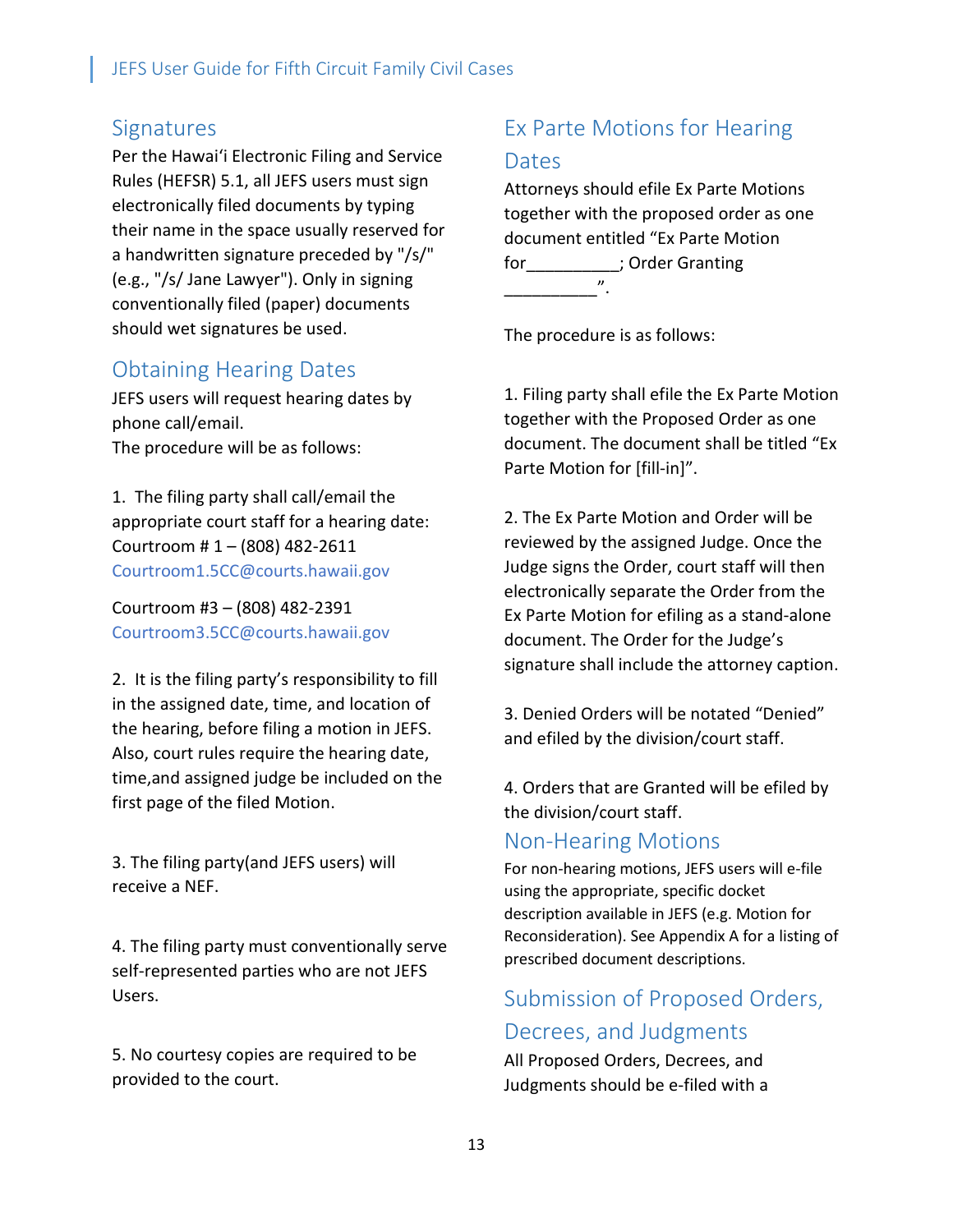proposed coversheet (PROD) as the first page (e.g., Plaintiff John Doe's Proposed Order Denying Motion to Dismiss). Please do not e-file proposed orders, etc., unless you have first attempted to secure or have secured approval as to form from all other parties as required by HFCR 58(a).

If any document not approved as to form within the time specified or is disputed, then you may file a Notice of Submission with the proposed order, etc., as set forth in HFCR 58. Objections to the form of a proposed order should be filed within the time specified in HFCR 58 along with the objecting party's counter-proposed order, decree, or judgment. The following docket categories/types should be used when filing proposed orders, etc.:

A Notice of Submission (NSUB) shall be efiled using the "Notice"/"Notice-Submission" document category/type.

Proposed orders (PROD) shall be e-filed using the "Order"/"Proposed Order" document category/type.

For paternity cases, a proposed judgment (PJDG) shall be e-filed with the "Judgment"/"Proposed Judgment" document category/type.

The court will review and sign proposed orders, decrees, and judgments e-filed by court staff. Prevailing parties are required to conventionally serve unrepresented parties who are not registered JEFS users.

### <span id="page-14-0"></span>Pre-Signed Subpoenas and Summons

Upon request, registered attorney JEFS users may obtain pre-signed and sealed

electronic PDF subpoena and summons forms from the Legal Documents Branch. The pre-signed PDF subpoena and summons forms can only be used by Hawai'i State Bar members and will not be accessible on the Judiciary's Internet website.

Self-represented parties must conventionally fill out subpoena and summons forms and present them to the Legal Documents Branch at the filing counter to be signed, filed and sealed.

Once a subpoena and summons are served, the return of service is either: (1) scanned and e-filed by the JEFS user or (2) conventionally filed by the self-represented party at the Legal Documents Branch, where it will be scanned and e-filed into JIMS by the clerk.

Per HRCP 45(a), Legal Documents Branch staff will provide hard copy, blank, signed, and sealed subpoena forms to attorneys and self-represented parties who appear in person at the courthouse and request them from Legal Documents.

Parties must e-file/file the first page of the subpoena/summons form at issuance and the second page after service.

### <span id="page-14-1"></span>Certified Copies of Court Documents

Certified copies of non-confidential court documents filed in JEFS can be purchased from eCourt Kokua, the website through which the public may access court information online. Once purchased, an electronic certification will appear in red on the bottom of the document's first page.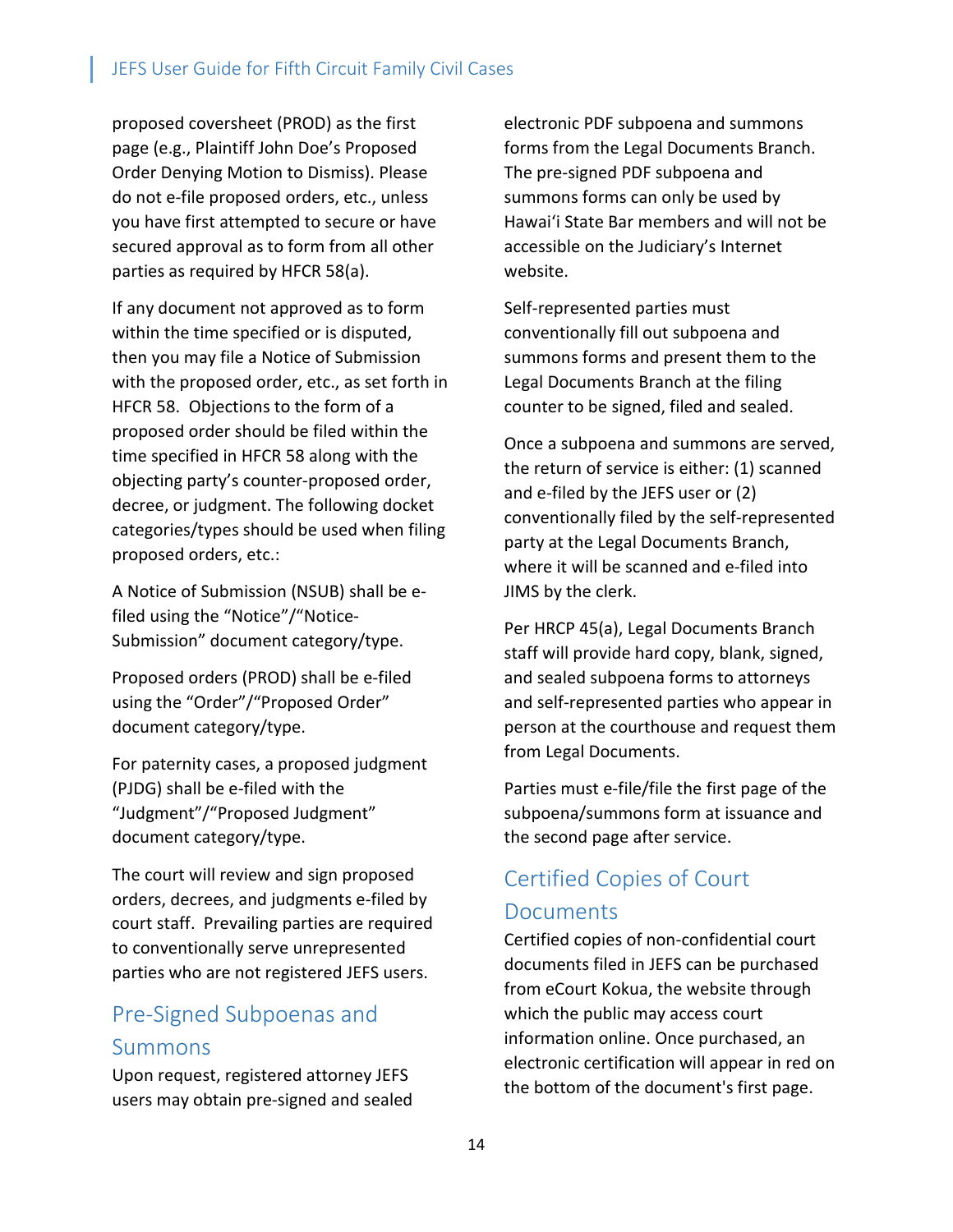Alternatively, certified copies of court documents may be purchased at the courthouse. Conventionally certified copies will include the traditional, embossed seal.

### Courtesy Copies

For Family Court of the Fifth Circuit, courtesy hard copies of documents are not required to be provided to the court.

### <span id="page-15-0"></span>Court Forms

Fifth Circuit forms that were previously available on the Judiciary Internet website will be modified for JEFS use and can be accessed on the court forms webpage at

[https://www.courts.state.hi.us/self](https://www.courts.state.hi.us/self-help/courts/forms/kauai/kauai_fifth_circuit_forms)[help/courts/forms/kauai/kauai\\_fifth\\_circuit](https://www.courts.state.hi.us/self-help/courts/forms/kauai/kauai_fifth_circuit_forms) [\\_forms](https://www.courts.state.hi.us/self-help/courts/forms/kauai/kauai_fifth_circuit_forms)

#### Kids First Registration and Excusal

The Notice to Attend Kids First (KIDS) should not be e-filed at the same time the divorce with children case is initialed in JEFS, JEFS users should:

- 1. Email Legal Documents at [LegalDocs.5CC@courts.hawaii.gov](mailto:LegalDocs.5CC@courts.hawaii.gov) or call (808) 482-2330 to request a scheduled event date.
- 2. Immediately complete Fifth Circuit's Notice to Attend Kids First form, including the provided Kids First

event date, and e-file the Notice (KIDS) to the case using the "Notice Kids First" document type.

3. JEFS users must provide conventional service as needed to non-JEFS user parties.

To request an excusal from Kids First, JEFS users must e-file an "Ex Parte Request for Waiver of Attendance at Kids First Program; Order" form (EXPM) using the "Motion"/"Ex Parte Motion" document category/type.

### Enhancements

The Judiciary welcomes suggestions on how JEFS can be improved. Between April 25 and May 31, 2022, attorneys can call the Statewide JIMS Family Civil help desk at (808) 534-6644 or email their suggestions to [helpdesk.request@courts.hawaii.gov.](mailto:helpdesk.request@courts.hawaii.gov)

### Contact Information/Support

Prior to the launch of JIMS Civil, general questions can be directed to the JIMS Hotline at (808) 482-2673. Between April 25 and May 20, 2022, attorneys can call the First Circuit JIMS Family Civil help desk at (808) 954-8101. Email inquiries can be sent to [FCCivil.1CC@courts.hawaii.gov](mailto:FCCivil.1CC@courts.hawaii.gov) during this period. Following May 20, 2022, attorneys can call the Fifth Circuit JIMS Hotline at (808) 482-2673 or email inquiries to [JIMSQuery.5CC@courts.hawaii.gov.](mailto:JIMSQuery.5CC@courts.hawaii.gov)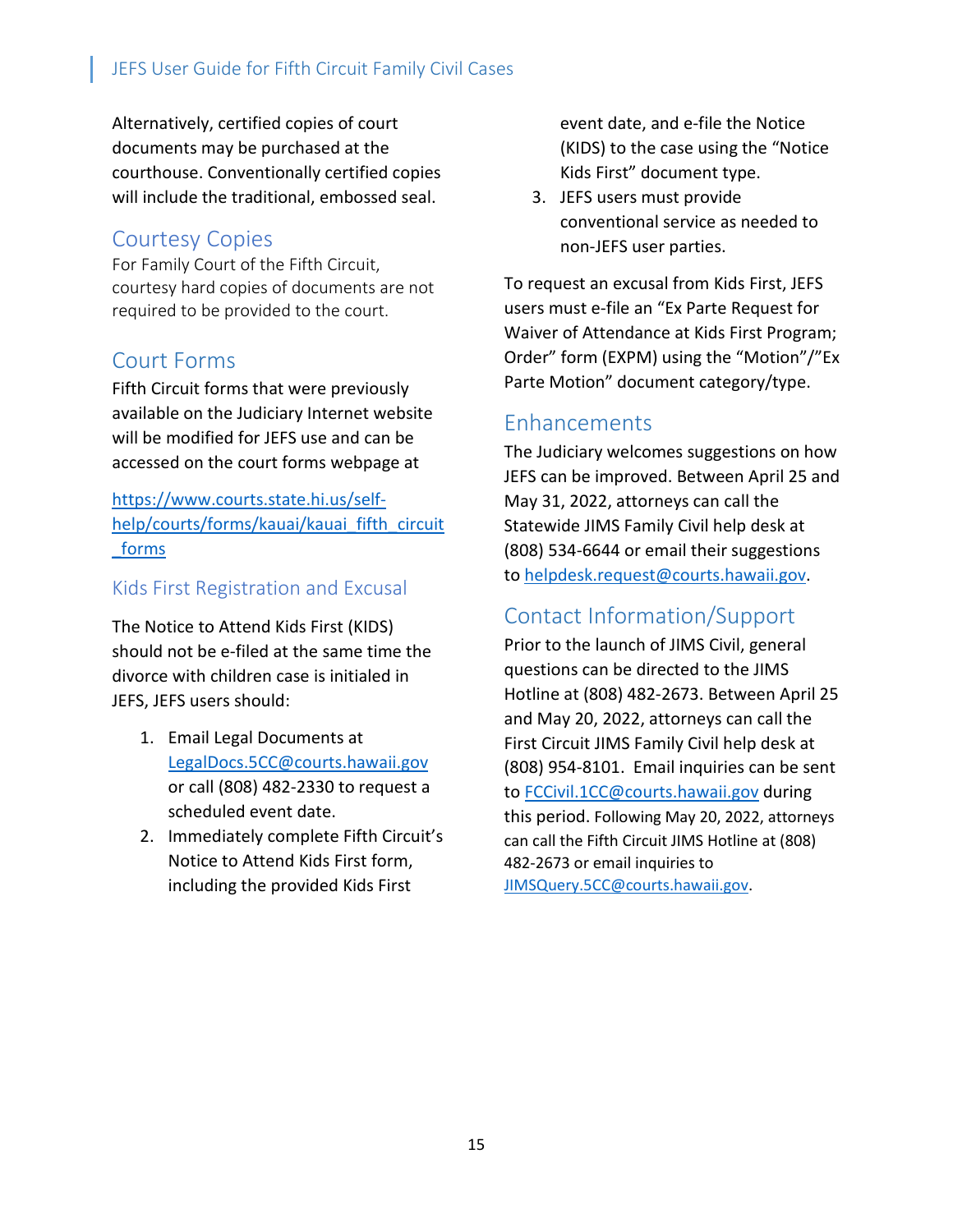## <span id="page-16-0"></span>APPENDIX A: JEFS Document Categories/Types for Family Civil Cases in the Fifth Circuit

This is a list of the document categories/types available for attorneys to use in Fifth Circuit Family Civil Cases:

| <b>Document Category</b>      | <b>Document Type</b>                 | <b>Docket Code</b> |
|-------------------------------|--------------------------------------|--------------------|
| Application                   | Appl Re Confid Fam Crt Recds         | <b>APPCF</b>       |
| Application                   | Application                          | <b>APP</b>         |
| Application                   | Application-Minor                    | <b>APPM</b>        |
| Application                   | Ex Parte App-Depo Writ Interog       | <b>ETD</b>         |
| Application                   | <b>Filing Fee Waiver Request</b>     | <b>APPRC</b>       |
| Application                   | Rqst Access Court Record-Hccr        | <b>RACR</b>        |
| <b>Brief</b>                  | <b>Answering Brief</b>               | AB                 |
| <b>Brief</b>                  | <b>Opening Brief</b>                 | OB                 |
| <b>Brief</b>                  | <b>Reply Brief</b>                   | <b>RB</b>          |
| <b>Brief</b>                  | <b>Supplemental Opening Brief</b>    | SOB                |
| Complaint                     | Administrative Findings & Ord        | <b>AFO</b>         |
| Complaint                     | Advise Waiv & Consnt Jdg Pater       | <b>AWCJ</b>        |
| Complaint                     | Civil Union Divorce Info             | <b>CUDA</b>        |
| Complaint                     | Complaint                            | <b>CMP</b>         |
| Complaint                     | <b>Complaint Amended</b>             | <b>CAMD</b>        |
| Complaint                     | <b>Complaint And Summons</b>         | <b>CMPS</b>        |
| Complaint                     | Counterclaim                         | <b>CCLAI</b>       |
| Complaint                     | Cross Claim                          | <b>XCL</b>         |
| Complaint                     | <b>Exempl Foreign Judgment</b>       | <b>EFJ</b>         |
| Complaint                     | <b>Matrimonial Action Info</b>       | MAI                |
| Complaint                     | Not Of Appeal To Family Court        | <b>NAF</b>         |
| Complaint                     | Notice Kids First                    | <b>KIDS</b>        |
| Complaint                     | Reg Of Foreign Child Cust Ord        | <b>RFCC</b>        |
| Complaint                     | <b>Registration Of Support Order</b> | <b>RSUPO</b>       |
| Complaint                     | <b>Uniform Support Petition</b>      | <b>USP</b>         |
| <b>Confidential Documents</b> | <b>Confidential Letter - Hccr9</b>   | 9LTR               |
| <b>Confidential Documents</b> | Info Confidential Doc - Hccr9        | 9INFC              |
| <b>Confidential Documents</b> | Info Confidential Ntc - Hccr9        | 9INF               |
| Counsel                       | Affid/Dec Re: Atty Fees, Cost        | <b>ADFC</b>        |
| Counsel                       | Mtn For Withdrawal Of Appeal         | <b>MWA</b>         |
| Counsel                       | Mtn/Req For Atty'S Fees/Costs        | <b>MFC</b>         |
| Counsel                       | Request For Attorney Fees And        | <b>RAFEE</b>       |
| Counsel                       | Withdrawal & Substi Of Counsel       | <b>WSUB</b>        |
| Document                      | Certificate Of Live Birth            | <b>CLB</b>         |
| Document                      | Deposition                           | <b>DEPO</b>        |
| Document                      | Document                             | <b>DOC</b>         |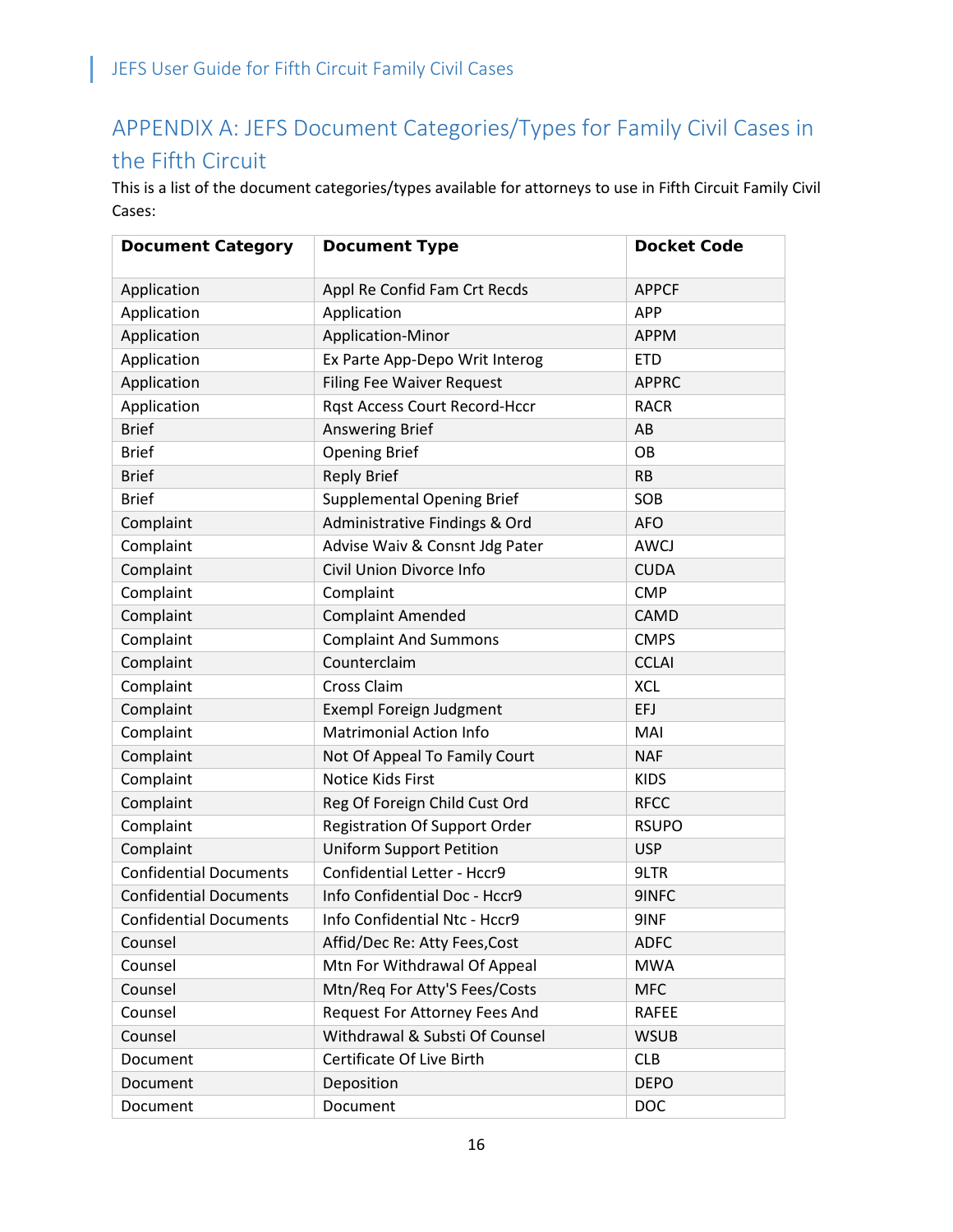| <b>Document Category</b> | <b>Document Type</b>                  | <b>Docket Code</b> |
|--------------------------|---------------------------------------|--------------------|
| Document                 | <b>Exhibit List</b>                   | EL.                |
| Document                 | List Of Exhibits                      | <b>LE</b>          |
| Document                 | List Of Witnesses                     | LW                 |
| Document                 | Prop Find Facts, Cncl Of Law          | <b>PFOF</b>        |
| Document                 | Proposed                              | <b>PROP</b>        |
| Document                 | <b>Proposed Document</b>              | <b>PDOC</b>        |
| Document                 | Proposed Order                        | <b>PORD</b>        |
| Document                 | Receipt                               | <b>REC</b>         |
| Document                 | Req For Audio-Video Recording         | <b>RAV</b>         |
| Document                 | Req Wdwl Of Exhs & Receipt            | <b>WDWE</b>        |
| Document                 | <b>Request For Transcript</b>         | <b>RT</b>          |
| Document                 | Response To Order To Show Cau         | <b>ROSC</b>        |
| Document                 | Withdrawal                            | <b>WDW</b>         |
| Document                 | <b>Witness And Exhibit Lists</b>      | <b>WEL</b>         |
| Document                 | <b>Witness List</b>                   | <b>WL</b>          |
| Document                 | <b>Written Request For Disclosure</b> | <b>WRD</b>         |
| <b>Event Status</b>      | <b>Entry Of Default</b>               | <b>EOD</b>         |
| Judgment                 | Cert Of Expung Juv Arrest Rec         | <b>CEXP</b>        |
| Judgment                 | Judgment & Not Entry Of Judg          | <b>JNEOJ</b>       |
| Judgment                 | Proposed Judgment                     | <b>PJDG</b>        |
| Judgment                 | Stipulated Judgment                   | <b>SJUDG</b>       |
| Media                    | <b>Application For Extd Coverage</b>  | <b>AEC</b>         |
| Memorandum               | Memorandum                            | <b>MEMO</b>        |
| Memorandum               | Memorandum In Opposition              | <b>MEO</b>         |
| Memorandum               | Memorandum In Support Of              | <b>MES</b>         |
| Memorandum               | Memorandum Of Pretrial                | <b>MEP</b>         |
| Miscellaneous            | Appearance Of Counsel                 | AP                 |
| Miscellaneous            | <b>Change Of Address</b>              | <b>COA</b>         |
| Miscellaneous            | <b>Divorce Mediation Referral</b>     | <b>DMR</b>         |
| Miscellaneous            | Letter                                | LT                 |
| Miscellaneous            | <b>Property Division Chart</b>        | <b>PRDIV</b>       |
| Miscellaneous            | <b>Transcript Of Proceedings</b>      | <b>TOP</b>         |
| Motion                   | Epm-Svc By Mail&Posting By Pub        | <b>EXSMP</b>       |
| Motion                   | Ex Parte - Svc By Publication         | <b>EXPUB</b>       |
| Motion                   | Ex Parte Mot-Emerg Guardshp           | <b>EPEG</b>        |
| Motion                   | Ex Parte Mot-Exam Judg Debtor         | <b>EMOE</b>        |
| Motion                   | <b>Ex Parte Motion</b>                | <b>EXPM</b>        |
| Motion                   | <b>Ex Parte Motion/Petition</b>       | <b>EXPMP</b>       |
| Motion                   | Ex Parte-Iss Out Of State Depo        | <b>EPIC</b>        |
| Motion                   | Ex Parte-Issue Garnishee Sumns        | <b>MIGS</b>        |
| Motion                   | Ex Parte-Serv By Cert Mail            | <b>EPSUM</b>       |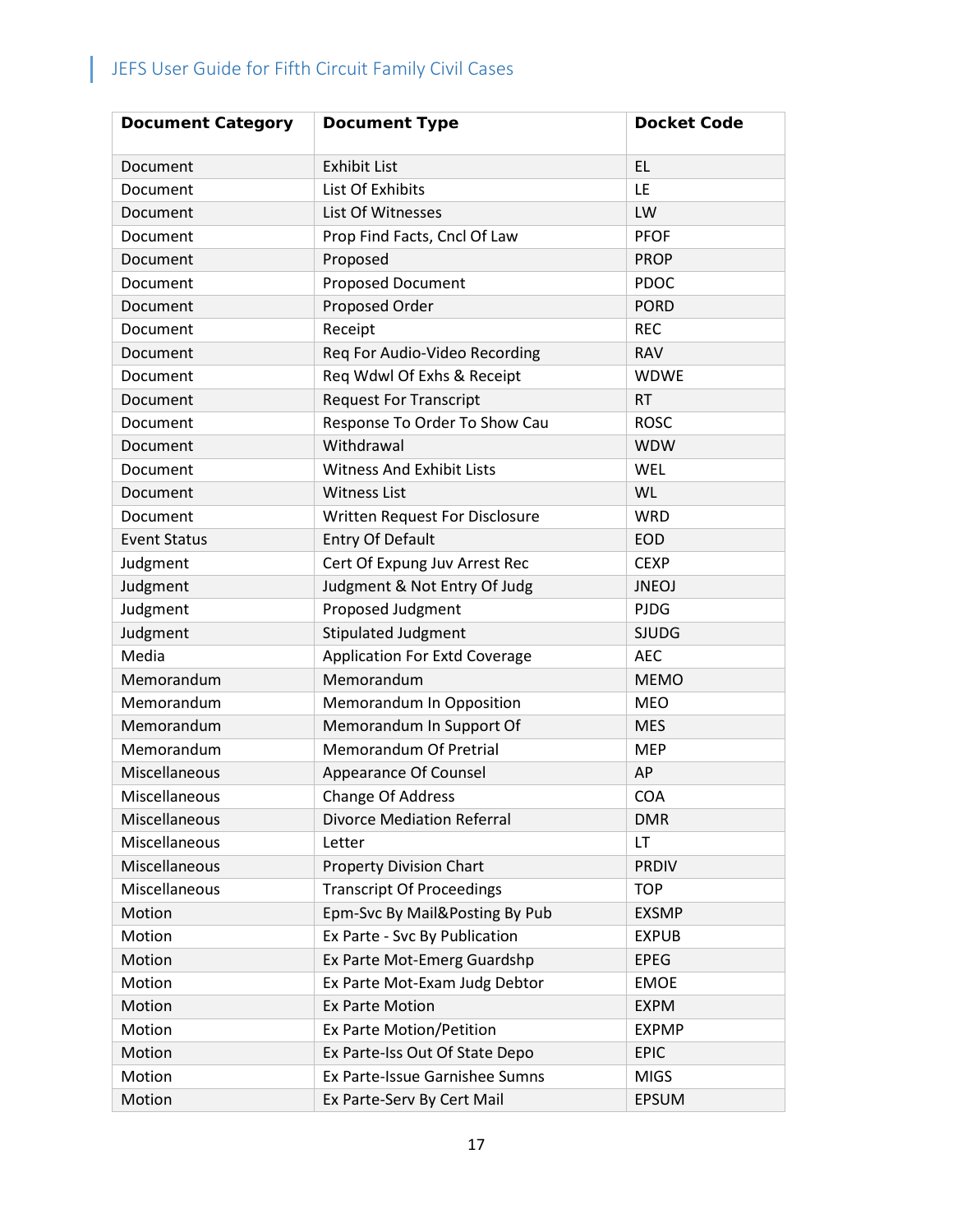| <b>Document Category</b> | <b>Document Type</b>                | <b>Docket Code</b> |
|--------------------------|-------------------------------------|--------------------|
| Motion                   | Expm Mot/Dec Svc W/O State;Ord      | EPSWO              |
| Motion                   | Expm Svc Mail & Post Lieu Pub       | <b>EPSPO</b>       |
| Motion                   | Expm-Advance/Expedite               | <b>EXEXP</b>       |
| Motion                   | Expm-Custody Pendente Lite          | <b>EPCC</b>        |
| Motion                   | Expm-Waive Fees & Surcharges        | <b>EXWAI</b>       |
| Motion                   | Mot & Dec To Mod Child Support      | <b>MMCS</b>        |
| Motion                   | Mot Mod Ord Appt Guard Or Term      | <b>MMGT</b>        |
| Motion                   | Mot Ret Firear Ammu Perm & Lic      | <b>MFIRE</b>       |
| Motion                   | Mot To Amd/Extend/Dissolve Eo       | <b>MTAD</b>        |
| Motion                   | Mot-For Confirmation Of Sale        | <b>MSALE</b>       |
| Motion                   | Motion Extend Protective Order      | <b>MEPO</b>        |
| Motion                   | Motion For                          | <b>MOT</b>         |
| Motion                   | <b>Motion For Extension Of Time</b> | <b>MXT</b>         |
| Motion                   | Motion For Post Decree Relief       | <b>MPOR</b>        |
| Motion                   | <b>Motion For Pre Decree Relief</b> | <b>MPRR</b>        |
| Motion                   | <b>Motion For Reconsideration</b>   | <b>MR</b>          |
| Motion                   | Motion For Serv By Mail; Order      | <b>MOSM</b>        |
| Motion                   | <b>Motion For Stay</b>              | <b>MSTA</b>        |
| Motion                   | <b>Motion For Waiver Of Costs</b>   | <b>MW</b>          |
| Motion                   | Motion In Limine                    | <b>MLN</b>         |
| Motion                   | Motion Post-Decree or Judgment      | <b>MPOST</b>       |
| Motion                   | Motion Pre-Decree or Judgment       | <b>MPRE</b>        |
| Motion                   | Motion To Appear Pro Hac Vice       | <b>MPHV</b>        |
| Motion                   | Motion To Compel Discovery          | <b>MTCD</b>        |
| Motion                   | <b>Motion To Continue</b>           | <b>MCON</b>        |
| Motion                   | Motion To Continue - Deft/Resp      | <b>MCR</b>         |
| Motion                   | Motion To Continue - Pltf/Petr      | <b>MCP</b>         |
| Motion                   | <b>Motion To Dismiss</b>            | <b>MD</b>          |
| Motion                   | <b>Motion To Dissolve</b>           | <b>MDIS</b>        |
| Motion                   | Motion To Expunge                   | <b>MEXP</b>        |
| Motion                   | Motion To Quash                     | <b>MQSH</b>        |
| Motion                   | <b>Motion To Reinstate</b>          | <b>MOTR</b>        |
| Motion                   | Motion To Set                       | <b>MSET</b>        |
| Motion                   | Motion To Set Aside                 | <b>MSA</b>         |
| Motion                   | <b>Motion To Vacate</b>             | <b>MVAC</b>        |
| Motion                   | Motion/Summary Judgment             | <b>MSJ</b>         |
| Motion                   | Mot-Partial Summary Judgment        | <b>MPSJ</b>        |
| Motion                   | Mtn For Withdrawal/Sub Of Cnsl      | <b>MTWC</b>        |
| Motion                   | <b>Non-Hearing Motion</b>           | <b>NHM</b>         |
| Motion                   | <b>Other Procedural Motion</b>      | <b>OM</b>          |
| Motion                   | Repetition For Invol Hosp           | <b>REP</b>         |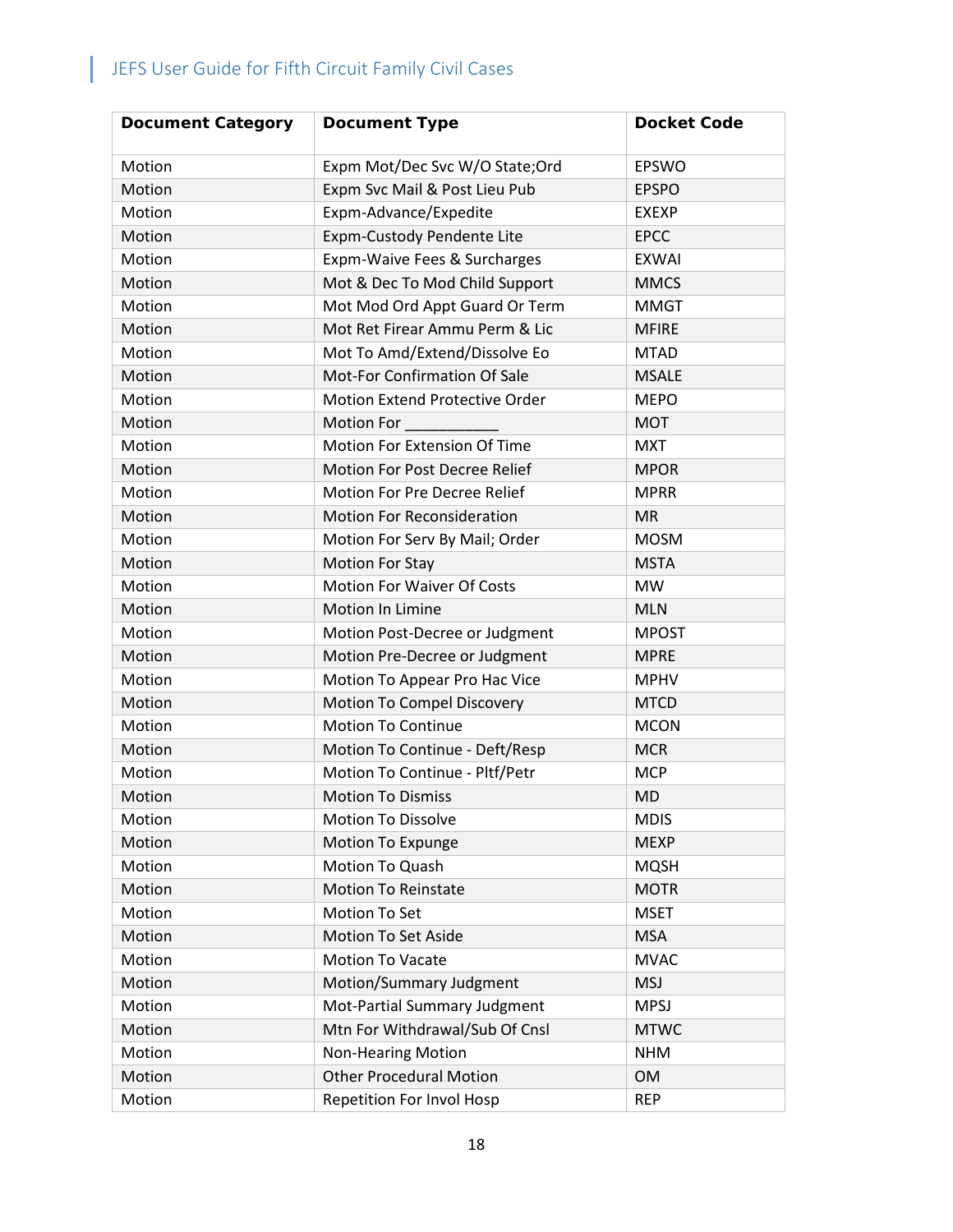| <b>Document Category</b> | <b>Document Type</b>                | <b>Docket Code</b> |
|--------------------------|-------------------------------------|--------------------|
| Motion                   | Request                             | <b>REQ</b>         |
| Motion                   | <b>Request For Default By Clerk</b> | <b>EXREQ</b>       |
| Motion                   | Request For In Forma Pauperis       | <b>IFP</b>         |
| Motion                   | Request To Excuse Appearance        | <b>REXC</b>        |
| Notice                   | Amended Notice Of Appeal            | <b>ANOA</b>        |
| Notice                   | Amended Notice Of Cross-Appeal      | <b>AMNXA</b>       |
| Notice                   | Amended Notice Of Hearing           | <b>ANH</b>         |
| Notice                   | <b>Demand For Notice</b>            | <b>DFN</b>         |
| Notice                   | Not Appt Guard & Right Req Mod      | <b>NAPG</b>        |
| Notice                   | Not Re Invol Civil Commitment       | <b>NICC</b>        |
| Notice                   | Not W/Drawal Of Mtn Filed On        | <b>NWDL</b>        |
| Notice                   | Notice                              | <b>NTCE</b>        |
| Notice                   | Notice Of Appeal                    | <b>NA</b>          |
| Notice                   | Notice Of Appeal-Agency             | <b>NAG</b>         |
| Notice                   | <b>Notice Of Dismissal</b>          | <b>DISM</b>        |
| Notice                   | Notice Of Dismissal - Partial       | <b>NOPD</b>        |
| <b>Notice</b>            | Notice Of Entry Of Judgment         | <b>NEJ</b>         |
| Notice                   | <b>Notice Of Extension</b>          | <b>NEXT</b>        |
| Notice                   | Notice Of Filing Report             | <b>NFR</b>         |
| Notice                   | Notice Of Hearing                   | <b>NOH</b>         |
| Notice                   | Notice Of Limited Appearance        | <b>NLA</b>         |
| Notice                   | Notice Of Removal                   | <b>NREMV</b>       |
| Notice                   | Notice Of Setting                   | <b>NSET</b>        |
| <b>Notice</b>            | <b>Notice Of Taking Deposition</b>  | <b>NTDEP</b>       |
| Notice                   | Notice-Appearance / Counsel         | <b>NAPP</b>        |
| Notice                   | Notice-Bankruptcy                   | <b>NBR</b>         |
| Notice                   | Notice-Dismissal W/O Prejudice      | <b>NDO</b>         |
| Notice                   | Notice-Dismissal W/Prejudice        | <b>NDW</b>         |
| Notice                   | Notice-Entry Judgment/Order         | <b>NEJO</b>        |
| Notice                   | Notice-Pendency Of Action           | <b>NPA</b>         |
| Notice                   | Notice-Resetting                    | <b>NOR</b>         |
| Notice                   | Notice-Submission                   | <b>NSUB</b>        |
| Notice                   | <b>Waiver-Notice</b>                | <b>WON</b>         |
| Order                    | Adm Ord Terminat Child Support      | <b>ATERM</b>       |
| Order                    | Ord/Not W/Hold Inc Child Supp       | <b>ONW</b>         |
| Order                    | Order Re Return Of Firearms         | <b>OFIRE</b>       |
| Order                    | Prop W/Drawal & Subst Of Couns      | <b>PWSUB</b>       |
| Order                    | Proposed Order                      | <b>PROD</b>        |
| <b>Other Documents</b>   | Agreemnt & Consnt Limitd Apper      | <b>ACLA</b>        |
| <b>Other Documents</b>   | Amd Findings/Fact Concl Of Law      | <b>AFOF</b>        |
| <b>Other Documents</b>   | <b>Flag Sheet</b>                   | <b>FLAG</b>        |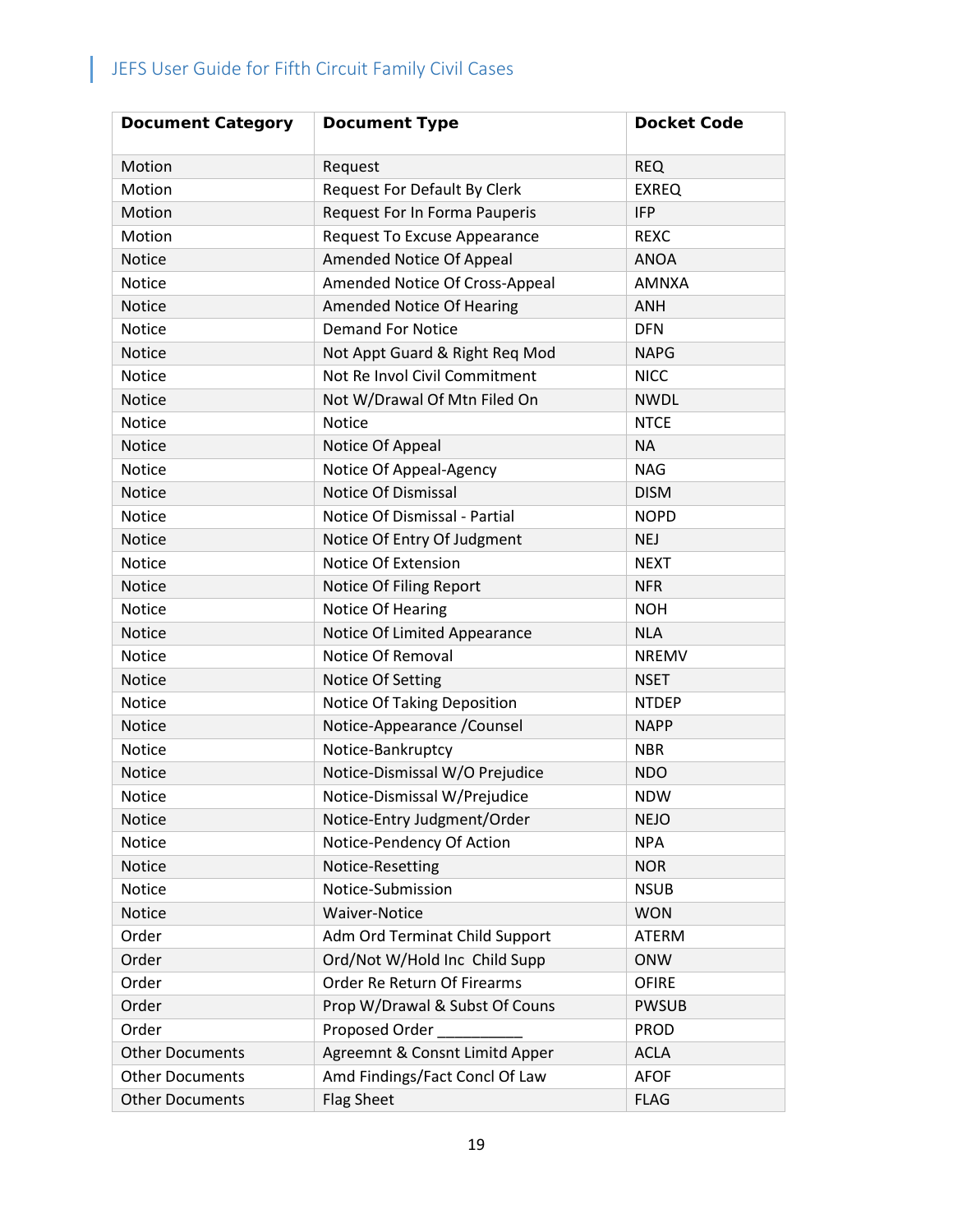| <b>Document Category</b>    | <b>Document Type</b>                  | <b>Docket Code</b> |
|-----------------------------|---------------------------------------|--------------------|
| <b>Other Documents</b>      | Other                                 | OT                 |
| <b>Other Documents</b>      | <b>Proposed Divorce Decree</b>        | <b>PDD</b>         |
| <b>Other Documents</b>      | Withdrawal Of Limitd Appear           | <b>WLA</b>         |
| Petition                    | <b>Amended Petition</b>               | <b>AMPET</b>       |
| Petition                    | <b>Emergency Ex Parte Petition</b>    | <b>EMEPP</b>       |
| Petition                    | <b>Ex Parte Petition</b>              | <b>EPP</b>         |
| Petition                    | <b>Ex Parte Petition For Tro</b>      | <b>EPTRO</b>       |
| Petition                    | Pet (Ex Pte) Est Foreign Adopt        | <b>PEXFA</b>       |
| Petition                    | Pet Cust Visit Sup Ord Aft Vep        | <b>PVEP</b>        |
| Petition                    | Pet Disestablish Paternity            | <b>PFPD</b>        |
| Petition                    | Pet For Adoption (Adult)              | <b>PFAA</b>        |
| Petition                    | Pet Pat/Cust Visit & Supp Ord         | <b>PFP</b>         |
| Petition                    | Pet-Adopt (Child Protect Act)         | <b>PFACH</b>       |
| Petition                    | Petition For                          | PET                |
| Petition                    | Petition-Minor                        | <b>PETM</b>        |
| Report                      | Init Rpt Guardian Incap Per           | <b>IRGIP</b>       |
| <b>Reports and Findings</b> | Annual Rpt Of Guardian                | ARG                |
| <b>Reports and Findings</b> | <b>Bankruptcy Status Rpt</b>          | <b>BKSR</b>        |
| <b>Reports and Findings</b> | Catholic Char Hawaii Stat Rep         | <b>CCH</b>         |
| <b>Reports and Findings</b> | <b>Custody Evaluators Report</b>      | <b>CER</b>         |
| <b>Reports and Findings</b> | <b>Custody Investigation Unit Rpt</b> | <b>CIUR</b>        |
| <b>Reports and Findings</b> | Guardian Ad Litem Report              | <b>GALR</b>        |
| <b>Reports and Findings</b> | Report Of The Fact Finder             | <b>RFSO</b>        |
| <b>Reports and Findings</b> | Report-Kokua Kanawai                  | <b>RKK</b>         |
| <b>Reports and Findings</b> | Rept Fr Volunteer Settle Mstr         | <b>RVSM</b>        |
| <b>Reports and Findings</b> | <b>Status Report/Recommendation</b>   | <b>SRR</b>         |
| Response                    | Answer                                | ANSW               |
| Response                    | Answer & Disclosure                   | <b>AAD</b>         |
| Response                    | Answer To Complaint                   | <b>ANCMP</b>       |
| Response                    | Appearance & Waiver                   | AW                 |
| Response                    | Consent                               | <b>CONST</b>       |
| Response                    | Reply                                 | <b>REPLY</b>       |
| Response                    | Response                              | <b>RESP</b>        |
| Response                    | <b>Response To Petition</b>           | <b>RPET</b>        |
| Service                     | Acknowledgment Of Receipt             | <b>ACKRT</b>       |
| Service                     | Acknowledgment Of Service             | AS                 |
| Service                     | <b>Affidavit Of Mailing</b>           | <b>AOM</b>         |
| Service                     | <b>Affidavit Of Publication</b>       | <b>AOP</b>         |
| Service                     | Affidavit-Mail In Lieu Publish        | AFMLP              |
| Service                     | Appear & Ack Of Service               | AWS                |
| Service                     | Appear & Acknowledgment               | <b>AAC</b>         |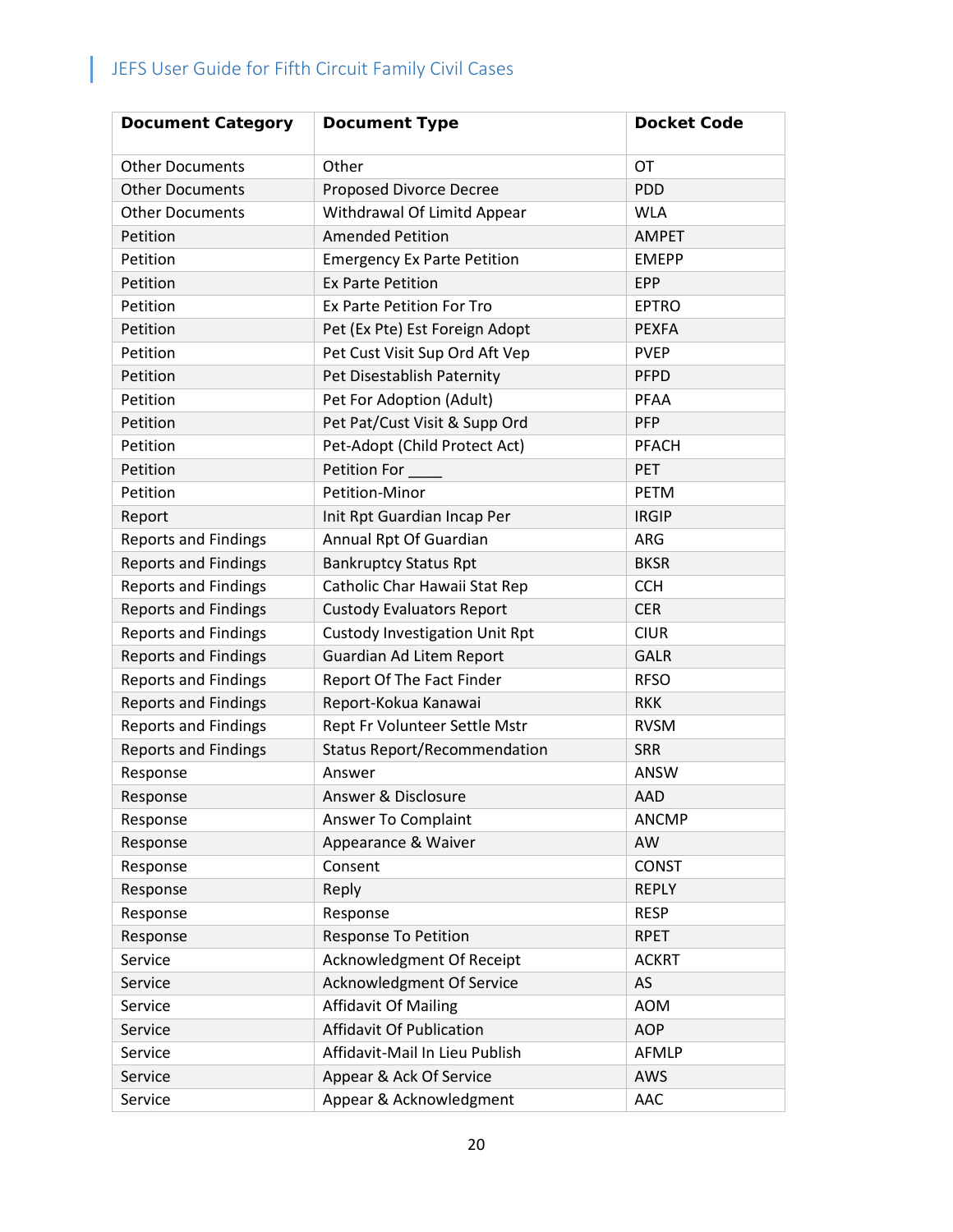| <b>Document Category</b>    | <b>Document Type</b>               | <b>Docket Code</b> |
|-----------------------------|------------------------------------|--------------------|
| Service                     | <b>Certificate Of Mailing</b>      | <b>CM</b>          |
| Service                     | <b>Certificate Of Service</b>      | CS                 |
| Service                     | Dec Intent To Serve By Mail        | <b>DECM</b>        |
| Service                     | <b>Declaration Re: Attempt Svc</b> | <b>DECAS</b>       |
| Service                     | <b>Proof Of Mailing</b>            | <b>PMAIL</b>       |
| Service                     | <b>Proof Of Personal Service</b>   | <b>PPS</b>         |
| Service                     | Proof Of Service By Mail           | <b>POSM</b>        |
| Service                     | Proof Of Svc - Fr Law Enforc       | <b>POSLE</b>       |
| Service                     | <b>Return Of Service</b>           | <b>ROS</b>         |
| Service                     | Service-Return/Acknowledgement     | <b>RAS</b>         |
| Service                     | <b>Statement Of Mailing</b>        | SM                 |
| Service                     | Statement Of Mailing; Exh 1&2      | SM12               |
| Service                     | Statement Of Mailing; Exh A&B      | <b>SMAB</b>        |
| Service                     | <b>Statement Of Service</b>        | SOS                |
| <b>Statements</b>           | Custody/Visitation Statement       | <b>CVS</b>         |
| <b>Statements</b>           | <b>Position Statement</b>          | <b>PSTMT</b>       |
| <b>Statements</b>           | Statement Of                       | <b>ST</b>          |
| Statements                  | Stmt No Position & Non-Appear      | <b>STNP</b>        |
| Stipulations                | <b>Stip Child Supp Credit</b>      | <b>SCSC</b>        |
| Stipulations                | Stip Dis W/Oprej All Cla & Pty     | SFDWO              |
| Stipulations                | Stip Dism W/Prej All Cla & Pty     | <b>SFDW</b>        |
| Stipulations                | <b>Stip To Continue Case</b>       | <b>SCON</b>        |
| Stipulations                | <b>Stipulation To</b>              | <b>STIP</b>        |
| Stipulations                | <b>Stipulation To Dismiss</b>      | <b>STDSM</b>       |
| Stipulations                | Stipul-Continue He/Order           | <b>SCH</b>         |
| Subpoena                    | Subpoena                           | <b>SUB</b>         |
| Subpoena                    | Subpoena Duces Tecum               | SDT                |
| <b>Supporting Documents</b> | <b>Acceptance of Appointment</b>   | <b>AOA</b>         |
| <b>Supporting Documents</b> | Adopt Hrg Flag Sheet               | <b>AFS</b>         |
| <b>Supporting Documents</b> | Adopt Hrg Flag Sheet (Icpc)        | <b>AFSIC</b>       |
| <b>Supporting Documents</b> | Adopt Hrg Flag Sheet (Icwa)        | <b>AFICW</b>       |
| <b>Supporting Documents</b> | Adoption Decree By Step-Parent     | <b>ADBS</b>        |
| <b>Supporting Documents</b> | Adoption Info Sheet                | <b>AIS</b>         |
| <b>Supporting Documents</b> | Affid Re Waiver Med Info Form      | <b>AFFW</b>        |
| <b>Supporting Documents</b> | Affidavit                          | AF                 |
| <b>Supporting Documents</b> | Affidavit Of Plaintiff             | <b>APL</b>         |
| <b>Supporting Documents</b> | <b>Agreemnt Contemplation Div</b>  | <b>ATCD</b>        |
| <b>Supporting Documents</b> | Agreemnt Incident To Div           | <b>AITD</b>        |
| <b>Supporting Documents</b> | Appr Req & Waiver Of Notice        | <b>ARW</b>         |
| <b>Supporting Documents</b> | Asset & Debt Stmnt Both            | ADSB               |
| <b>Supporting Documents</b> | Asset & Debt Stmnt Deft            | <b>ADSD</b>        |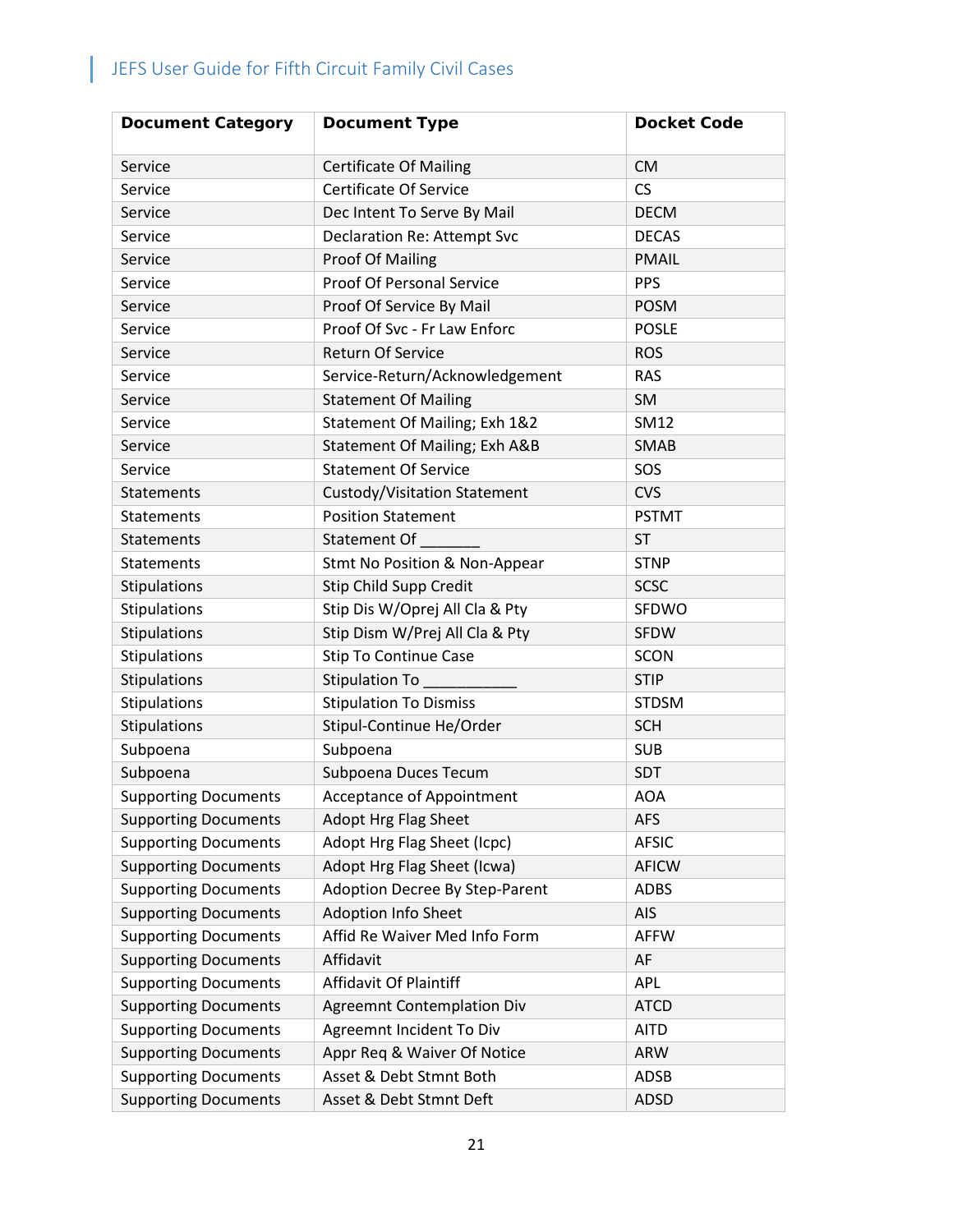| <b>Document Category</b>    | <b>Document Type</b>               | <b>Docket Code</b> |
|-----------------------------|------------------------------------|--------------------|
| <b>Supporting Documents</b> | Asset & Debt Stmnt Pltf            | <b>ADSP</b>        |
| <b>Supporting Documents</b> | <b>Asset And Debt Statement</b>    | <b>ADS</b>         |
| <b>Supporting Documents</b> | Attachment                         | <b>ATTCH</b>       |
| <b>Supporting Documents</b> | <b>Attorney Affirmation</b>        | <b>ATA</b>         |
| <b>Supporting Documents</b> | <b>Birth Certificate</b>           | <b>BC</b>          |
| <b>Supporting Documents</b> | Certificate of Death               | CD                 |
| <b>Supporting Documents</b> | <b>Certification Of Adoption</b>   | CADOP              |
| <b>Supporting Documents</b> | Certified Record on Appeal         | <b>CROA</b>        |
| <b>Supporting Documents</b> | Child Support Guide Wksht          | <b>CSGW</b>        |
| <b>Supporting Documents</b> | <b>Child's Medical Certificate</b> | <b>MCCH</b>        |
| <b>Supporting Documents</b> | <b>Civil Information Sheet</b>     | <b>CIS</b>         |
| <b>Supporting Documents</b> | Consen Co-Guard & Waiv Of Not      | <b>CCGW</b>        |
| <b>Supporting Documents</b> | <b>Consent Of Child</b>            | CONC               |
| <b>Supporting Documents</b> | Copy Of Cert Of Physician          | <b>CPH</b>         |
| <b>Supporting Documents</b> | <b>Counter Designation Of ROA</b>  | <b>CDROA</b>       |
| <b>Supporting Documents</b> | Decla Jdg Cred Garnish Wages       | <b>DJCGW</b>       |
| <b>Supporting Documents</b> | Declaration                        | <b>DEC</b>         |
| <b>Supporting Documents</b> | <b>Declaration Of Posting</b>      | <b>DECP</b>        |
| <b>Supporting Documents</b> | Decree                             | <b>DECRE</b>       |
| <b>Supporting Documents</b> | Distribution St & Acct Of Comm     | <b>DST</b>         |
| <b>Supporting Documents</b> | Errata Re:                         | <b>ERRAT</b>       |
| <b>Supporting Documents</b> | Exhibit                            | <b>EXH</b>         |
| <b>Supporting Documents</b> | <b>General Consent To Adoption</b> | <b>GCON</b>        |
| <b>Supporting Documents</b> | <b>Genetic Test Results</b>        | <b>GEN</b>         |
| <b>Supporting Documents</b> | Hawaii Paternity Action Infor      | <b>HPAI</b>        |
| <b>Supporting Documents</b> | Income And Expense Statement       | <b>IES</b>         |
| <b>Supporting Documents</b> | Income Expense Stmnt Deft          | <b>IESD</b>        |
| <b>Supporting Documents</b> | Income Expense Stmnt Pltf          | <b>IESP</b>        |
| <b>Supporting Documents</b> | Income Withholding For Support     | <b>IWS</b>         |
| <b>Supporting Documents</b> | Joinder                            | <b>JOIN</b>        |
| <b>Supporting Documents</b> | Kids 1St Mandatory Div Edu Pgm     | <b>KFDEP</b>       |
| <b>Supporting Documents</b> | Kids First Info Sheet              | <b>KFIS</b>        |
| <b>Supporting Documents</b> | Letters Of Guardianship            | LOG                |
| <b>Supporting Documents</b> | Medical Records & Info             | <b>MEDRE</b>       |
| <b>Supporting Documents</b> | Not To Dhs Of Pendency Of Acti     | <b>DHS</b>         |
| <b>Supporting Documents</b> | Objections                         | <b>OBJ</b>         |
| <b>Supporting Documents</b> | Ord For Cert And Trans Of Roa      | <b>OCTRA</b>       |
| <b>Supporting Documents</b> | Paternity Financ Inform Sheet      | <b>PFIS</b>        |
| <b>Supporting Documents</b> | <b>Proposed Parenting Plan</b>     | <b>PPP</b>         |
| <b>Supporting Documents</b> | Qualified Domestic Rel Order       | QDRO               |
| <b>Supporting Documents</b> | Release Of Child For Adoption      | <b>RELC</b>        |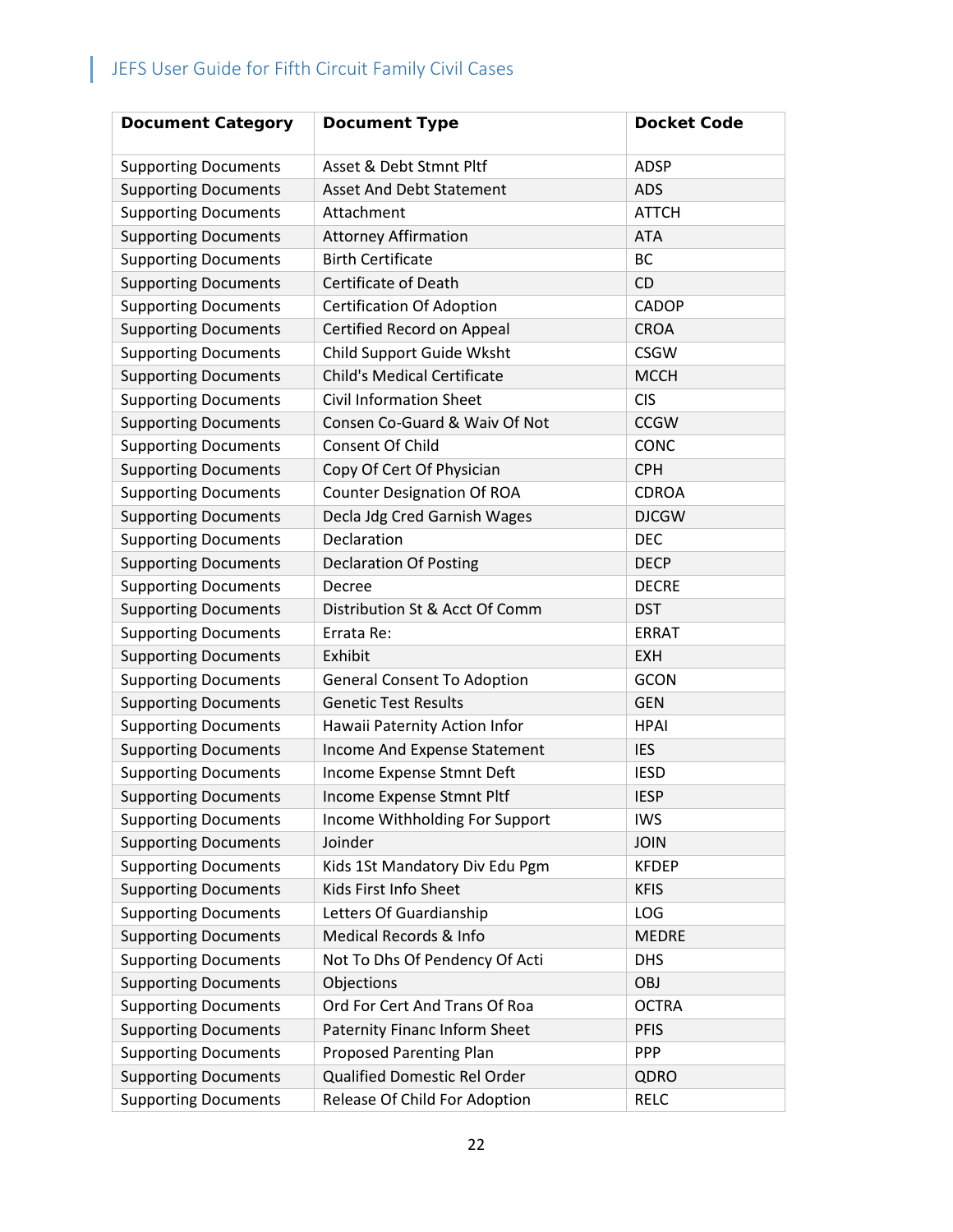| <b>Document Category</b>    | <b>Document Type</b>                | <b>Docket Code</b> |
|-----------------------------|-------------------------------------|--------------------|
| <b>Supporting Documents</b> | <b>Report Of Master</b>             | <b>RMSTR</b>       |
| <b>Supporting Documents</b> | <b>Specific Consent To Adoption</b> | <b>SCADO</b>       |
| <b>Supporting Documents</b> | <b>Suggestion Of Death</b>          | <b>SUG</b>         |
| <b>Supporting Documents</b> | Summons                             | <b>SUMM</b>        |
| <b>Supporting Documents</b> | Supp Aff Direct Pay Child Supp      | <b>SAP</b>         |
| <b>Supporting Documents</b> | Supp Cert Record On Appeal          | <b>SCROA</b>       |
| <b>Supporting Documents</b> | Suppl Affidavit Direct Payment      | <b>SADP</b>        |
| <b>Supporting Documents</b> | Supplement                          | <b>SUP</b>         |
| <b>Supporting Documents</b> | <b>Supporting Affidavit</b>         | <b>SAFF</b>        |
| <b>Supporting Documents</b> | Terminat Of Income W/Hold Ord       | <b>TIWO</b>        |
| <b>Supporting Documents</b> | <b>Verification Of Death</b>        | <b>VEDTH</b>       |
| <b>Supporting Documents</b> | Waiv Of Not & Consnt To Grdshp      | <b>WNC</b>         |
| <b>Supporting Documents</b> | Waiver Of Notice To Dhs             | <b>WDHS</b>        |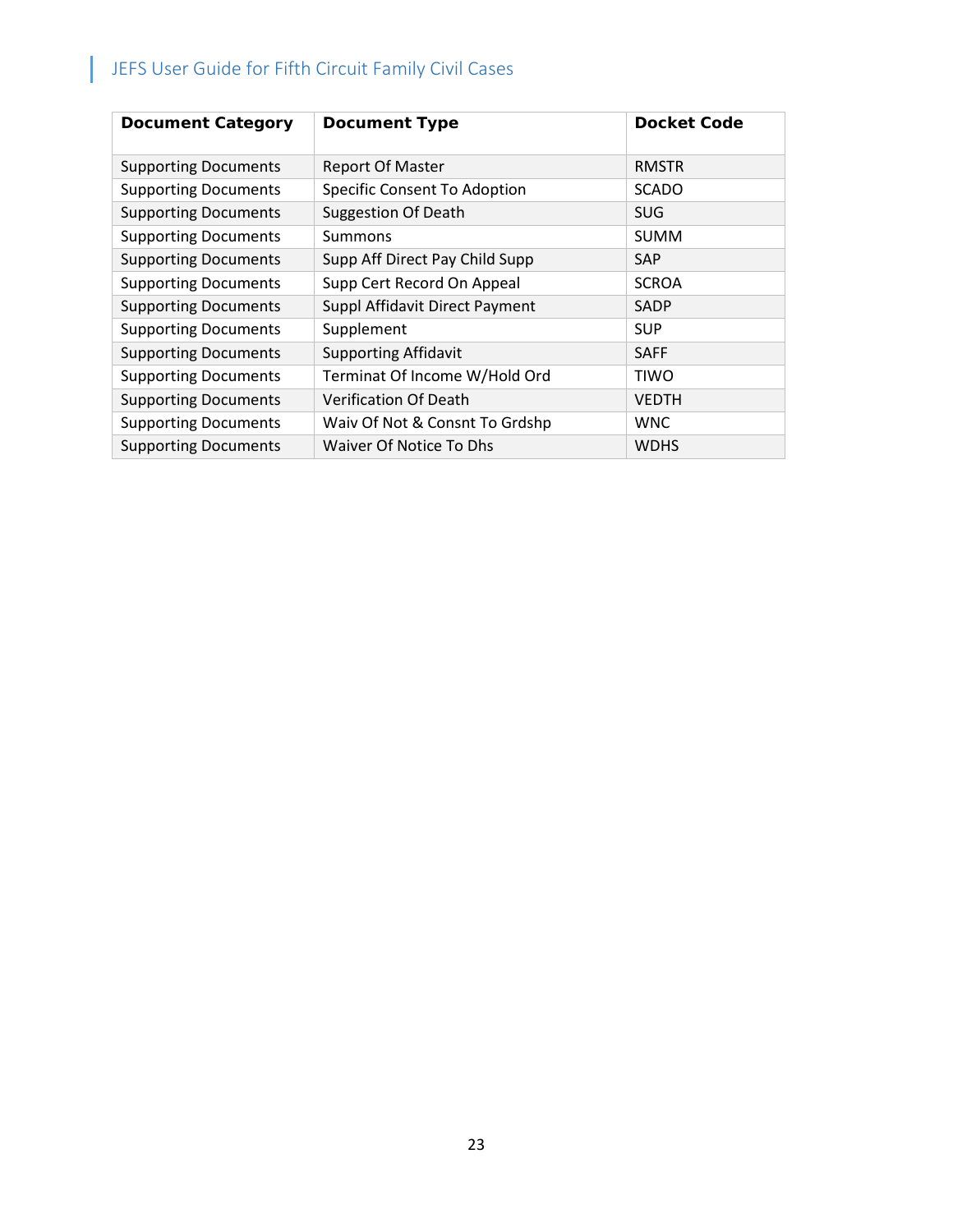### <span id="page-24-0"></span>APPENDIX B: JEFS Docket Codes for Family Civil Cases in the Fifth Circuit

(Same info from Appendix A sorted by Document Type)

This is a list of the document types/categories available for attorneys to use in Fifth Circuit Family Civil Cases:

| <b>Document Type</b>                                | <b>Document Category</b>    | <b>Docket Code</b> |
|-----------------------------------------------------|-----------------------------|--------------------|
| <b>Acceptance of</b><br>Appointment                 | <b>Supporting Documents</b> | <b>AOA</b>         |
| <b>Acknowledgment Of</b><br><b>Receipt</b>          | Service                     | <b>ACKRT</b>       |
| <b>Acknowledgment Of</b><br><b>Service</b>          | Service                     | <b>AS</b>          |
| <b>Adm Ord Terminat Child</b><br><b>Support</b>     | Order                       | <b>ATERM</b>       |
| <b>Administrative Findings &amp;</b><br>Ord         | Complaint                   | <b>AFO</b>         |
| <b>Adopt Hrg Flag Sheet</b>                         | <b>Supporting Documents</b> | <b>AFS</b>         |
| <b>Adopt Hrg Flag Sheet</b><br>(Icpc)               | <b>Supporting Documents</b> | <b>AFSIC</b>       |
| <b>Adopt Hrg Flag Sheet</b><br>(Icwa)               | <b>Supporting Documents</b> | <b>AFICW</b>       |
| <b>Adoption Decree By Step-</b><br>Parent           | <b>Supporting Documents</b> | <b>ADBS</b>        |
| <b>Adoption Info Sheet</b>                          | <b>Supporting Documents</b> | AIS                |
| <b>Advise Waiv &amp; Consnt Jdg</b><br>Pater        | Complaint                   | <b>AWCJ</b>        |
| <b>Affid Re Waiver Med Info</b><br>Form             | <b>Supporting Documents</b> | <b>AFFW</b>        |
| Affid/Dec Re: Atty<br>Fees, Cost                    | Counsel                     | <b>ADFC</b>        |
| <b>Affidavit</b>                                    | <b>Supporting Documents</b> | AF                 |
| <b>Affidavit Of Mailing</b>                         | Service                     | <b>AOM</b>         |
| <b>Affidavit Of Plaintiff</b>                       | <b>Supporting Documents</b> | <b>APL</b>         |
| <b>Affidavit Of Publication</b>                     | Service                     | <b>AOP</b>         |
| <b>Affidavit-Mail In Lieu</b><br><b>Publish</b>     | Service                     | <b>AFMLP</b>       |
| <b>Agreemnt &amp; Consnt Limitd</b><br><b>Apper</b> | <b>Other Documents</b>      | <b>ACLA</b>        |
| <b>Agreemnt Contemplation</b><br>Div                | <b>Supporting Documents</b> | <b>ATCD</b>        |
| <b>Agreemnt Incident To Div</b>                     | <b>Supporting Documents</b> | <b>AITD</b>        |
| <b>Amd Findings/Fact Concl</b><br>Of Law            | <b>Other Documents</b>      | <b>AFOF</b>        |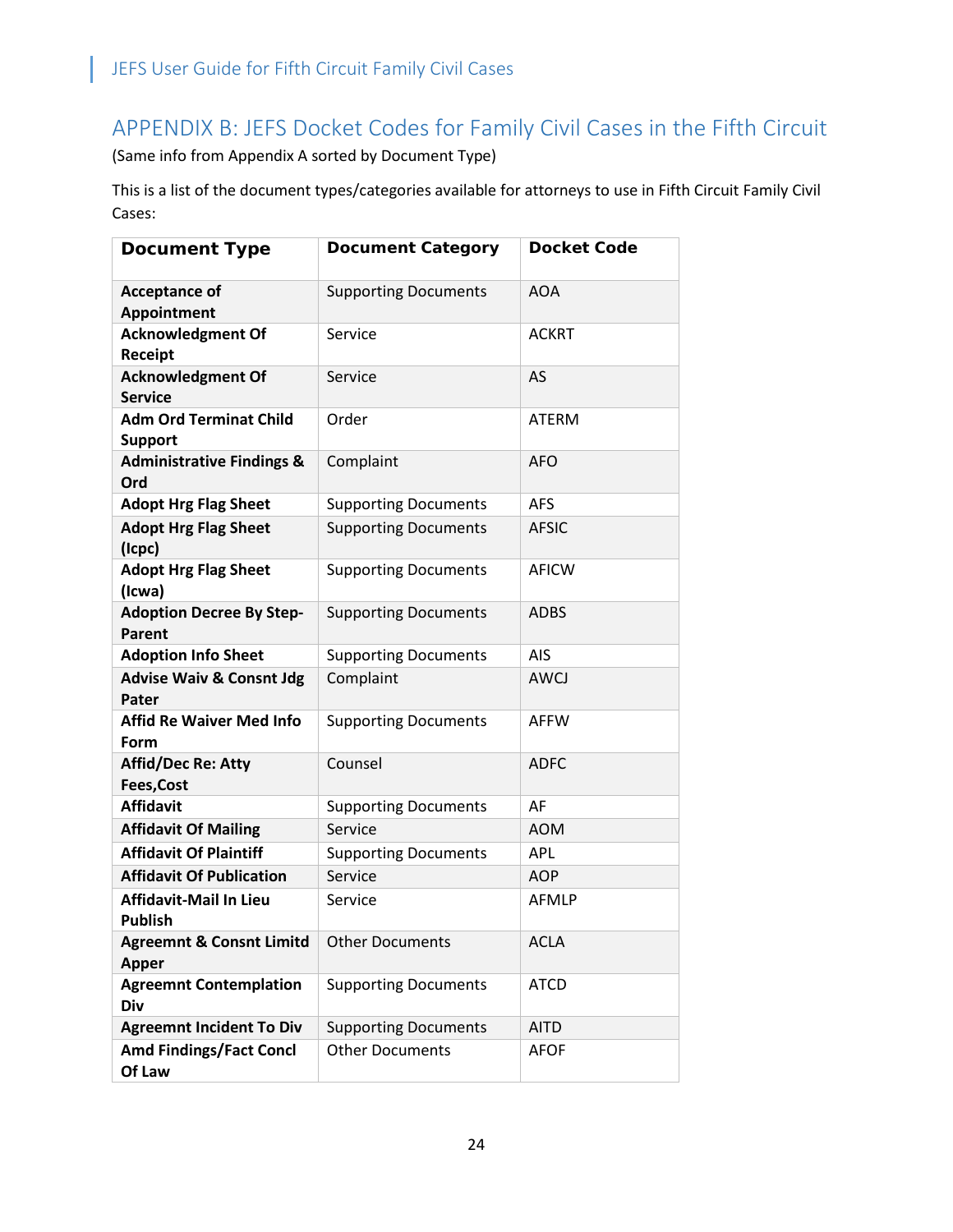| <b>Document Type</b>                             | <b>Document Category</b>    | <b>Docket Code</b> |
|--------------------------------------------------|-----------------------------|--------------------|
| <b>Amended Notice Of</b><br><b>Appeal</b>        | <b>Notice</b>               | <b>ANOA</b>        |
| <b>Amended Notice Of Cross-</b><br><b>Appeal</b> | <b>Notice</b>               | <b>AMNXA</b>       |
| <b>Amended Notice Of</b><br><b>Hearing</b>       | <b>Notice</b>               | <b>ANH</b>         |
| <b>Amended Petition</b>                          | Petition                    | <b>AMPET</b>       |
| <b>Annual Rpt Of Guardian</b>                    | <b>Reports and Findings</b> | <b>ARG</b>         |
| <b>Answer</b>                                    | Response                    | <b>ANSW</b>        |
| <b>Answer &amp; Disclosure</b>                   | Response                    | AAD                |
| <b>Answer To Complaint</b>                       | Response                    | <b>ANCMP</b>       |
| <b>Answering Brief</b>                           | <b>Brief</b>                | AB                 |
| <b>Appear &amp; Ack Of Service</b>               | Service                     | <b>AWS</b>         |
| Appear &<br>Acknowledgment                       | Service                     | AAC                |
| <b>Appearance &amp; Waiver</b>                   | Response                    | AW                 |
| <b>Appearance Of Counsel</b>                     | Miscellaneous               | AP                 |
| <b>Appl Re Confid Fam Crt</b><br><b>Recds</b>    | Application                 | <b>APPCF</b>       |
| <b>Application</b>                               | Application                 | <b>APP</b>         |
| <b>Application For Extd</b><br>Coverage          | Media                       | <b>AEC</b>         |
| <b>Application-Minor</b>                         | Application                 | <b>APPM</b>        |
| <b>Appr Req &amp; Waiver Of</b><br><b>Notice</b> | <b>Supporting Documents</b> | ARW                |
| <b>Asset &amp; Debt Stmnt Both</b>               | <b>Supporting Documents</b> | <b>ADSB</b>        |
| <b>Asset &amp; Debt Stmnt Deft</b>               | <b>Supporting Documents</b> | ADSD               |
| <b>Asset &amp; Debt Stmnt Pltf</b>               | <b>Supporting Documents</b> | <b>ADSP</b>        |
| <b>Asset And Debt Statement</b>                  | <b>Supporting Documents</b> | <b>ADS</b>         |
| <b>Attachment</b>                                | <b>Supporting Documents</b> | <b>ATTCH</b>       |
| <b>Attorney Affirmation</b>                      | <b>Supporting Documents</b> | <b>ATA</b>         |
| <b>Bankruptcy Status Rpt</b>                     | <b>Reports and Findings</b> | <b>BKSR</b>        |
| <b>Birth Certificate</b>                         | <b>Supporting Documents</b> | BC                 |
| <b>Catholic Char Hawaii Stat</b><br>Rep          | <b>Reports and Findings</b> | <b>CCH</b>         |
| <b>Cert Of Expung Juv Arrest</b><br>Rec          | Judgment                    | <b>CEXP</b>        |
| <b>Certificate of Death</b>                      | <b>Supporting Documents</b> | CD                 |
| <b>Certificate Of Live Birth</b>                 | Document                    | <b>CLB</b>         |
| <b>Certificate Of Mailing</b>                    | Service                     | <b>CM</b>          |
| <b>Certificate Of Service</b>                    | Service                     | <b>CS</b>          |
| <b>Certification Of Adoption</b>                 | <b>Supporting Documents</b> | CADOP              |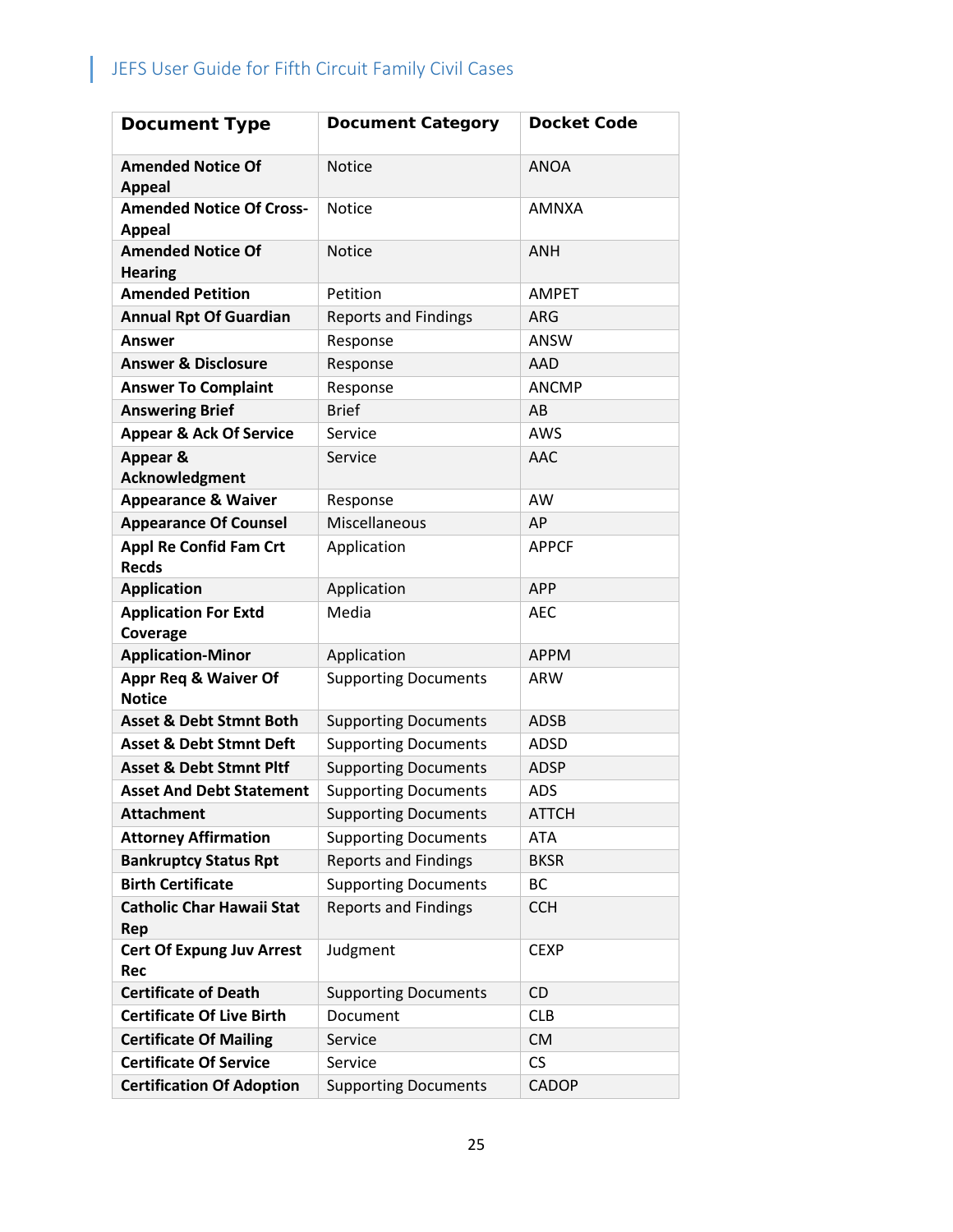| <b>Document Type</b>                            | <b>Document Category</b>      | <b>Docket Code</b> |
|-------------------------------------------------|-------------------------------|--------------------|
| <b>Certified Record on</b><br><b>Appeal</b>     | <b>Supporting Documents</b>   | <b>CROA</b>        |
| <b>Change Of Address</b>                        | Miscellaneous                 | <b>COA</b>         |
| <b>Child Support Guide</b><br>Wksht             | <b>Supporting Documents</b>   | <b>CSGW</b>        |
| <b>Child's Medical Certificate</b>              | <b>Supporting Documents</b>   | <b>MCCH</b>        |
| <b>Civil Information Sheet</b>                  | <b>Supporting Documents</b>   | <b>CIS</b>         |
| <b>Civil Union Divorce Info</b>                 | Complaint                     | <b>CUDA</b>        |
| Complaint                                       | Complaint                     | <b>CMP</b>         |
| <b>Complaint Amended</b>                        | Complaint                     | CAMD               |
| <b>Complaint And Summons</b>                    | Complaint                     | <b>CMPS</b>        |
| <b>Confidential Letter - Hccr9</b>              | <b>Confidential Documents</b> | 9LTR               |
| <b>Consen Co-Guard &amp; Waiv</b><br>Of Not     | <b>Supporting Documents</b>   | <b>CCGW</b>        |
| Consent                                         | Response                      | <b>CONST</b>       |
| <b>Consent Of Child</b>                         | <b>Supporting Documents</b>   | <b>CONC</b>        |
| <b>Copy Of Cert Of Physician</b>                | <b>Supporting Documents</b>   | <b>CPH</b>         |
| <b>Counter Designation Of</b><br><b>ROA</b>     | <b>Supporting Documents</b>   | <b>CDROA</b>       |
| Counterclaim                                    | Complaint                     | <b>CCLAI</b>       |
| <b>Cross Claim</b>                              | Complaint                     | <b>XCL</b>         |
| <b>Custody Evaluators Report</b>                | <b>Reports and Findings</b>   | <b>CER</b>         |
| <b>Custody Investigation Unit</b><br><b>Rpt</b> | <b>Reports and Findings</b>   | <b>CIUR</b>        |
| Custody/Visitation<br><b>Statement</b>          | <b>Statements</b>             | <b>CVS</b>         |
| Dec Intent To Serve By<br><b>Mail</b>           | Service                       | <b>DECM</b>        |
| <b>Decla Jdg Cred Garnish</b><br>Wages          | <b>Supporting Documents</b>   | <b>DJCGW</b>       |
| <b>Declaration</b>                              | <b>Supporting Documents</b>   | <b>DEC</b>         |
| <b>Declaration Of Posting</b>                   | <b>Supporting Documents</b>   | <b>DECP</b>        |
| <b>Declaration Re: Attempt</b><br><b>Svc</b>    | Service                       | <b>DECAS</b>       |
| <b>Decree</b>                                   | <b>Supporting Documents</b>   | <b>DECRE</b>       |
| <b>Demand For Notice</b>                        | Notice                        | <b>DFN</b>         |
| <b>Deposition</b>                               | Document                      | <b>DEPO</b>        |
| <b>Distribution St &amp; Acct Of</b><br>Comm    | <b>Supporting Documents</b>   | <b>DST</b>         |
| <b>Divorce Mediation</b><br><b>Referral</b>     | Miscellaneous                 | <b>DMR</b>         |
| <b>Document</b>                                 | Document                      | <b>DOC</b>         |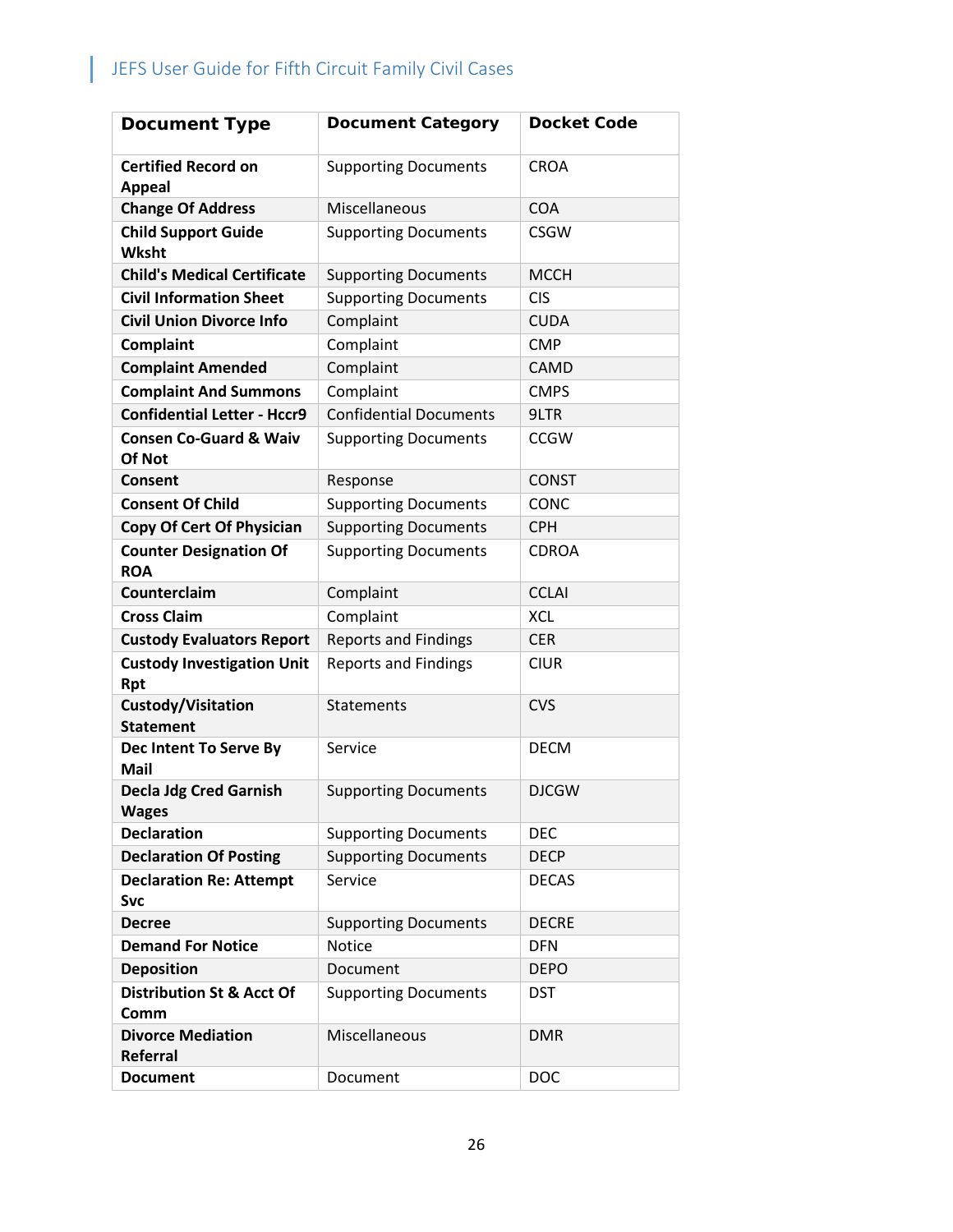| <b>Document Type</b>                                | <b>Document Category</b>    | <b>Docket Code</b> |
|-----------------------------------------------------|-----------------------------|--------------------|
| <b>Emergency Ex Parte</b><br><b>Petition</b>        | Petition                    | <b>EMEPP</b>       |
| <b>Entry Of Default</b>                             | <b>Event Status</b>         | <b>EOD</b>         |
| <b>Epm-Svc By Mail&amp;Posting</b><br><b>By Pub</b> | Motion                      | <b>EXSMP</b>       |
| <b>Errata Re:</b>                                   | <b>Supporting Documents</b> | <b>ERRAT</b>       |
| Ex Parte - Svc By<br><b>Publication</b>             | Motion                      | <b>EXPUB</b>       |
| <b>Ex Parte App-Depo Writ</b><br>Interog            | Application                 | <b>ETD</b>         |
| <b>Ex Parte Mot-Emerg</b><br>Guardshp               | Motion                      | <b>EPEG</b>        |
| <b>Ex Parte Mot-Exam Judg</b><br><b>Debtor</b>      | Motion                      | <b>EMOE</b>        |
| <b>Ex Parte Motion</b>                              | Motion                      | <b>EXPM</b>        |
| <b>Ex Parte Motion/Petition</b>                     | Motion                      | <b>EXPMP</b>       |
| <b>Ex Parte Petition</b>                            | Petition                    | <b>EPP</b>         |
| <b>Ex Parte Petition For Tro</b>                    | Petition                    | <b>EPTRO</b>       |
| <b>Ex Parte-Iss Out Of State</b><br><b>Depo</b>     | Motion                      | <b>EPIC</b>        |
| <b>Ex Parte-Issue Garnishee</b><br><b>Sumns</b>     | Motion                      | <b>MIGS</b>        |
| <b>Ex Parte-Serv By Cert Mail</b>                   | Motion                      | <b>EPSUM</b>       |
| <b>Exempl Foreign Judgment</b>                      | Complaint                   | EFJ                |
| <b>Exhibit</b>                                      | <b>Supporting Documents</b> | <b>EXH</b>         |
| <b>Exhibit List</b>                                 | Document                    | EL                 |
| Expm Mot/Dec Svc W/O<br>State;Ord                   | Motion                      | <b>EPSWO</b>       |
| <b>Expm Svc Mail &amp; Post Lieu</b><br>Pub         | Motion                      | <b>EPSPO</b>       |
| <b>Expm-Advance/Expedite</b>                        | Motion                      | <b>EXEXP</b>       |
| <b>Expm-Custody Pendente</b><br>Lite                | Motion                      | <b>EPCC</b>        |
| <b>Expm-Waive Fees &amp;</b><br><b>Surcharges</b>   | Motion                      | <b>EXWAI</b>       |
| <b>Filing Fee Waiver Request</b>                    | Application                 | <b>APPRC</b>       |
| <b>Flag Sheet</b>                                   | <b>Other Documents</b>      | <b>FLAG</b>        |
| <b>General Consent To</b><br><b>Adoption</b>        | <b>Supporting Documents</b> | <b>GCON</b>        |
| <b>Genetic Test Results</b>                         | <b>Supporting Documents</b> | <b>GEN</b>         |
| <b>Guardian Ad Litem Report</b>                     | <b>Reports and Findings</b> | GALR               |
| <b>Hawaii Paternity Action</b><br><b>Infor</b>      | <b>Supporting Documents</b> | <b>HPAI</b>        |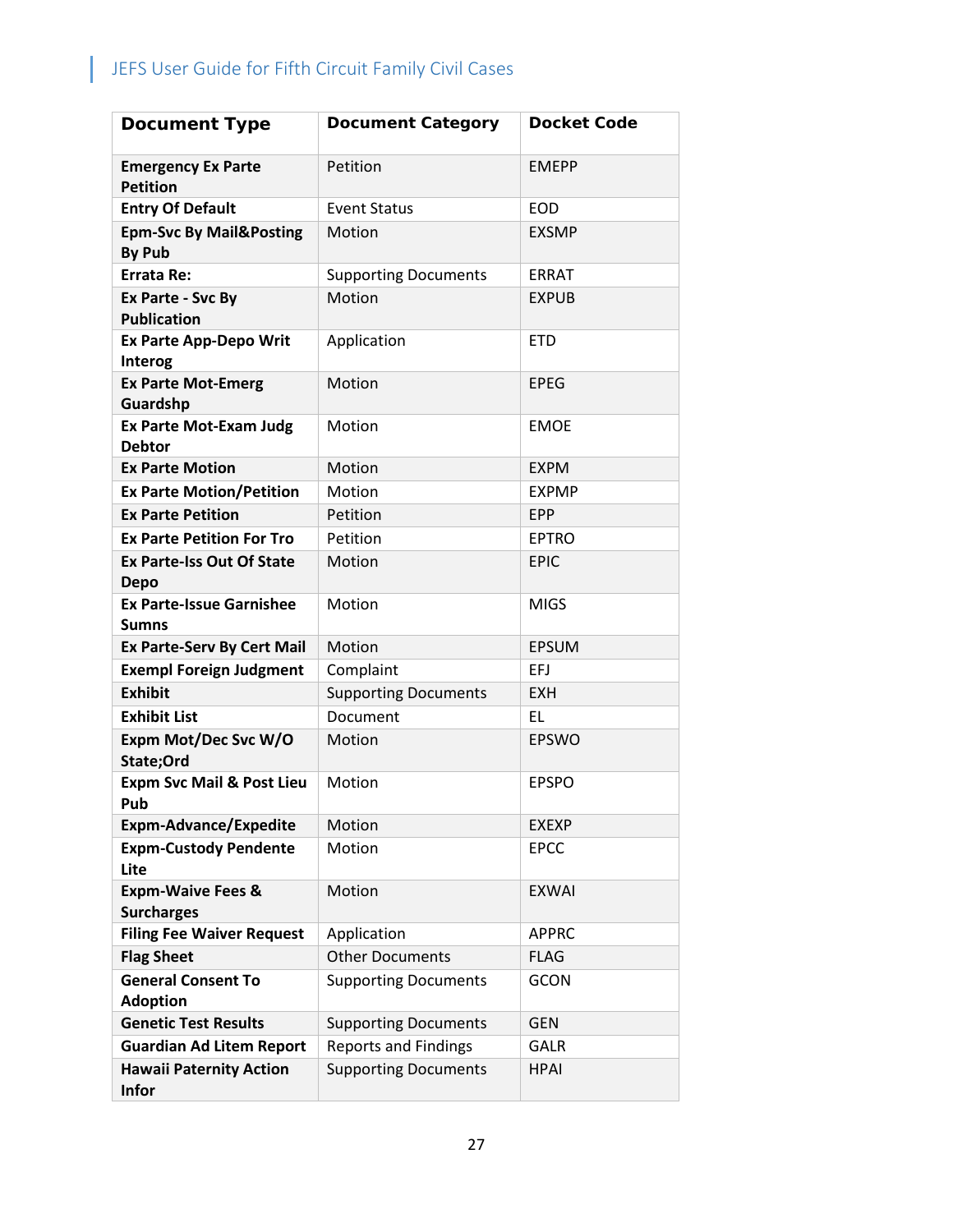| <b>Document Type</b>                            | <b>Document Category</b>      | <b>Docket Code</b> |
|-------------------------------------------------|-------------------------------|--------------------|
| <b>Income And Expense</b><br><b>Statement</b>   | <b>Supporting Documents</b>   | <b>IES</b>         |
| <b>Income Expense Stmnt</b><br><b>Deft</b>      | <b>Supporting Documents</b>   | <b>IESD</b>        |
| <b>Income Expense Stmnt</b><br><b>Pltf</b>      | <b>Supporting Documents</b>   | <b>IESP</b>        |
| <b>Income Withholding For</b><br><b>Support</b> | <b>Supporting Documents</b>   | <b>IWS</b>         |
| <b>Info Confidential Doc -</b><br>Hccr9         | <b>Confidential Documents</b> | 9INFC              |
| <b>Info Confidential Ntc -</b><br>Hccr9         | <b>Confidential Documents</b> | 9INF               |
| <b>Init Rpt Guardian Incap</b><br>Per           | Report                        | <b>IRGIP</b>       |
| Joinder                                         | <b>Supporting Documents</b>   | <b>JOIN</b>        |
| <b>Judgment &amp; Not Entry Of</b><br>Judg      | Judgment                      | <b>JNEOJ</b>       |
| <b>Kids 1St Mandatory Div</b><br><b>Edu Pgm</b> | <b>Supporting Documents</b>   | <b>KFDEP</b>       |
| <b>Kids First Info Sheet</b>                    | <b>Supporting Documents</b>   | <b>KFIS</b>        |
| Letter                                          | Miscellaneous                 | LT                 |
| <b>Letters Of Guardianship</b>                  | <b>Supporting Documents</b>   | LOG                |
| <b>List Of Exhibits</b>                         | Document                      | LE                 |
| <b>List Of Witnesses</b>                        | Document                      | LW                 |
| <b>Matrimonial Action Info</b>                  | Complaint                     | MAI                |
| <b>Medical Records &amp; Info</b>               | <b>Supporting Documents</b>   | <b>MEDRE</b>       |
| <b>Memorandum</b>                               | Memorandum                    | <b>MEMO</b>        |
| <b>Memorandum In</b><br>Opposition              | Memorandum                    | <b>MEO</b>         |
| <b>Memorandum In Support</b><br><b>Of</b>       | Memorandum                    | <b>MES</b>         |
| <b>Memorandum Of Pretrial</b>                   | Memorandum                    | <b>MEP</b>         |
| Mot & Dec To Mod Child<br><b>Support</b>        | Motion                        | <b>MMCS</b>        |
| <b>Mot Mod Ord Appt Guard</b><br>Or Term        | Motion                        | <b>MMGT</b>        |
| <b>Mot Ret Firear Ammu</b><br>Perm & Lic        | Motion                        | <b>MFIRE</b>       |
| Mot To<br>Amd/Extend/Dissolve Eo                | Motion                        | <b>MTAD</b>        |
| <b>Mot-For Confirmation Of</b><br><b>Sale</b>   | Motion                        | <b>MSALE</b>       |
| <b>Motion Extend Protective</b><br>Order        | Motion                        | <b>MEPO</b>        |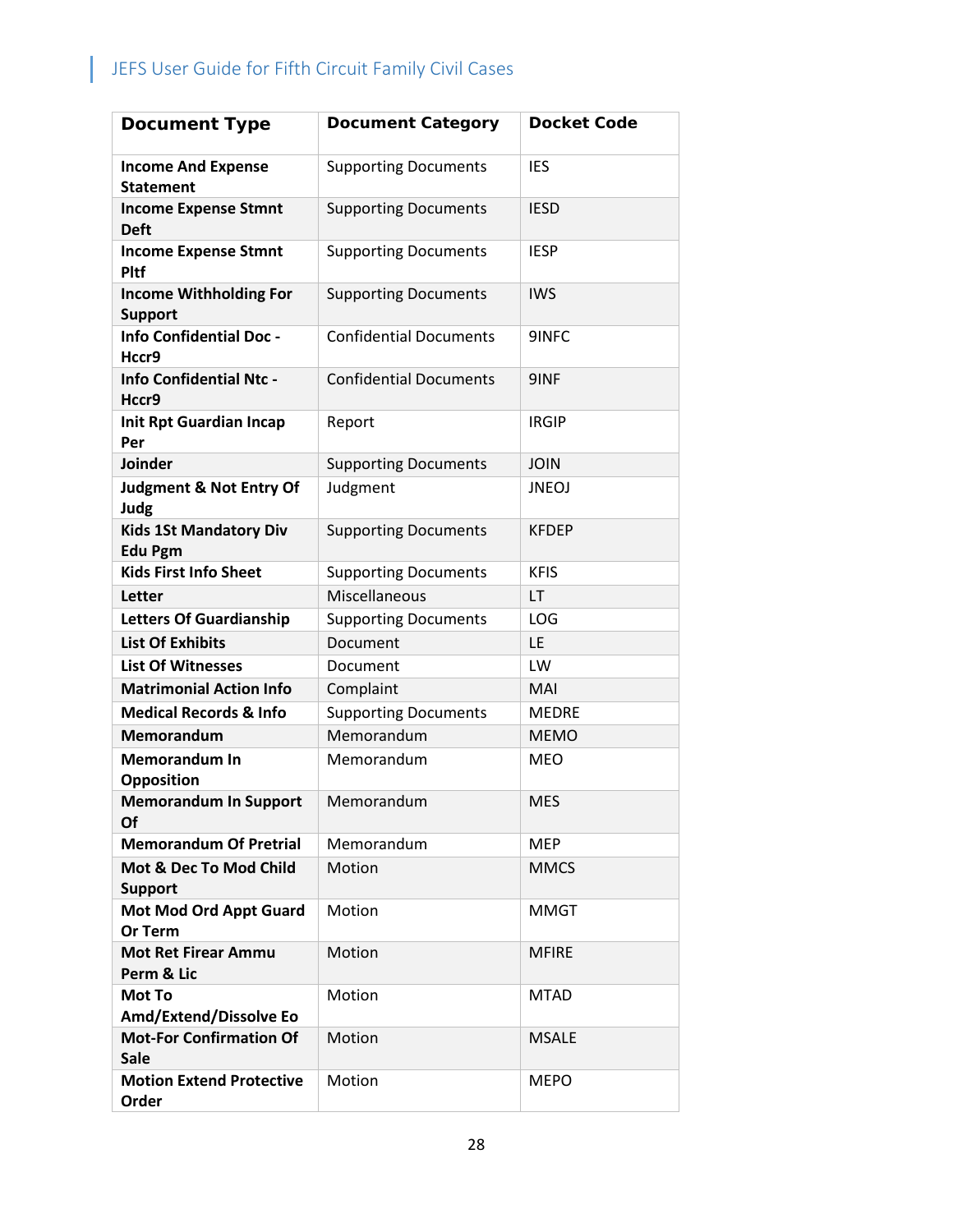| <b>Document Type</b>                            | <b>Document Category</b> | <b>Docket Code</b> |
|-------------------------------------------------|--------------------------|--------------------|
| Motion For                                      | Motion                   | <b>MOT</b>         |
| <b>Motion For Extension Of</b><br><b>Time</b>   | Motion                   | <b>MXT</b>         |
| <b>Motion For Post Decree</b><br><b>Relief</b>  | Motion                   | <b>MPOR</b>        |
| <b>Motion For Pre Decree</b><br><b>Relief</b>   | Motion                   | <b>MPRR</b>        |
| <b>Motion For</b><br><b>Reconsideration</b>     | Motion                   | <b>MR</b>          |
| <b>Motion For Serv By Mail;</b><br>Order        | Motion                   | <b>MOSM</b>        |
| <b>Motion For Stay</b>                          | Motion                   | <b>MSTA</b>        |
| <b>Motion For Waiver Of</b><br><b>Costs</b>     | Motion                   | <b>MW</b>          |
| <b>Motion In Limine</b>                         | Motion                   | <b>MLN</b>         |
| <b>Motion Post-Decree or</b><br><b>Judgment</b> | Motion                   | <b>MPOST</b>       |
| <b>Motion Pre-Decree or</b><br><b>Judgment</b>  | Motion                   | <b>MPRE</b>        |
| <b>Motion To Appear Pro Hac</b><br><b>Vice</b>  | Motion                   | <b>MPHV</b>        |
| <b>Motion To Compel</b><br><b>Discovery</b>     | Motion                   | <b>MTCD</b>        |
| <b>Motion To Continue</b>                       | Motion                   | <b>MCON</b>        |
| <b>Motion To Continue -</b><br>Deft/Resp        | Motion                   | <b>MCR</b>         |
| <b>Motion To Continue -</b><br>Pltf/Petr        | Motion                   | <b>MCP</b>         |
| <b>Motion To Dismiss</b>                        | Motion                   | <b>MD</b>          |
| <b>Motion To Dissolve</b>                       | Motion                   | <b>MDIS</b>        |
| <b>Motion To Expunge</b>                        | Motion                   | <b>MEXP</b>        |
| <b>Motion To Quash</b>                          | Motion                   | <b>MQSH</b>        |
| <b>Motion To Reinstate</b>                      | Motion                   | <b>MOTR</b>        |
| <b>Motion To Set</b>                            | Motion                   | <b>MSET</b>        |
| <b>Motion To Set Aside</b>                      | Motion                   | <b>MSA</b>         |
| <b>Motion To Vacate</b>                         | Motion                   | <b>MVAC</b>        |
| <b>Motion/Summary</b><br><b>Judgment</b>        | Motion                   | <b>MSJ</b>         |
| <b>Mot-Partial Summary</b><br>Judgment          | Motion                   | <b>MPSJ</b>        |
| <b>Mtn For Withdrawal Of</b><br><b>Appeal</b>   | Counsel                  | <b>MWA</b>         |
| Mtn For Withdrawal/Sub<br>Of Cnsl               | Motion                   | <b>MTWC</b>        |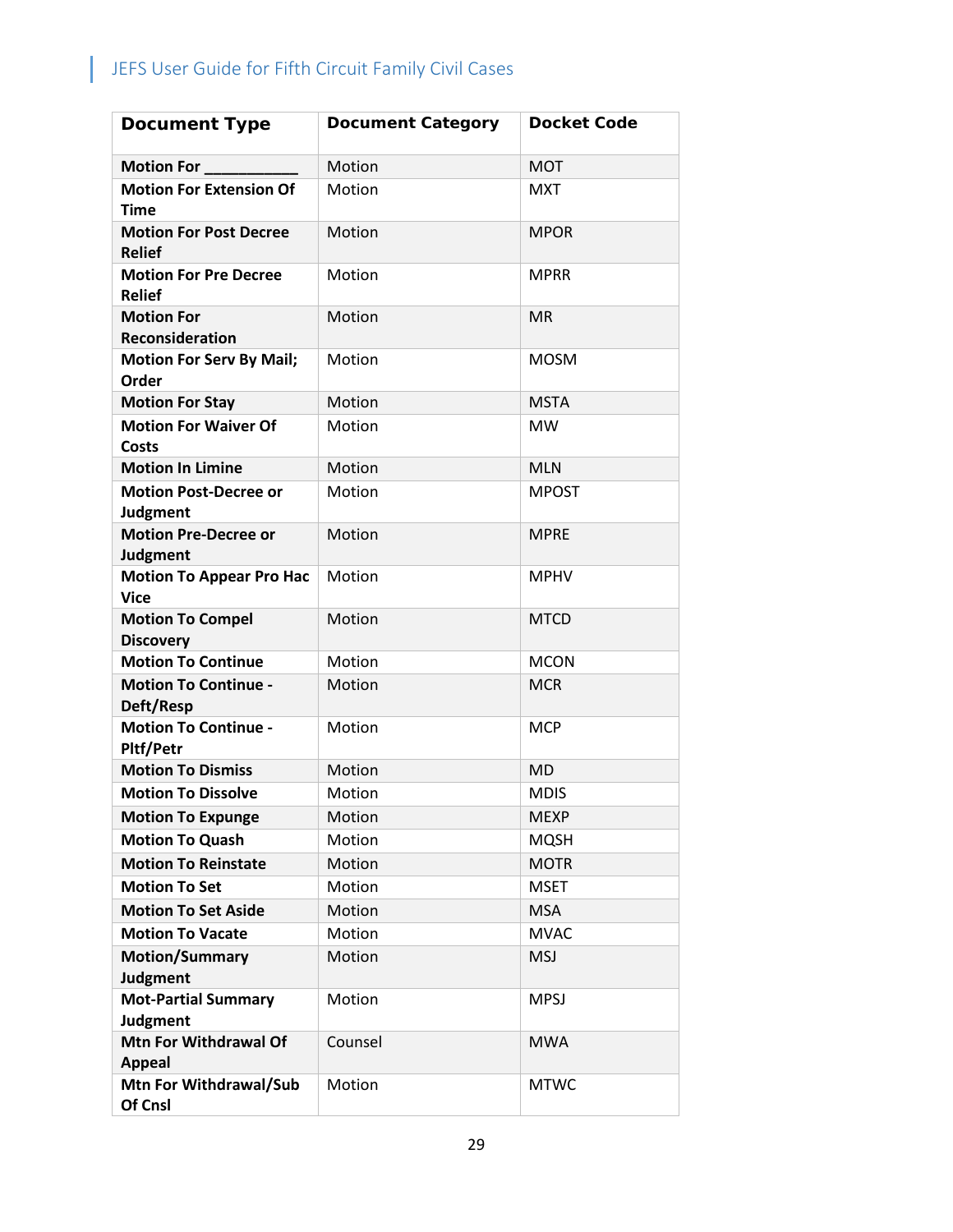| <b>Document Type</b>                                | <b>Document Category</b>    | <b>Docket Code</b> |
|-----------------------------------------------------|-----------------------------|--------------------|
| Mtn/Req For Atty'S<br>Fees/Costs                    | Counsel                     | <b>MFC</b>         |
| <b>Non-Hearing Motion</b>                           | Motion                      | <b>NHM</b>         |
| <b>Not Appt Guard &amp; Right</b><br><b>Reg Mod</b> | <b>Notice</b>               | <b>NAPG</b>        |
| <b>Not Of Appeal To Family</b><br>Court             | Complaint                   | <b>NAF</b>         |
| <b>Not Re Invol Civil</b><br><b>Commitment</b>      | <b>Notice</b>               | <b>NICC</b>        |
| <b>Not To Dhs Of Pendency</b><br>Of Acti            | <b>Supporting Documents</b> | <b>DHS</b>         |
| Not W/Drawal Of Mtn<br><b>Filed On</b>              | <b>Notice</b>               | <b>NWDL</b>        |
| <b>Notice</b>                                       | Notice                      | <b>NTCE</b>        |
| <b>Notice Kids First</b>                            | Complaint                   | <b>KIDS</b>        |
| <b>Notice Of Appeal</b>                             | Notice                      | <b>NA</b>          |
| <b>Notice Of Appeal-Agency</b>                      | <b>Notice</b>               | <b>NAG</b>         |
| <b>Notice Of Dismissal</b>                          | Notice                      | <b>DISM</b>        |
| <b>Notice Of Dismissal -</b><br><b>Partial</b>      | <b>Notice</b>               | <b>NOPD</b>        |
| <b>Notice Of Entry Of</b><br><b>Judgment</b>        | Notice                      | <b>NEJ</b>         |
| <b>Notice Of Extension</b>                          | <b>Notice</b>               | <b>NEXT</b>        |
| <b>Notice Of Filing Report</b>                      | Notice                      | <b>NFR</b>         |
| <b>Notice Of Hearing</b>                            | <b>Notice</b>               | <b>NOH</b>         |
| <b>Notice Of Limited</b><br>Appearance              | <b>Notice</b>               | <b>NLA</b>         |
| <b>Notice Of Removal</b>                            | <b>Notice</b>               | <b>NREMV</b>       |
| <b>Notice Of Setting</b>                            | Notice                      | <b>NSET</b>        |
| <b>Notice Of Taking</b><br><b>Deposition</b>        | <b>Notice</b>               | <b>NTDEP</b>       |
| Notice-Appearance<br>/Counsel                       | Notice                      | <b>NAPP</b>        |
| Notice-Bankruptcy                                   | <b>Notice</b>               | <b>NBR</b>         |
| Notice-Dismissal W/O<br>Prejudice                   | Notice                      | <b>NDO</b>         |
| <b>Notice-Dismissal</b><br>W/Prejudice              | Notice                      | <b>NDW</b>         |
| <b>Notice-Entry</b><br>Judgment/Order               | Notice                      | <b>NEJO</b>        |
| <b>Notice-Pendency Of</b><br><b>Action</b>          | Notice                      | <b>NPA</b>         |
| <b>Notice-Resetting</b>                             | Notice                      | <b>NOR</b>         |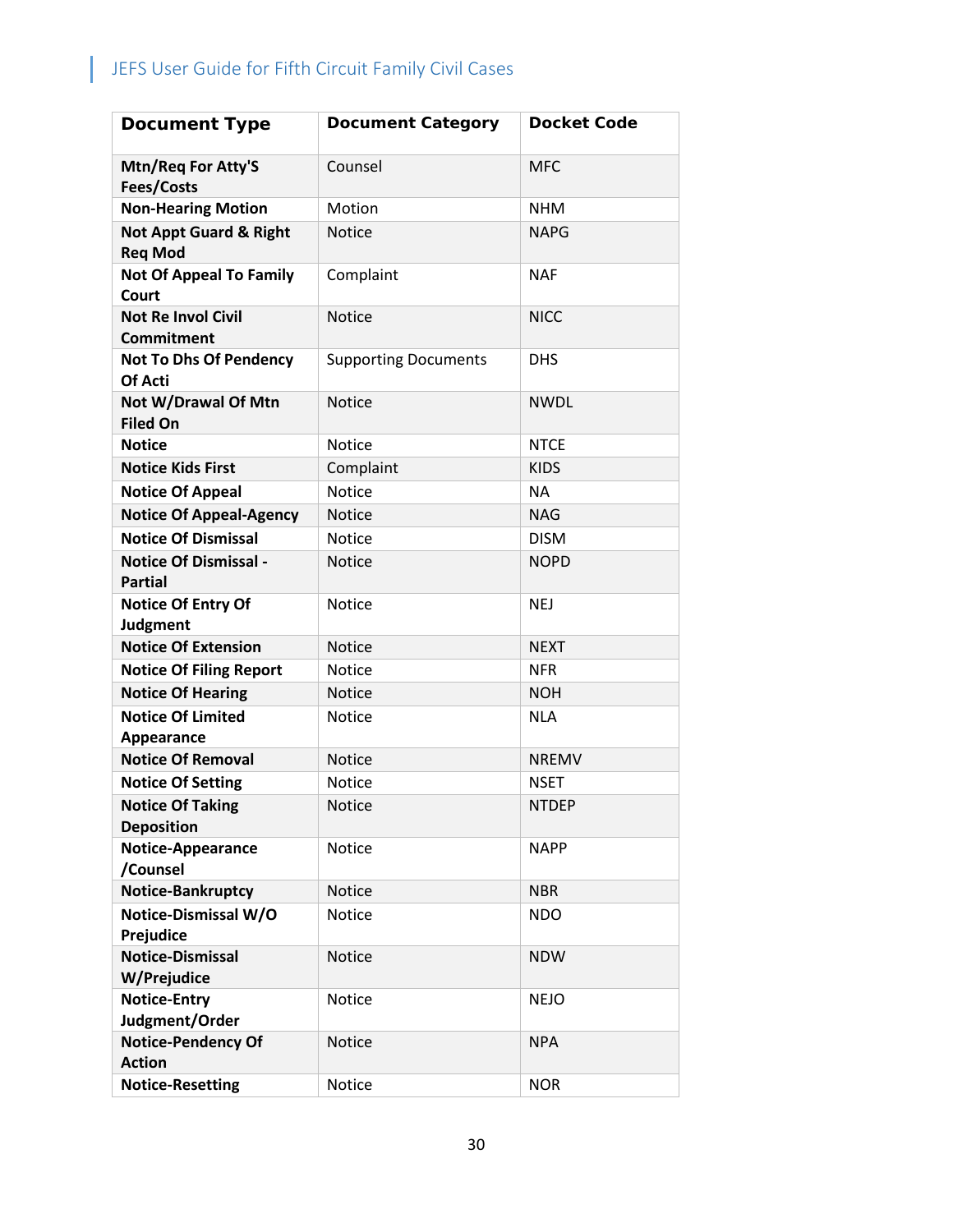| <b>Document Type</b>                           | <b>Document Category</b>    | <b>Docket Code</b> |
|------------------------------------------------|-----------------------------|--------------------|
| <b>Notice-Submission</b>                       | <b>Notice</b>               | <b>NSUB</b>        |
| <b>Objections</b>                              | <b>Supporting Documents</b> | <b>OBJ</b>         |
| <b>Opening Brief</b>                           | <b>Brief</b>                | <b>OB</b>          |
| <b>Ord For Cert And Trans Of</b><br>Roa        | <b>Supporting Documents</b> | <b>OCTRA</b>       |
| Ord/Not W/Hold Inc Child<br><b>Supp</b>        | Order                       | <b>ONW</b>         |
| <b>Order Re Return Of</b><br><b>Firearms</b>   | Order                       | <b>OFIRE</b>       |
| <b>Other</b>                                   | <b>Other Documents</b>      | <b>OT</b>          |
| <b>Other Procedural Motion</b>                 | Motion                      | <b>OM</b>          |
| <b>Paternity Financ Inform</b><br><b>Sheet</b> | <b>Supporting Documents</b> | <b>PFIS</b>        |
| Pet (Ex Pte) Est Foreign<br><b>Adopt</b>       | Petition                    | <b>PEXFA</b>       |
| Pet Cust Visit Sup Ord Aft<br>Vep              | Petition                    | <b>PVEP</b>        |
| <b>Pet Disestablish Paternity</b>              | Petition                    | <b>PFPD</b>        |
| <b>Pet For Adoption (Adult)</b>                | Petition                    | <b>PFAA</b>        |
| Pet Pat/Cust Visit & Supp<br>Ord               | Petition                    | <b>PFP</b>         |
| <b>Pet-Adopt (Child Protect</b><br>Act)        | Petition                    | <b>PFACH</b>       |
| <b>Petition For</b>                            | Petition                    | <b>PET</b>         |
| <b>Petition-Minor</b>                          | Petition                    | <b>PETM</b>        |
| <b>Position Statement</b>                      | Statements                  | <b>PSTMT</b>       |
| <b>Proof Of Mailing</b>                        | Service                     | <b>PMAIL</b>       |
| <b>Proof Of Personal Service</b>               | Service                     | <b>PPS</b>         |
| <b>Proof Of Service By Mail</b>                | Service                     | <b>POSM</b>        |
| Proof Of Svc - Fr Law<br><b>Enforc</b>         | Service                     | <b>POSLE</b>       |
| Prop Find Facts, Cncl Of<br>Law                | Document                    | <b>PFOF</b>        |
| Prop W/Drawal & Subst<br><b>Of Couns</b>       | Order                       | <b>PWSUB</b>       |
| <b>Property Division Chart</b>                 | Miscellaneous               | <b>PRDIV</b>       |
| Proposed                                       | Document                    | <b>PROP</b>        |
| <b>Proposed Divorce Decree</b>                 | <b>Other Documents</b>      | <b>PDD</b>         |
| <b>Proposed Document</b>                       | Document                    | <b>PDOC</b>        |
| <b>Proposed Judgment</b>                       | Judgment                    | <b>PJDG</b>        |
| <b>Proposed Order</b>                          | Document                    | <b>PORD</b>        |
| <b>Proposed Order</b>                          | Order                       | <b>PROD</b>        |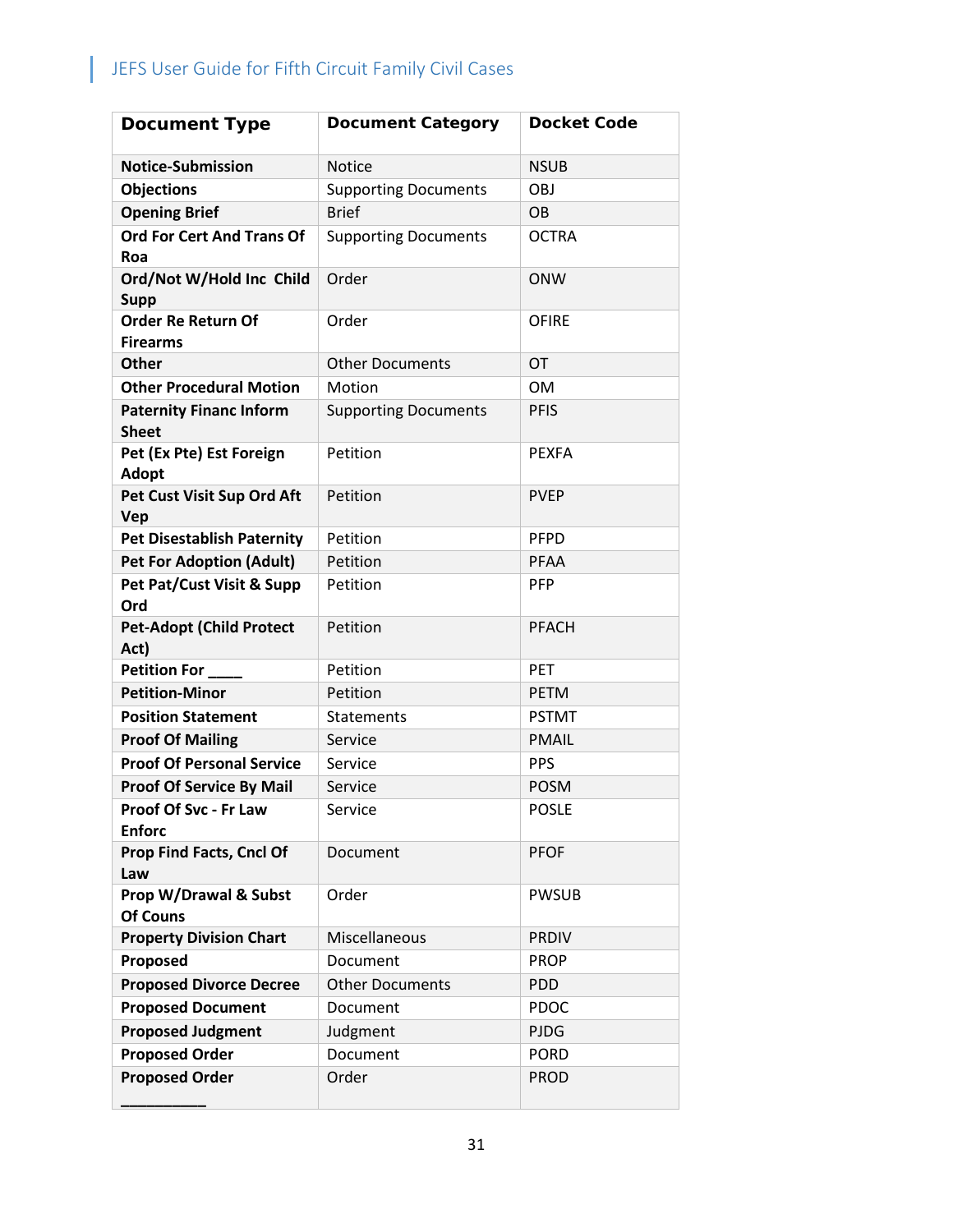| <b>Document Type</b>                            | <b>Document Category</b>    | <b>Docket Code</b> |
|-------------------------------------------------|-----------------------------|--------------------|
| <b>Proposed Parenting Plan</b>                  | <b>Supporting Documents</b> | <b>PPP</b>         |
| <b>Qualified Domestic Rel</b><br>Order          | <b>Supporting Documents</b> | QDRO               |
| <b>Receipt</b>                                  | Document                    | <b>REC</b>         |
| <b>Reg Of Foreign Child Cust</b><br>Ord         | Complaint                   | <b>RFCC</b>        |
| <b>Registration Of Support</b><br>Order         | Complaint                   | <b>RSUPO</b>       |
| <b>Release Of Child For</b><br><b>Adoption</b>  | <b>Supporting Documents</b> | <b>RELC</b>        |
| <b>Repetition For Invol Hosp</b>                | Motion                      | <b>REP</b>         |
| <b>Reply</b>                                    | Response                    | <b>REPLY</b>       |
| <b>Reply Brief</b>                              | <b>Brief</b>                | <b>RB</b>          |
| <b>Report Of Master</b>                         | <b>Supporting Documents</b> | <b>RMSTR</b>       |
| <b>Report Of The Fact Finder</b>                | <b>Reports and Findings</b> | <b>RFSO</b>        |
| Report-Kokua Kanawai                            | <b>Reports and Findings</b> | <b>RKK</b>         |
| <b>Rept Fr Volunteer Settle</b><br><b>Mstr</b>  | <b>Reports and Findings</b> | <b>RVSM</b>        |
| <b>Req For Audio-Video</b><br><b>Recording</b>  | Document                    | <b>RAV</b>         |
| <b>Req Wdwl Of Exhs &amp;</b><br>Receipt        | Document                    | <b>WDWE</b>        |
| <b>Request</b>                                  | Motion                      | <b>REQ</b>         |
| <b>Request For Attorney Fees</b><br>And         | Counsel                     | <b>RAFEE</b>       |
| <b>Request For Default By</b><br><b>Clerk</b>   | Motion                      | <b>EXREQ</b>       |
| <b>Request For In Forma</b><br><b>Pauperis</b>  | Motion                      | <b>IFP</b>         |
| <b>Request For Transcript</b>                   | Document                    | <b>RT</b>          |
| <b>Request To Excuse</b><br>Appearance          | Motion                      | <b>REXC</b>        |
| Response                                        | Response                    | <b>RESP</b>        |
| <b>Response To Order To</b><br><b>Show Cau</b>  | Document                    | <b>ROSC</b>        |
| <b>Response To Petition</b>                     | Response                    | <b>RPET</b>        |
| <b>Return Of Service</b>                        | Service                     | <b>ROS</b>         |
| <b>Rast Access Court Record-</b><br><b>Hccr</b> | Application                 | <b>RACR</b>        |
| Service-<br>Return/Acknowledgement              | Service                     | <b>RAS</b>         |
| <b>Specific Consent To</b><br><b>Adoption</b>   | <b>Supporting Documents</b> | <b>SCADO</b>       |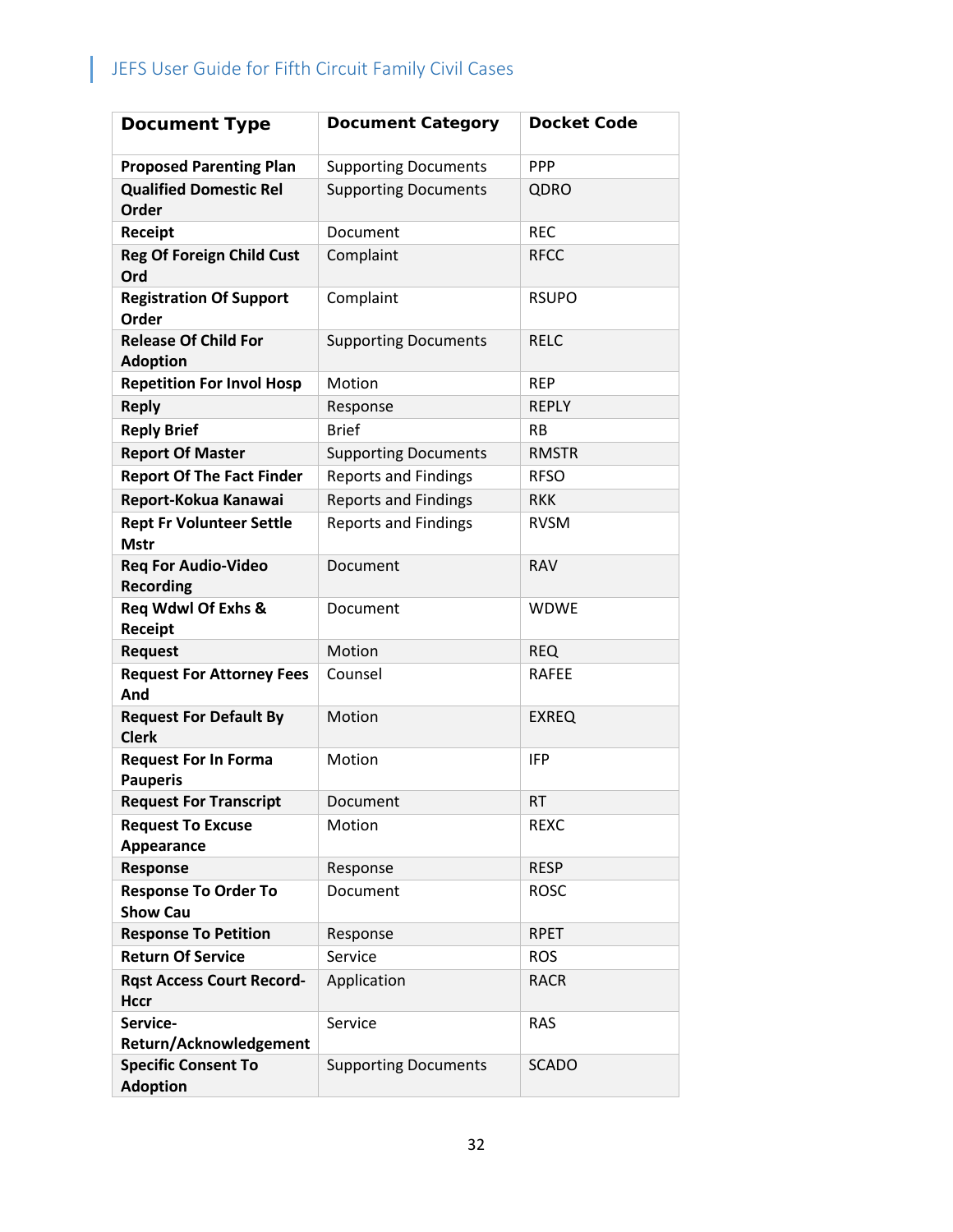| <b>Document Type</b>                                | <b>Document Category</b>    | <b>Docket Code</b> |
|-----------------------------------------------------|-----------------------------|--------------------|
| Statement Of                                        | Statements                  | <b>ST</b>          |
| <b>Statement Of Mailing</b>                         | Service                     | <b>SM</b>          |
| <b>Statement Of Mailing; Exh</b><br>1&2             | Service                     | SM12               |
| <b>Statement Of Mailing; Exh</b><br><b>A&amp;B</b>  | Service                     | <b>SMAB</b>        |
| <b>Statement Of Service</b>                         | Service                     | SOS                |
| <b>Status</b><br><b>Report/Recommendation</b>       | <b>Reports and Findings</b> | <b>SRR</b>         |
| <b>Stip Child Supp Credit</b>                       | Stipulations                | <b>SCSC</b>        |
| Stip Dis W/Oprej All Cla &<br>Pty                   | Stipulations                | SFDWO              |
| Stip Dism W/Prej All Cla &<br>Pty                   | Stipulations                | <b>SFDW</b>        |
| <b>Stip To Continue Case</b>                        | Stipulations                | <b>SCON</b>        |
| <b>Stipulated Judgment</b>                          | Judgment                    | <b>SJUDG</b>       |
| <b>Stipulation To</b>                               | Stipulations                | <b>STIP</b>        |
| <b>Stipulation To Dismiss</b>                       | Stipulations                | <b>STDSM</b>       |
| <b>Stipul-Continue He/Order</b>                     | Stipulations                | <b>SCH</b>         |
| <b>Stmt No Position &amp; Non-</b><br><b>Appear</b> | <b>Statements</b>           | <b>STNP</b>        |
| Subpoena                                            | Subpoena                    | <b>SUB</b>         |
| <b>Subpoena Duces Tecum</b>                         | Subpoena                    | <b>SDT</b>         |
| <b>Suggestion Of Death</b>                          | <b>Supporting Documents</b> | <b>SUG</b>         |
| <b>Summons</b>                                      | <b>Supporting Documents</b> | <b>SUMM</b>        |
| <b>Supp Aff Direct Pay Child</b><br><b>Supp</b>     | <b>Supporting Documents</b> | SAP                |
| <b>Supp Cert Record On</b><br>Appeal                | <b>Supporting Documents</b> | <b>SCROA</b>       |
| <b>Suppl Affidavit Direct</b><br>Payment            | <b>Supporting Documents</b> | <b>SADP</b>        |
| <b>Supplement</b>                                   | <b>Supporting Documents</b> | <b>SUP</b>         |
| <b>Supplemental Opening</b><br><b>Brief</b>         | <b>Brief</b>                | SOB                |
| <b>Supporting Affidavit</b>                         | <b>Supporting Documents</b> | <b>SAFF</b>        |
| <b>Terminat Of Income</b><br>W/Hold Ord             | <b>Supporting Documents</b> | <b>TIWO</b>        |
| <b>Transcript Of Proceedings</b>                    | Miscellaneous               | <b>TOP</b>         |
| <b>Uniform Support Petition</b>                     | Complaint                   | <b>USP</b>         |
| <b>Verification Of Death</b>                        | <b>Supporting Documents</b> | <b>VEDTH</b>       |
| <b>Waiv Of Not &amp; Consnt To</b><br>Grdshp        | <b>Supporting Documents</b> | <b>WNC</b>         |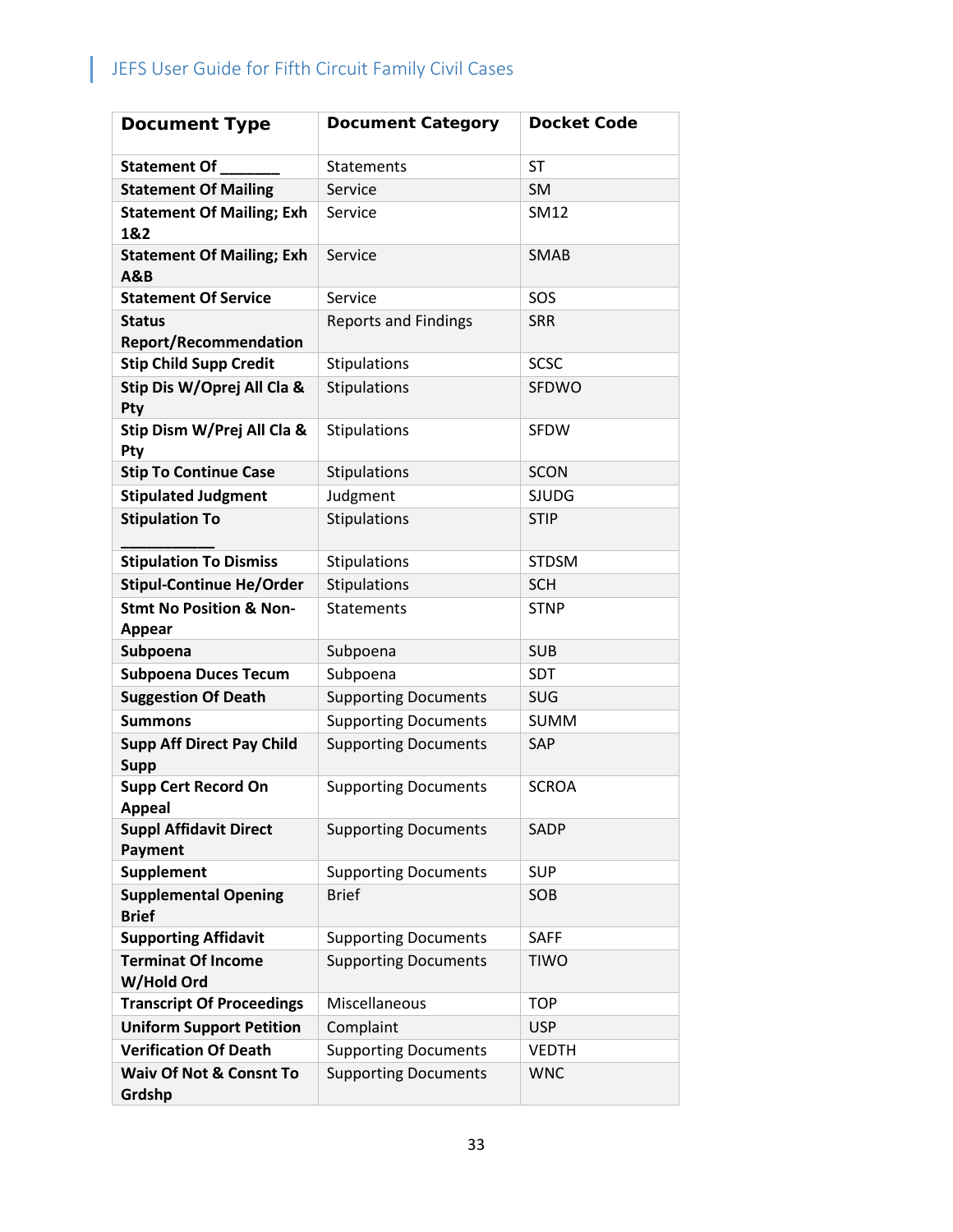| <b>Document Type</b>                            | <b>Document Category</b>    | <b>Docket Code</b> |
|-------------------------------------------------|-----------------------------|--------------------|
| <b>Waiver Of Notice To Dhs</b>                  | <b>Supporting Documents</b> | <b>WDHS</b>        |
| <b>Waiver-Notice</b>                            | <b>Notice</b>               | <b>WON</b>         |
| Withdrawal                                      | Document                    | <b>WDW</b>         |
| Withdrawal & Substi Of<br>Counsel               | Counsel                     | <b>WSUB</b>        |
| <b>Withdrawal Of Limitd</b><br>Appear           | <b>Other Documents</b>      | <b>WLA</b>         |
| <b>Witness And Exhibit Lists</b>                | Document                    | WEL                |
| <b>Witness List</b>                             | Document                    | WL                 |
| <b>Written Request For</b><br><b>Disclosure</b> | <b>Document</b>             | <b>WRD</b>         |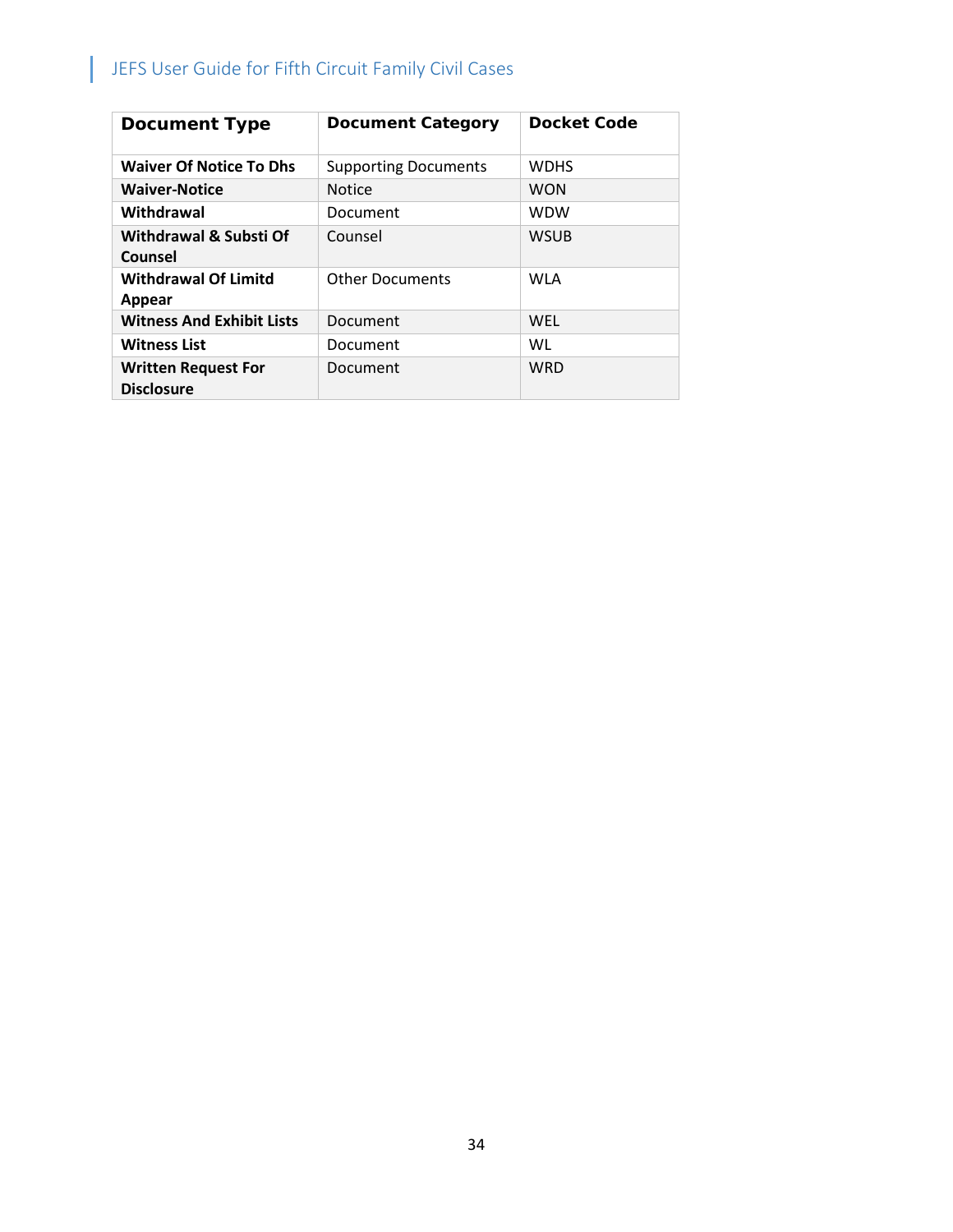### <span id="page-35-0"></span>APPENDIX C: JEFS Docket Codes for Family Civil Cases in the Fifth Circuit

(Same info from Appendix A sorted by docket code)

This is a list of the document categories/types available for attorneys to use in Fifth Circuit Family Civil Cases:

| <b>Docket Code</b> | <b>Document Category</b>      | <b>Document Type</b>                 |
|--------------------|-------------------------------|--------------------------------------|
| 9INF               | <b>Confidential Documents</b> | Info Confidential Ntc - Hccr9        |
| 9INFC              | <b>Confidential Documents</b> | Info Confidential Doc - Hccr9        |
| 9LTR               | <b>Confidential Documents</b> | Confidential Letter - Hccr9          |
| AAC                | Service                       | Appear & Acknowledgment              |
| <b>AAD</b>         | Response                      | Answer & Disclosure                  |
| AB                 | <b>Brief</b>                  | <b>Answering Brief</b>               |
| <b>ACKRT</b>       | Service                       | Acknowledgment Of Receipt            |
| <b>ACLA</b>        | <b>Other Documents</b>        | Agreemnt & Consnt Limitd Apper       |
| <b>ADBS</b>        | <b>Supporting Documents</b>   | Adoption Decree By Step-Parent       |
| <b>ADFC</b>        | Counsel                       | Affid/Dec Re: Atty Fees, Cost        |
| <b>ADS</b>         | <b>Supporting Documents</b>   | <b>Asset And Debt Statement</b>      |
| <b>ADSB</b>        | <b>Supporting Documents</b>   | Asset & Debt Stmnt Both              |
| <b>ADSD</b>        | <b>Supporting Documents</b>   | Asset & Debt Stmnt Deft              |
| <b>ADSP</b>        | <b>Supporting Documents</b>   | Asset & Debt Stmnt Pltf              |
| <b>AEC</b>         | Media                         | <b>Application For Extd Coverage</b> |
| AF                 | <b>Supporting Documents</b>   | Affidavit                            |
| <b>AFFW</b>        | <b>Supporting Documents</b>   | Affid Re Waiver Med Info Form        |
| <b>AFICW</b>       | <b>Supporting Documents</b>   | Adopt Hrg Flag Sheet (Icwa)          |
| <b>AFMLP</b>       | Service                       | Affidavit-Mail In Lieu Publish       |
| <b>AFO</b>         | Complaint                     | Administrative Findings & Ord        |
| <b>AFOF</b>        | <b>Other Documents</b>        | Amd Findings/Fact Concl Of Law       |
| <b>AFS</b>         | <b>Supporting Documents</b>   | Adopt Hrg Flag Sheet                 |
| <b>AFSIC</b>       | <b>Supporting Documents</b>   | Adopt Hrg Flag Sheet (Icpc)          |
| <b>AIS</b>         | <b>Supporting Documents</b>   | Adoption Info Sheet                  |
| <b>AITD</b>        | <b>Supporting Documents</b>   | Agreemnt Incident To Div             |
| <b>AMNXA</b>       | Notice                        | Amended Notice Of Cross-Appeal       |
| <b>AMPET</b>       | Petition                      | <b>Amended Petition</b>              |
| <b>ANCMP</b>       | Response                      | Answer To Complaint                  |
| <b>ANH</b>         | Notice                        | <b>Amended Notice Of Hearing</b>     |
| <b>ANOA</b>        | Notice                        | Amended Notice Of Appeal             |
| <b>ANSW</b>        | Response                      | Answer                               |
| <b>AOA</b>         | <b>Supporting Documents</b>   | <b>Acceptance Of Appointment</b>     |
| <b>AOM</b>         | Service                       | <b>Affidavit Of Mailing</b>          |
| <b>AOP</b>         | Service                       | Affidavit Of Publication             |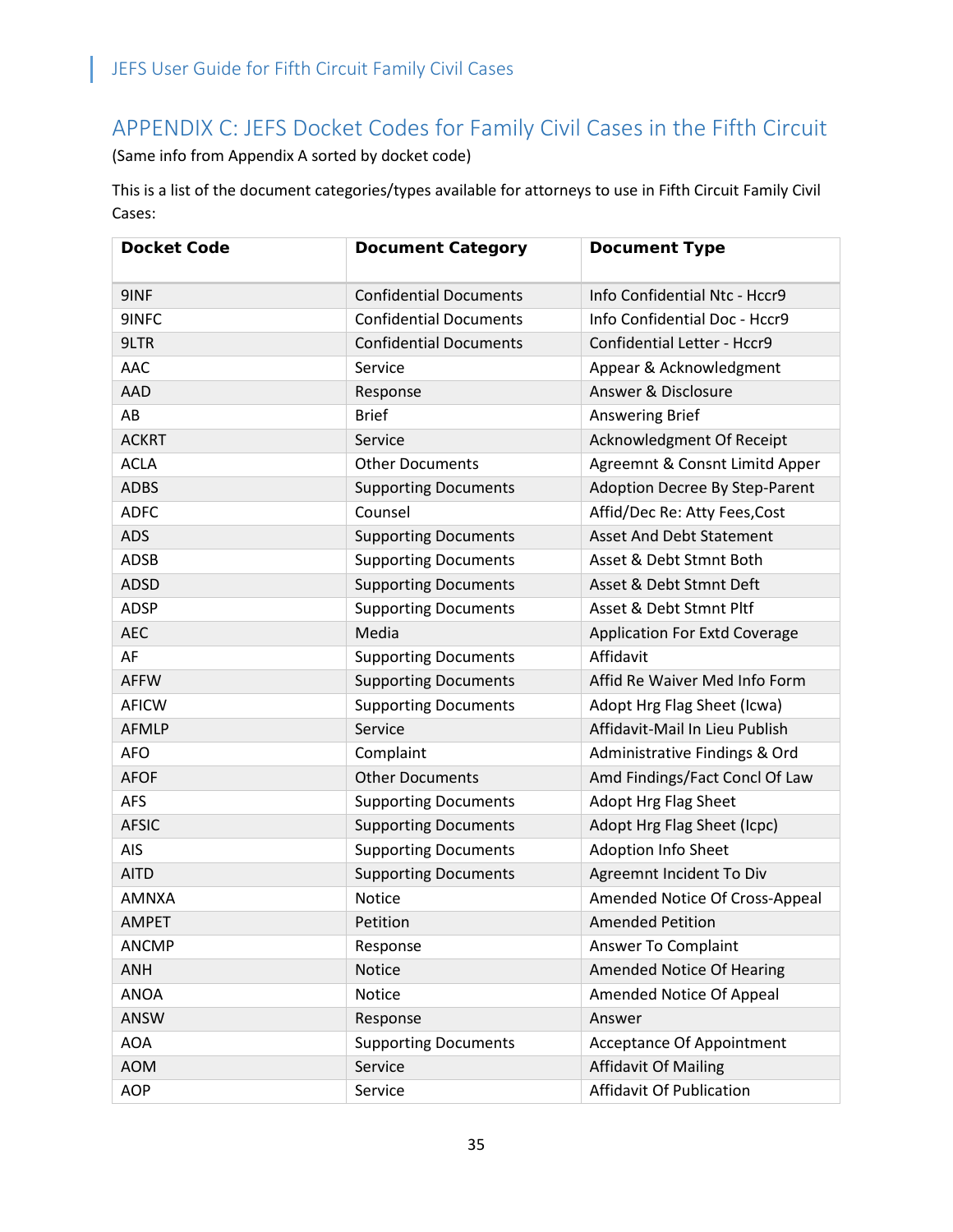| <b>Docket Code</b> | <b>Document Category</b>    | <b>Document Type</b>                  |
|--------------------|-----------------------------|---------------------------------------|
| AP                 | Miscellaneous               | <b>Appearance Of Counsel</b>          |
| <b>APL</b>         | <b>Supporting Documents</b> | <b>Affidavit Of Plaintiff</b>         |
| <b>APP</b>         | Application                 | Application                           |
| <b>APPCF</b>       | Application                 | Appl Re Confid Fam Crt Recds          |
| <b>APPM</b>        | Application                 | Application-Minor                     |
| <b>APPRC</b>       | Application                 | <b>Filing Fee Waiver Request</b>      |
| <b>ARG</b>         | <b>Reports and Findings</b> | Annual Rpt Of Guardian                |
| <b>ARW</b>         | <b>Supporting Documents</b> | Appr Req & Waiver Of Notice           |
| AS                 | Service                     | Acknowledgment Of Service             |
| <b>ATA</b>         | <b>Supporting Documents</b> | <b>Attorney Affirmation</b>           |
| <b>ATCD</b>        | <b>Supporting Documents</b> | <b>Agreemnt Contemplation Div</b>     |
| <b>ATERM</b>       | Order                       | Adm Ord Terminat Child Support        |
| <b>ATTCH</b>       | <b>Supporting Documents</b> | Attachment                            |
| AW                 | Response                    | Appearance & Waiver                   |
| <b>AWCJ</b>        | Complaint                   | Advise Waiv & Consnt Jdg Pater        |
| AWS                | Service                     | Appear & Ack Of Service               |
| <b>BC</b>          | <b>Supporting Documents</b> | <b>Birth Certificate</b>              |
| <b>BKSR</b>        | <b>Reports and Findings</b> | <b>Bankruptcy Status Rpt</b>          |
| <b>CADOP</b>       | <b>Supporting Documents</b> | <b>Certification Of Adoption</b>      |
| CAMD               | Complaint                   | <b>Complaint Amended</b>              |
| <b>CCGW</b>        | <b>Supporting Documents</b> | Consen Co-Guard & Waiv Of Not         |
| <b>CCH</b>         | <b>Reports and Findings</b> | Catholic Char Hawaii Stat Rep         |
| <b>CCLAI</b>       | Complaint                   | Counterclaim                          |
| <b>CD</b>          | <b>Supporting Documents</b> | Certificate Of Death                  |
| <b>CDROA</b>       | <b>Supporting Documents</b> | <b>Counter Designation Of Roa</b>     |
| <b>CER</b>         | <b>Reports and Findings</b> | <b>Custody Evaluators Report</b>      |
| <b>CEXP</b>        | Judgment                    | Cert Of Expung Juv Arrest Rec         |
| <b>CIS</b>         | <b>Supporting Documents</b> | <b>Civil Information Sheet</b>        |
| <b>CIUR</b>        | <b>Reports and Findings</b> | <b>Custody Investigation Unit Rpt</b> |
| <b>CLB</b>         | Document                    | Certificate Of Live Birth             |
| <b>CM</b>          | Service                     | <b>Certificate Of Mailing</b>         |
| <b>CMP</b>         | Complaint                   | Complaint                             |
| <b>CMPS</b>        | Complaint                   | <b>Complaint And Summons</b>          |
| COA                | Miscellaneous               | Change Of Address                     |
| <b>CONC</b>        | <b>Supporting Documents</b> | <b>Consent Of Child</b>               |
| <b>CONST</b>       | Response                    | Consent                               |
| <b>CPH</b>         | <b>Supporting Documents</b> | Copy Of Cert Of Physician             |
| <b>CROA</b>        | <b>Supporting Documents</b> | Certified Record On Appeal            |
| CS                 | Service                     | <b>Certificate Of Service</b>         |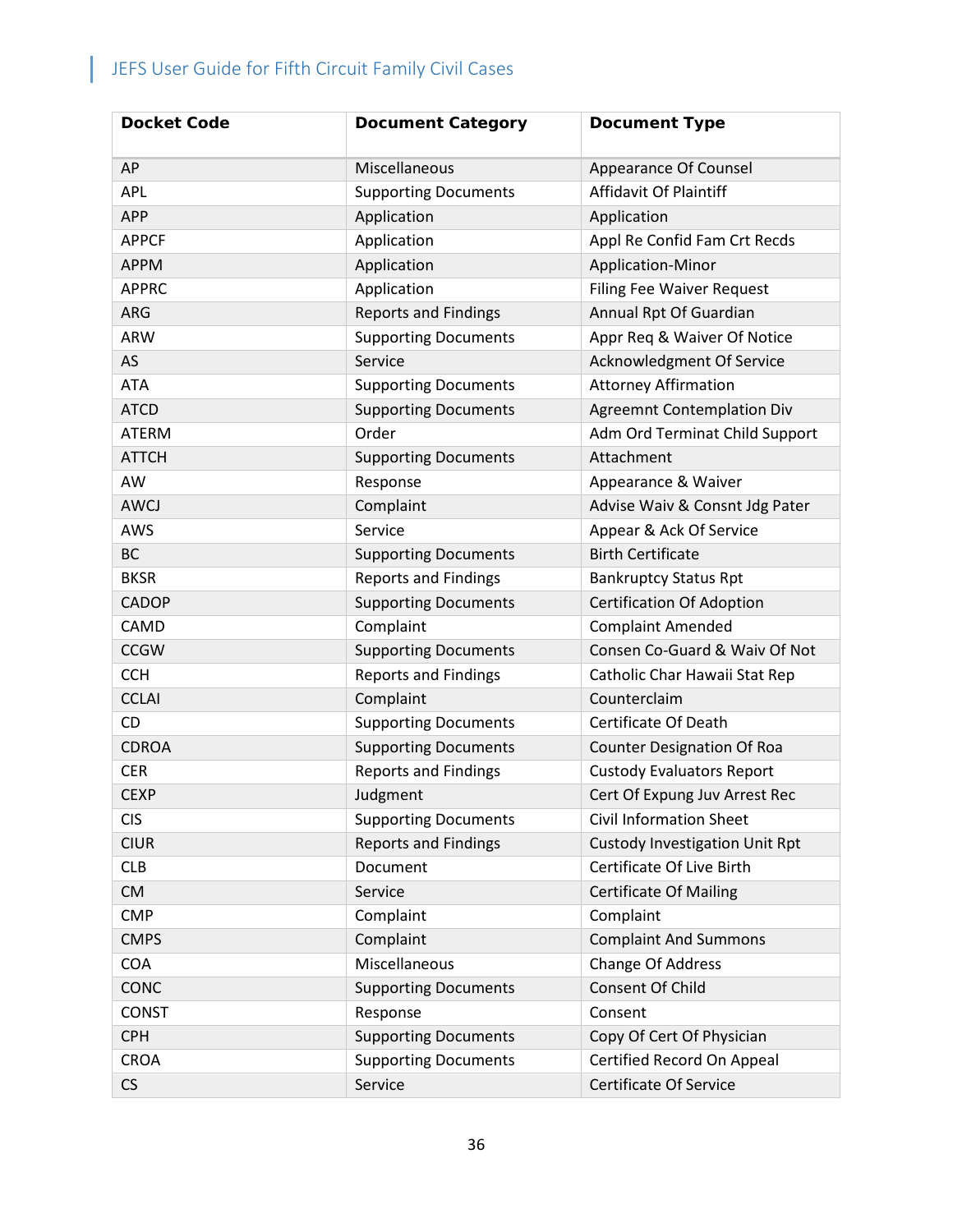| <b>Docket Code</b> | <b>Document Category</b>    | <b>Document Type</b>               |
|--------------------|-----------------------------|------------------------------------|
| <b>CSGW</b>        | <b>Supporting Documents</b> | Child Support Guide Wksht          |
| <b>CUDA</b>        | Complaint                   | Civil Union Divorce Info           |
| <b>CVS</b>         | <b>Statements</b>           | Custody/Visitation Statement       |
| <b>DEC</b>         | <b>Supporting Documents</b> | Declaration                        |
| <b>DECAS</b>       | Service                     | Declaration Re: Attempt Svc        |
| <b>DECM</b>        | Service                     | Dec Intent To Serve By Mail        |
| <b>DECP</b>        | <b>Supporting Documents</b> | <b>Declaration Of Posting</b>      |
| <b>DECRE</b>       | <b>Supporting Documents</b> | Decree                             |
| <b>DEPO</b>        | Document                    | Deposition                         |
| <b>DFN</b>         | <b>Notice</b>               | <b>Demand For Notice</b>           |
| <b>DHS</b>         | <b>Supporting Documents</b> | Not To Dhs Of Pendency Of Acti     |
| <b>DISM</b>        | <b>Notice</b>               | <b>Notice Of Dismissal</b>         |
| <b>DJCGW</b>       | <b>Supporting Documents</b> | Decla Jdg Cred Garnish Wages       |
| <b>DMR</b>         | Miscellaneous               | <b>Divorce Mediation Referral</b>  |
| <b>DOC</b>         | Document                    | Document                           |
| <b>DST</b>         | <b>Supporting Documents</b> | Distribution St & Acct Of Comm     |
| EFJ                | Complaint                   | <b>Exempl Foreign Judgment</b>     |
| <b>EL</b>          | Document                    | <b>Exhibit List</b>                |
| <b>EMEPP</b>       | Petition                    | <b>Emergency Ex Parte Petition</b> |
| <b>EMOE</b>        | Motion                      | Ex Parte Mot-Exam Judg Debtor      |
| <b>EOD</b>         | <b>Event Status</b>         | Entry Of Default                   |
| <b>EPCC</b>        | Motion                      | Expm-Custody Pendente Lite         |
| <b>EPEG</b>        | Motion                      | Ex Parte Mot-Emerg Guardshp        |
| <b>EPIC</b>        | Motion                      | Ex Parte-Iss Out Of State Depo     |
| <b>EPP</b>         | Petition                    | <b>Ex Parte Petition</b>           |
| <b>EPSPO</b>       | Motion                      | Expm Svc Mail & Post Lieu Pub      |
| <b>EPSUM</b>       | Motion                      | Ex Parte-Serv By Cert Mail         |
| <b>EPSWO</b>       | Motion                      | Expm Mot/Dec Svc W/O State; Ord    |
| <b>EPTRO</b>       | Petition                    | Ex Parte Petition For Tro          |
| <b>ERRAT</b>       | <b>Supporting Documents</b> | Errata Re:                         |
| <b>ETD</b>         | Application                 | Ex Parte App-Depo Writ Interog     |
| <b>EXEXP</b>       | Motion                      | Expm-Advance/Expedite              |
| <b>EXH</b>         | <b>Supporting Documents</b> | Exhibit                            |
| <b>EXPM</b>        | Motion                      | <b>Ex Parte Motion</b>             |
| <b>EXPMP</b>       | Motion                      | Ex Parte Motion/Petition           |
| <b>EXPUB</b>       | Motion                      | Ex Parte - Svc By Publication      |
| <b>EXREQ</b>       | Motion                      | Request For Default By Clerk       |
| <b>EXSMP</b>       | Motion                      | Epm-Svc By Mail&Posting By Pub     |
| <b>EXWAI</b>       | Motion                      | Expm-Waive Fees & Surcharges       |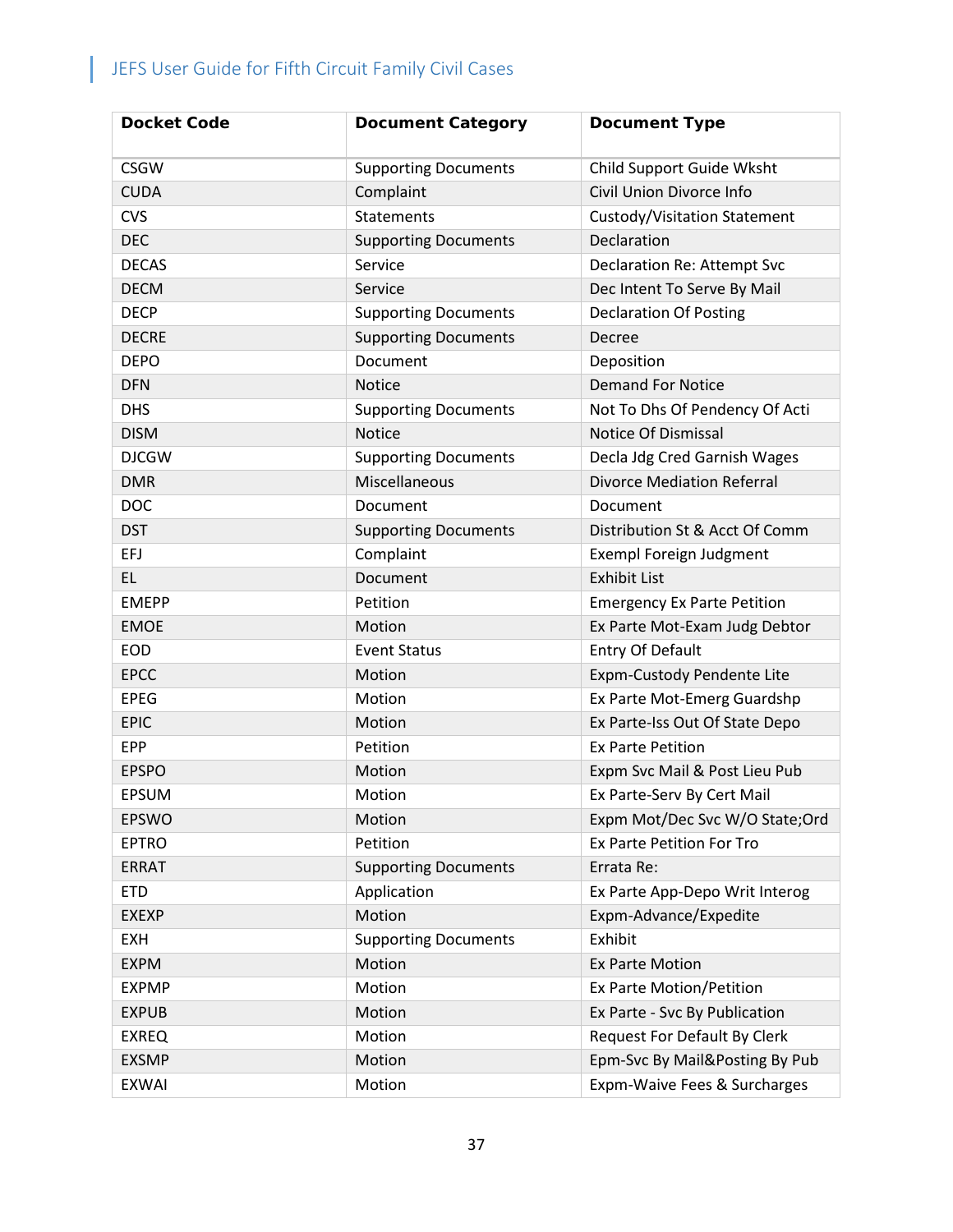| <b>Docket Code</b> | <b>Document Category</b>    | <b>Document Type</b>               |
|--------------------|-----------------------------|------------------------------------|
| <b>FLAG</b>        | <b>Other Documents</b>      | <b>Flag Sheet</b>                  |
| <b>GALR</b>        | <b>Reports and Findings</b> | Guardian Ad Litem Report           |
| <b>GCON</b>        | <b>Supporting Documents</b> | <b>General Consent To Adoption</b> |
| <b>GEN</b>         | <b>Supporting Documents</b> | <b>Genetic Test Results</b>        |
| <b>HPAI</b>        | <b>Supporting Documents</b> | Hawaii Paternity Action Infor      |
| <b>IES</b>         | <b>Supporting Documents</b> | Income And Expense Statement       |
| <b>IESD</b>        | <b>Supporting Documents</b> | Income Expense Stmnt Deft          |
| <b>IESP</b>        | <b>Supporting Documents</b> | Income Expense Stmnt Pltf          |
| <b>IFP</b>         | Motion                      | Request For In Forma Pauperis      |
| <b>IRGIP</b>       | Report                      | Init Rpt Guardian Incap Per        |
| <b>IWS</b>         | <b>Supporting Documents</b> | Income Withholding For Support     |
| <b>JNEOJ</b>       | Judgment                    | Judgment & Not Entry Of Judg       |
| <b>JOIN</b>        | <b>Supporting Documents</b> | Joinder                            |
| <b>KFDEP</b>       | <b>Supporting Documents</b> | Kids 1St Mandatory Div Edu Pgm     |
| <b>KFIS</b>        | <b>Supporting Documents</b> | Kids First Info Sheet              |
| <b>KIDS</b>        | Complaint                   | Notice Kids First                  |
| <b>LE</b>          | Document                    | List Of Exhibits                   |
| LOG                | <b>Supporting Documents</b> | Letters Of Guardianship            |
| <b>LT</b>          | Miscellaneous               | Letter                             |
| LW                 | Document                    | List Of Witnesses                  |
| MAI                | Complaint                   | <b>Matrimonial Action Info</b>     |
| <b>MCCH</b>        | <b>Supporting Documents</b> | <b>Child'S Medical Certificate</b> |
| <b>MCON</b>        | Motion                      | <b>Motion To Continue</b>          |
| <b>MCP</b>         | Motion                      | Motion To Continue - Pltf/Petr     |
| <b>MCR</b>         | Motion                      | Motion To Continue - Deft/Resp     |
| <b>MD</b>          | Motion                      | <b>Motion To Dismiss</b>           |
| <b>MDIS</b>        | Motion                      | <b>Motion To Dissolve</b>          |
| <b>MEDRE</b>       | <b>Supporting Documents</b> | Medical Records & Info             |
| <b>MEMO</b>        | Memorandum                  | Memorandum                         |
| <b>MEO</b>         | Memorandum                  | Memorandum In Opposition           |
| <b>MEP</b>         | Memorandum                  | Memorandum Of Pretrial             |
| <b>MEPO</b>        | Motion                      | Motion Extend Protective Order     |
| <b>MES</b>         | Memorandum                  | Memorandum In Support Of           |
| <b>MEXP</b>        | Motion                      | Motion To Expunge                  |
| <b>MFC</b>         | Counsel                     | Mtn/Req For Atty'S Fees/Costs      |
| <b>MFIRE</b>       | Motion                      | Mot Ret Firear Ammu Perm & Lic     |
| <b>MIGS</b>        | Motion                      | Ex Parte-Issue Garnishee Sumns     |
| <b>MLN</b>         | Motion                      | Motion In Limine                   |
| <b>MMCS</b>        | Motion                      | Mot & Dec To Mod Child Support     |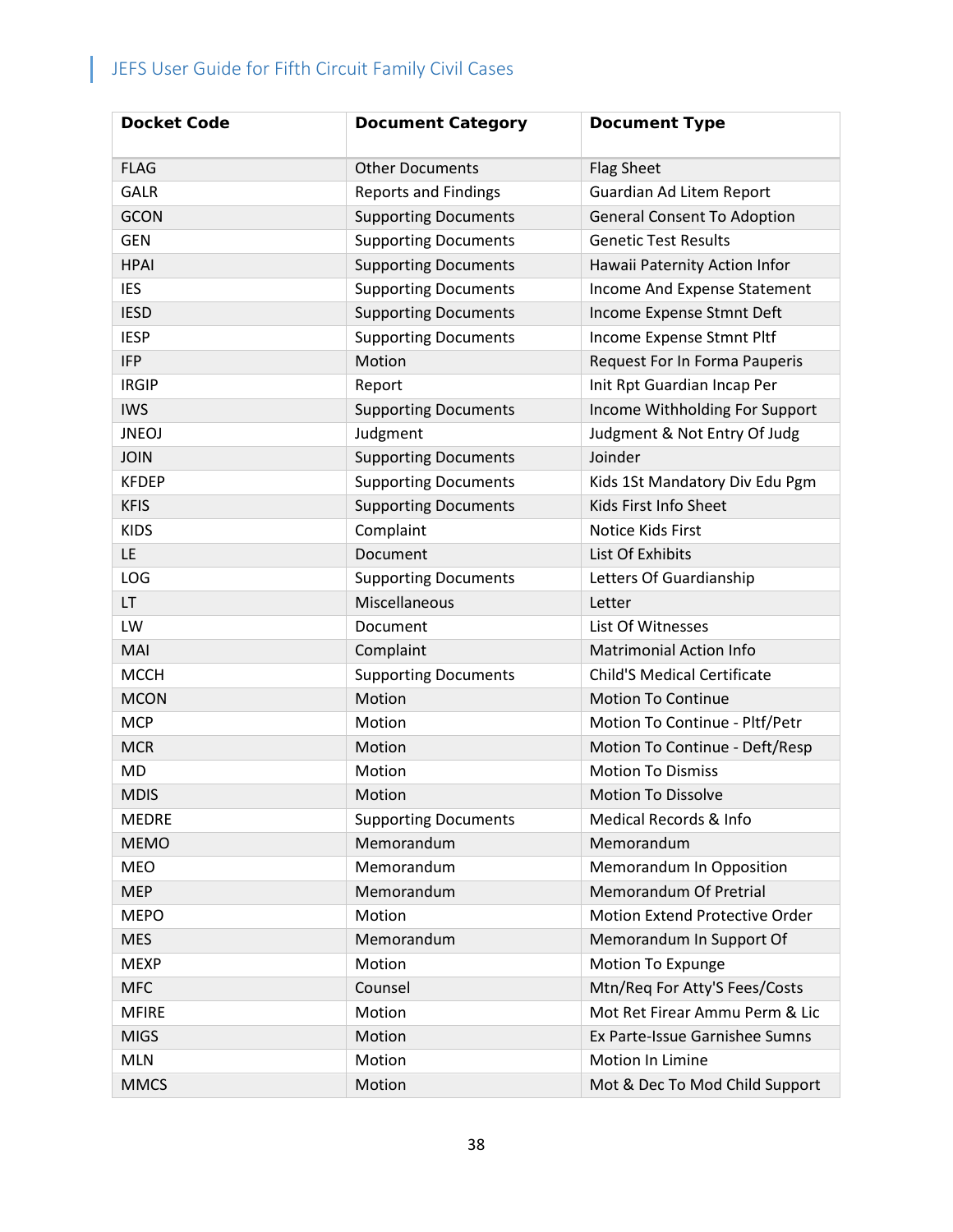| <b>Docket Code</b> | <b>Document Category</b> | <b>Document Type</b>                |
|--------------------|--------------------------|-------------------------------------|
| <b>MMGT</b>        | Motion                   | Mot Mod Ord Appt Guard Or Term      |
| <b>MOSM</b>        | Motion                   | Motion For Serv By Mail; Order      |
| <b>MOT</b>         | Motion                   | <b>Motion For</b>                   |
| <b>MOTR</b>        | Motion                   | <b>Motion To Reinstate</b>          |
| <b>MPHV</b>        | Motion                   | Motion To Appear Pro Hac Vice       |
| <b>MPOR</b>        | Motion                   | Motion For Post Decree Relief       |
| <b>MPOST</b>       | Motion                   | Motion Post-Decree or Judgment      |
| <b>MPRE</b>        | Motion                   | Motion Pre-Decree or Judgment       |
| <b>MPRR</b>        | Motion                   | Motion For Pre Decree Relief        |
| <b>MPSJ</b>        | Motion                   | Mot-Partial Summary Judgment        |
| <b>MQSH</b>        | Motion                   | Motion To Quash                     |
| <b>MR</b>          | Motion                   | <b>Motion For Reconsideration</b>   |
| <b>MSA</b>         | Motion                   | <b>Motion To Set Aside</b>          |
| <b>MSALE</b>       | Motion                   | Mot-For Confirmation Of Sale        |
| <b>MSET</b>        | Motion                   | <b>Motion To Set</b>                |
| <b>MSJ</b>         | Motion                   | Motion/Summary Judgment             |
| <b>MSTA</b>        | Motion                   | <b>Motion For Stay</b>              |
| <b>MTAD</b>        | Motion                   | Mot To Amd/Extend/Dissolve Eo       |
| <b>MTCD</b>        | Motion                   | Motion To Compel Discovery          |
| <b>MTWC</b>        | Motion                   | Mtn For Withdrawal/Sub Of Cnsl      |
| <b>MVAC</b>        | Motion                   | <b>Motion To Vacate</b>             |
| <b>MW</b>          | Motion                   | <b>Motion For Waiver Of Costs</b>   |
| <b>MWA</b>         | Counsel                  | Mtn For Withdrawal Of Appeal        |
| <b>MXT</b>         | Motion                   | <b>Motion For Extension Of Time</b> |
| ΝA                 | Notice                   | Notice Of Appeal                    |
| <b>NAF</b>         | Complaint                | Not Of Appeal To Family Court       |
| <b>NAG</b>         | Notice                   | Notice Of Appeal-Agency             |
| <b>NAPG</b>        | Notice                   | Not Appt Guard & Right Req Mod      |
| <b>NAPP</b>        | Notice                   | Notice-Appearance / Counsel         |
| <b>NBR</b>         | Notice                   | Notice-Bankruptcy                   |
| <b>NDO</b>         | Notice                   | Notice-Dismissal W/O Prejudice      |
| <b>NDW</b>         | Notice                   | Notice-Dismissal W/Prejudice        |
| <b>NEJ</b>         | Notice                   | Notice Of Entry Of Judgment         |
| <b>NEJO</b>        | Notice                   | Notice-Entry Judgment/Order         |
| <b>NEXT</b>        | Notice                   | Notice Of Extension                 |
| <b>NFR</b>         | Notice                   | Notice Of Filing Report             |
| <b>NHM</b>         | Motion                   | <b>Non-Hearing Motion</b>           |
| <b>NICC</b>        | Notice                   | Not Re Invol Civil Commitment       |
| <b>NLA</b>         | Notice                   | Notice Of Limited Appearance        |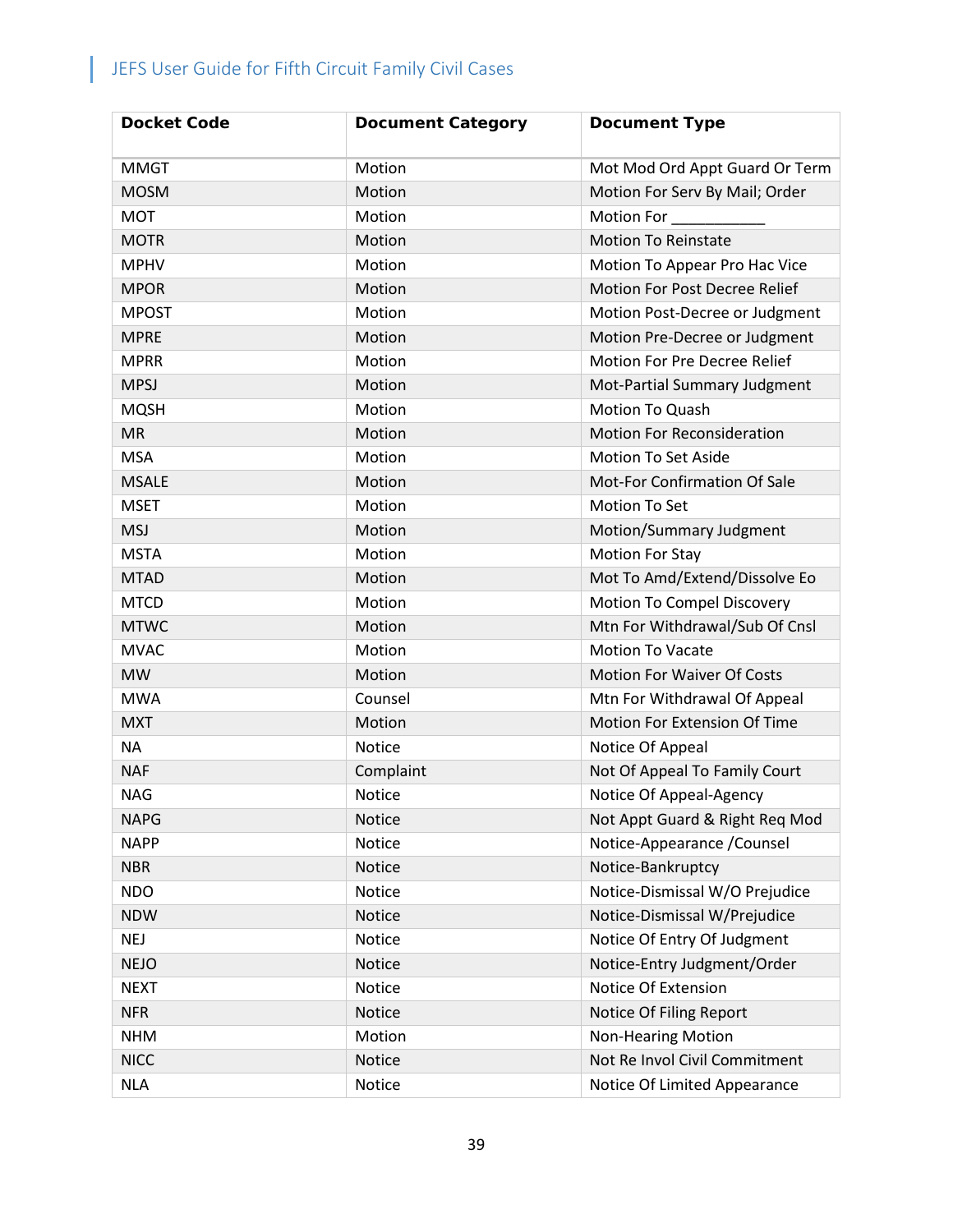| <b>Docket Code</b> | <b>Document Category</b>    | <b>Document Type</b>             |
|--------------------|-----------------------------|----------------------------------|
| <b>NOH</b>         | <b>Notice</b>               | Notice Of Hearing                |
| <b>NOPD</b>        | <b>Notice</b>               | Notice Of Dismissal - Partial    |
| <b>NOR</b>         | Notice                      | Notice-Resetting                 |
| <b>NPA</b>         | <b>Notice</b>               | Notice-Pendency Of Action        |
| <b>NREMV</b>       | <b>Notice</b>               | Notice Of Removal                |
| <b>NSET</b>        | Notice                      | Notice Of Setting                |
| <b>NSUB</b>        | Notice                      | Notice-Submission                |
| <b>NTCE</b>        | <b>Notice</b>               | Notice                           |
| <b>NTDEP</b>       | Notice                      | Notice Of Taking Deposition      |
| <b>NWDL</b>        | Notice                      | Not W/Drawal Of Mtn Filed On     |
| <b>OB</b>          | <b>Brief</b>                | <b>Opening Brief</b>             |
| OBJ                | <b>Supporting Documents</b> | Objections                       |
| <b>OCTRA</b>       | <b>Supporting Documents</b> | Ord For Cert And Trans Of Roa    |
| <b>OFIRE</b>       | Order                       | Order Re Return Of Firearms      |
| <b>OM</b>          | Motion                      | <b>Other Procedural Motion</b>   |
| <b>ONW</b>         | Order                       | Ord/Not W/Hold Inc Child Supp    |
| OT                 | <b>Other Documents</b>      | Other                            |
| <b>PDD</b>         | <b>Other Documents</b>      | Proposed Divorce Decree          |
| <b>PDOC</b>        | Document                    | <b>Proposed Document</b>         |
| <b>PET</b>         | Petition                    | <b>Petition For</b>              |
| <b>PETM</b>        | Petition                    | <b>Petition-Minor</b>            |
| <b>PEXFA</b>       | Petition                    | Pet (Ex Pte) Est Foreign Adopt   |
| <b>PFAA</b>        | Petition                    | Pet For Adoption (Adult)         |
| <b>PFACH</b>       | Petition                    | Pet-Adopt (Child Protect Act)    |
| <b>PFIS</b>        | <b>Supporting Documents</b> | Paternity Financ Inform Sheet    |
| <b>PFOF</b>        | Document                    | Prop Find Facts, Cncl Of Law     |
| PFP                | Petition                    | Pet Pat/Cust Visit & Supp Ord    |
| <b>PFPD</b>        | Petition                    | Pet Disestablish Paternity       |
| <b>PJDG</b>        | Judgment                    | Proposed Judgment                |
| <b>PMAIL</b>       | Service                     | <b>Proof Of Mailing</b>          |
| <b>PORD</b>        | Document                    | Proposed Order                   |
| <b>POSLE</b>       | Service                     | Proof Of Svc - Fr Law Enforc     |
| <b>POSM</b>        | Service                     | Proof Of Service By Mail         |
| <b>PPP</b>         | <b>Supporting Documents</b> | <b>Proposed Parenting Plan</b>   |
| <b>PPS</b>         | Service                     | <b>Proof of Personal Service</b> |
| <b>PRDIV</b>       | Miscellaneous               | <b>Property Division Chart</b>   |
| <b>PROD</b>        | Order                       | Proposed Order                   |
| <b>PROP</b>        | Document                    | Proposed                         |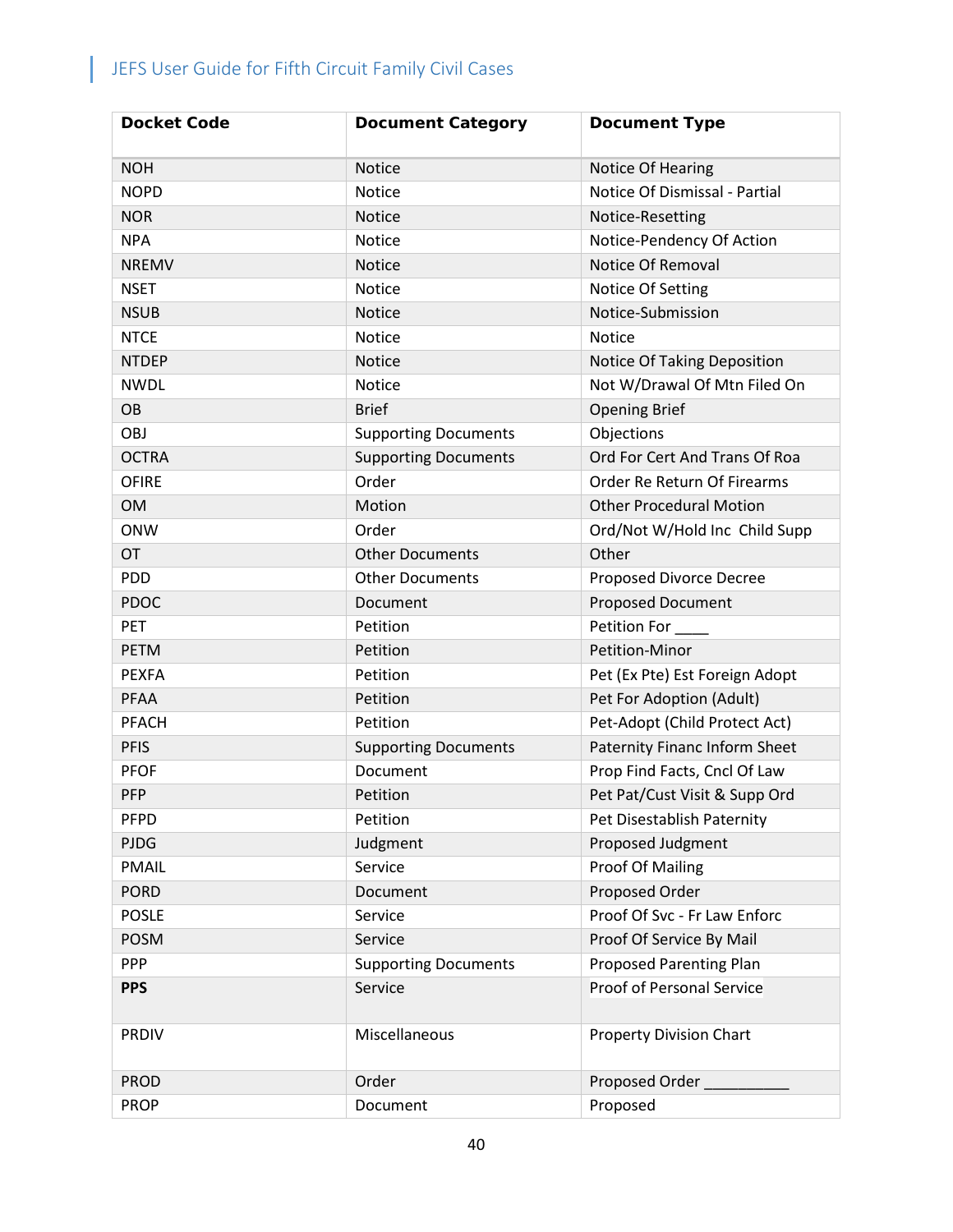| <b>Docket Code</b> | <b>Document Category</b>    | <b>Document Type</b>                 |
|--------------------|-----------------------------|--------------------------------------|
| <b>PSTMT</b>       | <b>Statements</b>           | <b>Position Statement</b>            |
| <b>PVEP</b>        | Petition                    | Pet Cust Visit Sup Ord Aft Vep       |
| <b>PWSUB</b>       | Order                       | Prop W/Drawal & Subst Of Couns       |
| QDRO               | <b>Supporting Documents</b> | Qualified Domestic Rel Order         |
| <b>RACR</b>        | Application                 | Rqst Access Court Record-Hccr        |
| <b>RAFEE</b>       | Counsel                     | Request For Attorney Fees And        |
| <b>RAS</b>         | Service                     | Service-Return/Acknowledgement       |
| <b>RAV</b>         | Document                    | Req For Audio-Video Recording        |
| <b>RB</b>          | <b>Brief</b>                | <b>Reply Brief</b>                   |
| <b>REC</b>         | Document                    | Receipt                              |
| <b>RELC</b>        | <b>Supporting Documents</b> | Release Of Child For Adoption        |
| <b>REP</b>         | Motion                      | <b>Repetition For Invol Hosp</b>     |
| <b>REPLY</b>       | Response                    | Reply                                |
| <b>REQ</b>         | Motion                      | Request                              |
| <b>RESP</b>        | Response                    | Response                             |
| <b>REXC</b>        | Motion                      | Request To Excuse Appearance         |
| <b>RFCC</b>        | Complaint                   | Reg Of Foreign Child Cust Ord        |
| <b>RFSO</b>        | <b>Reports and Findings</b> | Report Of The Fact Finder            |
| <b>RKK</b>         | <b>Reports and Findings</b> | Report-Kokua Kanawai                 |
| <b>RMSTR</b>       | <b>Supporting Documents</b> | <b>Report Of Master</b>              |
| <b>ROS</b>         | Service                     | <b>Return Of Service</b>             |
| <b>ROSC</b>        | Document                    | Response To Order To Show Cau        |
| <b>RPET</b>        | Response                    | <b>Response To Petition</b>          |
| <b>RSUPO</b>       | Complaint                   | <b>Registration Of Support Order</b> |
| <b>RT</b>          | Document                    | <b>Request For Transcript</b>        |
| <b>RVSM</b>        | <b>Reports and Findings</b> | Rept Fr Volunteer Settle Mstr        |
| <b>SADP</b>        | <b>Supporting Documents</b> | Suppl Affidavit Direct Payment       |
| <b>SAFF</b>        | <b>Supporting Documents</b> | <b>Supporting Affidavit</b>          |
| SAP                | <b>Supporting Documents</b> | Supp Aff Direct Pay Child Supp       |
| <b>SCADO</b>       | <b>Supporting Documents</b> | Specific Consent To Adoption         |
| <b>SCH</b>         | <b>Stipulations</b>         | Stipul-Continue He/Order             |
| <b>SCON</b>        | Stipulations                | Stip To Continue Case                |
| <b>SCROA</b>       | <b>Supporting Documents</b> | Supp Cert Record On Appeal           |
| <b>SCSC</b>        | <b>Stipulations</b>         | Stip Child Supp Credit               |
| SDT                | Subpoena                    | Subpoena Duces Tecum                 |
| SFDW               | Stipulations                | Stip Dism W/Prej All Cla & Pty       |
| SFDWO              | Stipulations                | Stip Dis W/Oprej All Cla & Pty       |
| <b>SJUDG</b>       | Judgment                    | <b>Stipulated Judgment</b>           |
| SM                 | Service                     | <b>Statement Of Mailing</b>          |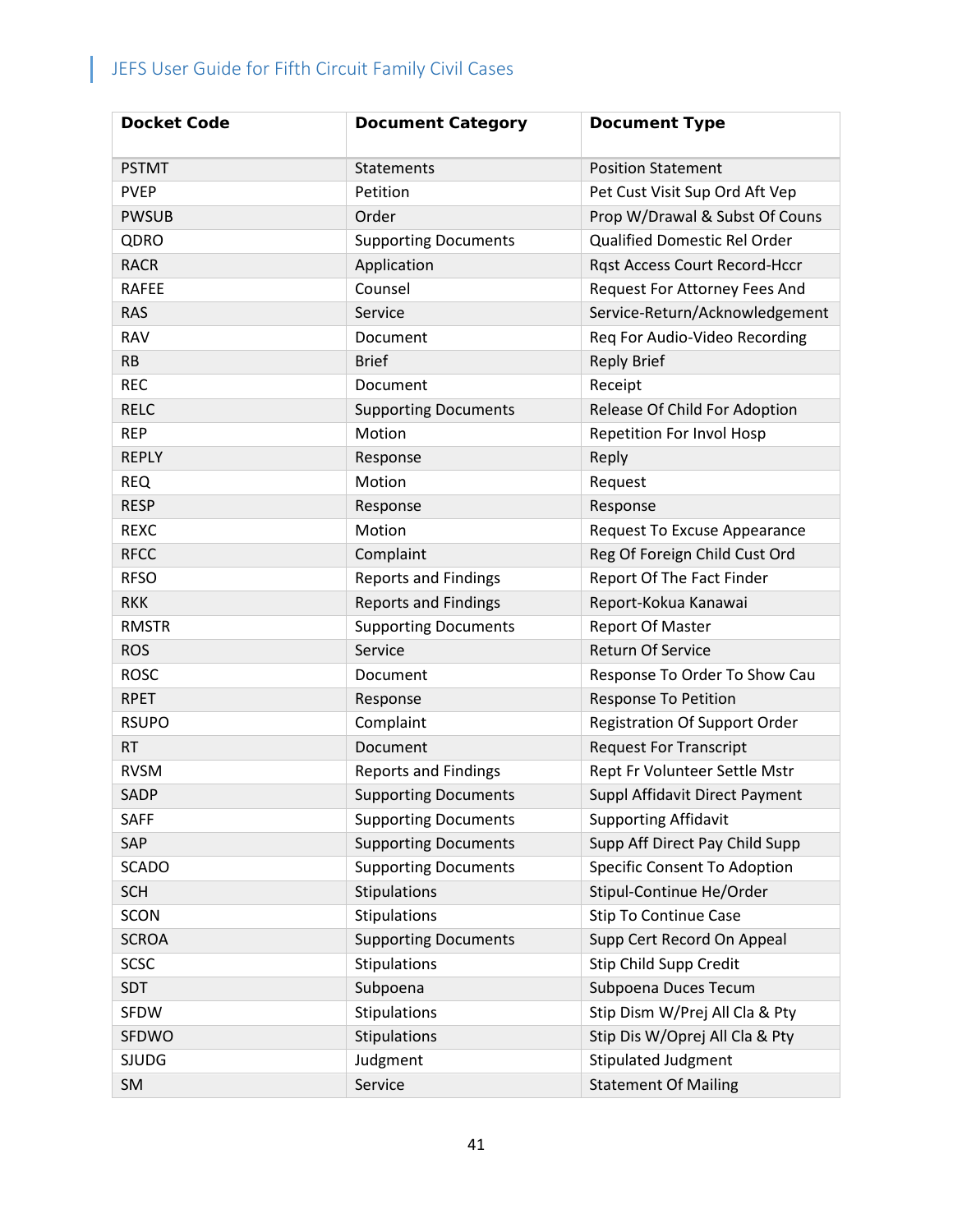| <b>Docket Code</b> | <b>Document Category</b>    | <b>Document Type</b>                |
|--------------------|-----------------------------|-------------------------------------|
| SM12               | Service                     | Statement Of Mailing; Exh 1&2       |
| <b>SMAB</b>        | Service                     | Statement Of Mailing; Exh A&B       |
| SOB                | <b>Brief</b>                | <b>Supplemental Opening Brief</b>   |
| SOS                | Service                     | <b>Statement Of Service</b>         |
| <b>SRR</b>         | <b>Reports and Findings</b> | <b>Status Report/Recommendation</b> |
| <b>ST</b>          | <b>Statements</b>           | Statement Of                        |
| <b>STDSM</b>       | Stipulations                | <b>Stipulation To Dismiss</b>       |
| <b>STIP</b>        | Stipulations                | Stipulation To _                    |
| <b>STNP</b>        | <b>Statements</b>           | Stmt No Position & Non-Appear       |
| <b>SUB</b>         | Subpoena                    | Subpoena                            |
| SUG                | <b>Supporting Documents</b> | <b>Suggestion Of Death</b>          |
| <b>SUMM</b>        | <b>Supporting Documents</b> | <b>Summons</b>                      |
| <b>SUP</b>         | <b>Supporting Documents</b> | Supplement                          |
| <b>TIWO</b>        | <b>Supporting Documents</b> | Terminat Of Income W/Hold Ord       |
| <b>TOP</b>         | Miscellaneous               | <b>Transcript Of Proceedings</b>    |
| <b>USP</b>         | Complaint                   | <b>Uniform Support Petition</b>     |
| <b>VEDTH</b>       | <b>Supporting Documents</b> | <b>Verification Of Death</b>        |
| <b>WDHS</b>        | <b>Supporting Documents</b> | Waiver Of Notice To Dhs             |
| <b>WDW</b>         | Document                    | Withdrawal                          |
| <b>WDWE</b>        | Document                    | Req Wdwl Of Exhs & Receipt          |
| WEL                | Document                    | <b>Witness And Exhibit Lists</b>    |
| <b>WL</b>          | Document                    | <b>Witness List</b>                 |
| <b>WLA</b>         | <b>Other Documents</b>      | Withdrawal Of Limitd Appear         |
| <b>WNC</b>         | <b>Supporting Documents</b> | Waiv Of Not & Consnt To Grdshp      |
| <b>WON</b>         | Notice                      | <b>Waiver-Notice</b>                |
| <b>WRD</b>         | Document                    | Written Request For Disclosure      |
| <b>WSUB</b>        | Counsel                     | Withdrawal & Substi Of Counsel      |
| <b>XCL</b>         | Complaint                   | <b>Cross Claim</b>                  |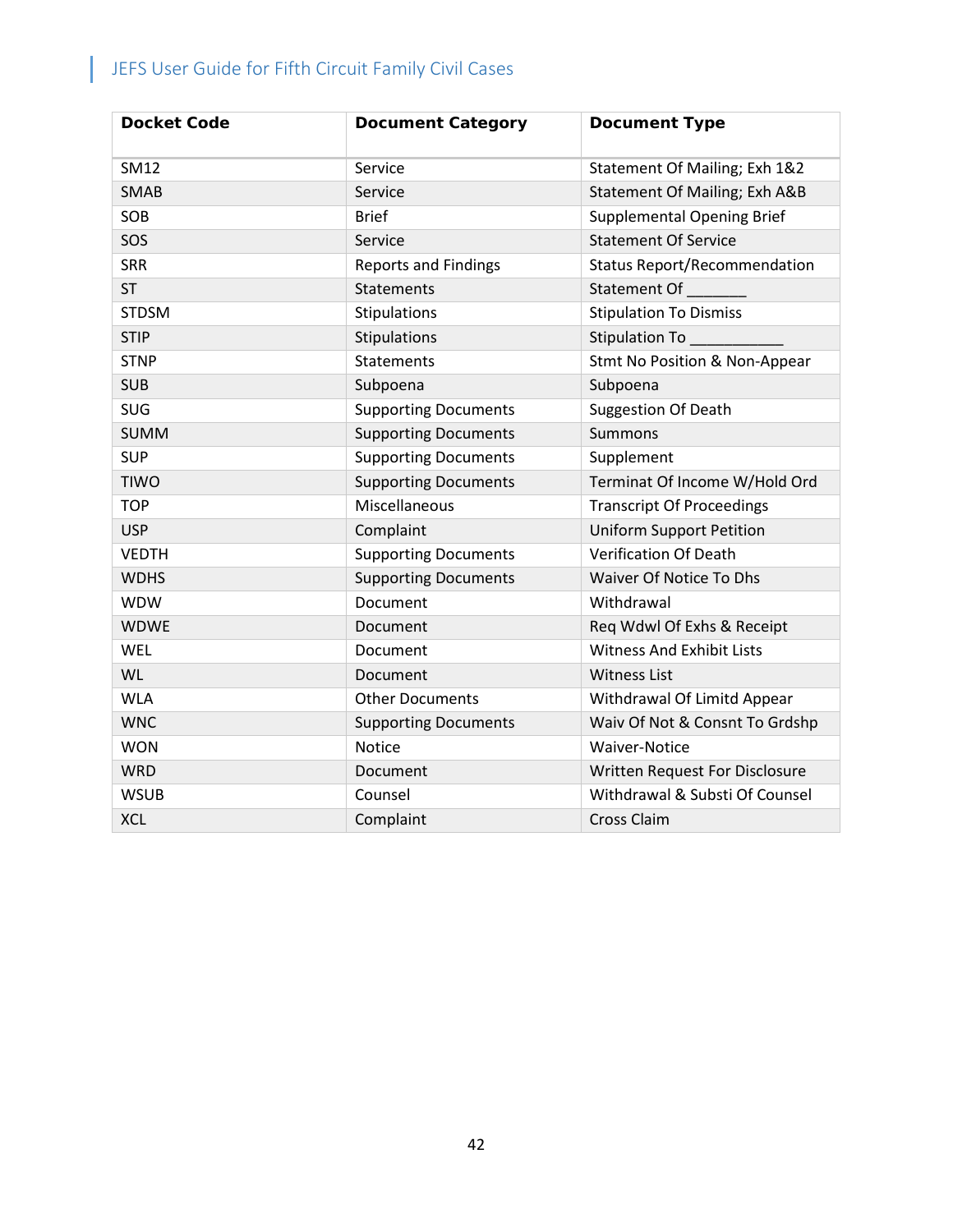L

## <span id="page-43-0"></span>APPENDIX D: Glossary of Terms and Abbreviations

| <b>Term</b>      | <b>Description</b>                                            |
|------------------|---------------------------------------------------------------|
| eCourt Kokua     | The website/user interface of JIMS that the public uses to    |
|                  | access case information/documents. There is an internal       |
|                  | version of eCourt Kokua that some Judiciary employees         |
|                  | and trusted agency partners use.                              |
| E-file           | Electronically file documents through JEFS.                   |
| <b>FAL</b>       | Family Court Appeal case type                                 |
| <b>FAN</b>       | Adoption case type                                            |
| <b>FAQ</b>       | Frequently asked questions.                                   |
| <b>FCU</b>       | Civil Union case type                                         |
| <b>FDA</b>       | Domestic Abuse case type                                      |
| <b>FDV</b>       | Domestic Relations case type                                  |
| <b>FFM</b>       | Family Court Miscellaneous case type                          |
| <b>FGD</b>       | Guardianship case type                                        |
| <b>FGV</b>       | Gun Violence case type                                        |
| <b>FPA</b>       | Parentage case type                                           |
| <b>FTM</b>       | Termination of Parental Rights case type                      |
| <b>FUF</b>       | Uniform Interstate Family Support Act case type               |
| <b>FUJ</b>       | Uniform Child Custody Jurisdiction & Enforcement Act          |
|                  | case type                                                     |
| <b>HCRR</b>      | Hawai'i Court Records Rules                                   |
| <b>HEFSR</b>     | Hawai'i Electronic Filing and Service Rules                   |
| <b>HFCR</b>      | Hawai'i Family Court Rules                                    |
| Ho'ohiki         | To be replaced by JIMS, Ho'ohiki is the Judiciary's           |
|                  | database of limited civil case information from court         |
|                  | records filed in the appellate, circuit, family, and district |
|                  | courts available to the public via the internet.              |
| <b>HRCP</b>      | Hawai'i Rules of Civil Procedure                              |
| <b>JEFS</b>      | Judiciary Electronic Filing System. The user interface that   |
|                  | all attorneys and a few self-represented litigants use for e- |
|                  | filing.                                                       |
| <b>JEFS User</b> | An individual with a valid JEFS login and password.           |
| <b>JIMS</b>      | Judiciary Information Management System -- the case           |
|                  | management system developed by the Hawai'i Judiciary to       |
|                  | record information and documents related to all cases         |
|                  | filed in the state courts of Hawai'i.                         |
| <b>NEF</b>       | Notice of Electronic Filing that is generated automatically   |
|                  | when a document is filed electronically through JEFS or       |
|                  | JIMS.                                                         |
| <b>NOC</b>       | Notice of Correction.                                         |